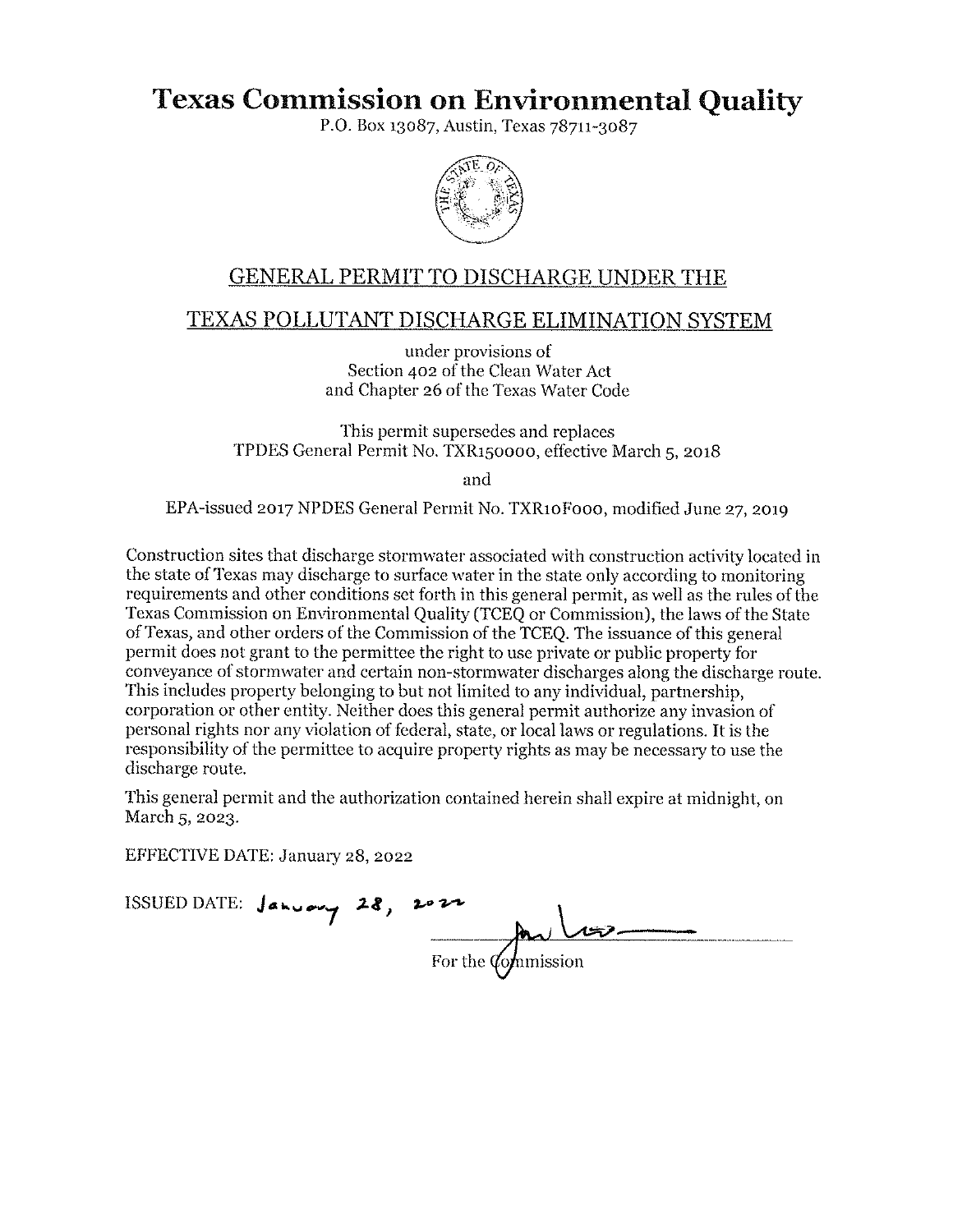#### **TPDES GENERAL PERMIT NUMBER TXR150000 RELATING TO STORMWATER DISCHARGES ASSOCIATED WITH CONSTRUCTION ACTIVITIES**

# **Table of Contents**

| Part I.    |  |                                                                                                                                                                                                                                                                   |  |  |  |  |  |  |  |
|------------|--|-------------------------------------------------------------------------------------------------------------------------------------------------------------------------------------------------------------------------------------------------------------------|--|--|--|--|--|--|--|
| Section A. |  |                                                                                                                                                                                                                                                                   |  |  |  |  |  |  |  |
| Section B. |  |                                                                                                                                                                                                                                                                   |  |  |  |  |  |  |  |
|            |  |                                                                                                                                                                                                                                                                   |  |  |  |  |  |  |  |
| Section A. |  |                                                                                                                                                                                                                                                                   |  |  |  |  |  |  |  |
| 1.         |  |                                                                                                                                                                                                                                                                   |  |  |  |  |  |  |  |
| 2.         |  | Discharges of Stormwater Associated with Construction Support Activities  13                                                                                                                                                                                      |  |  |  |  |  |  |  |
| 3.         |  |                                                                                                                                                                                                                                                                   |  |  |  |  |  |  |  |
| 4.         |  |                                                                                                                                                                                                                                                                   |  |  |  |  |  |  |  |
| Section B. |  |                                                                                                                                                                                                                                                                   |  |  |  |  |  |  |  |
| Section C. |  |                                                                                                                                                                                                                                                                   |  |  |  |  |  |  |  |
| 1.         |  |                                                                                                                                                                                                                                                                   |  |  |  |  |  |  |  |
| 2.         |  |                                                                                                                                                                                                                                                                   |  |  |  |  |  |  |  |
| 3.         |  |                                                                                                                                                                                                                                                                   |  |  |  |  |  |  |  |
| 4.         |  | Impaired Receiving Waters and Total Maximum Daily Load (TMDL) Requirements                                                                                                                                                                                        |  |  |  |  |  |  |  |
|            |  |                                                                                                                                                                                                                                                                   |  |  |  |  |  |  |  |
| 5.         |  | Discharges to the Edwards Aquifer Recharge or Contributing Zone  15                                                                                                                                                                                               |  |  |  |  |  |  |  |
| 6.         |  |                                                                                                                                                                                                                                                                   |  |  |  |  |  |  |  |
| 7.         |  | Protection of Streams and Watersheds by Other Governmental Entities 16                                                                                                                                                                                            |  |  |  |  |  |  |  |
| 8.         |  |                                                                                                                                                                                                                                                                   |  |  |  |  |  |  |  |
| 9.         |  |                                                                                                                                                                                                                                                                   |  |  |  |  |  |  |  |
| 10.        |  | The exemption <i>does not include</i> the construction of administrative buildings,<br>parking lots, and roads servicing an administrative building at an oil and gas site, as<br>these are considered traditional construction activities. Stormwater Discharges |  |  |  |  |  |  |  |
| 11.        |  |                                                                                                                                                                                                                                                                   |  |  |  |  |  |  |  |
| 12.        |  |                                                                                                                                                                                                                                                                   |  |  |  |  |  |  |  |
| Section D. |  |                                                                                                                                                                                                                                                                   |  |  |  |  |  |  |  |
| 1.         |  |                                                                                                                                                                                                                                                                   |  |  |  |  |  |  |  |
| 2.         |  |                                                                                                                                                                                                                                                                   |  |  |  |  |  |  |  |
| Section E. |  |                                                                                                                                                                                                                                                                   |  |  |  |  |  |  |  |
| 1.         |  | Automatic Authorization for Small Construction Activities with Low Potential for                                                                                                                                                                                  |  |  |  |  |  |  |  |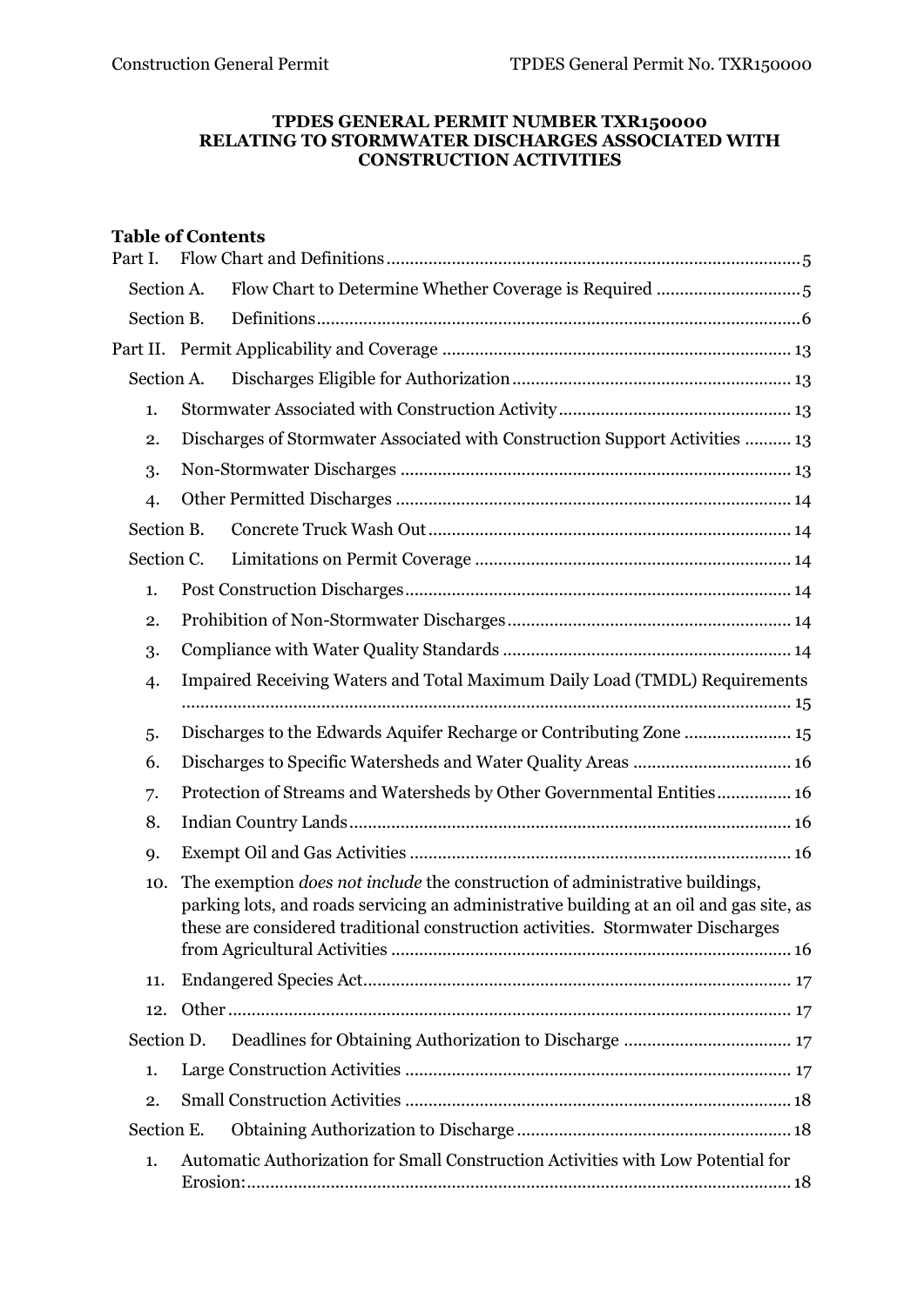| 2.             |                                                                                                                                                                                                                                                    |
|----------------|----------------------------------------------------------------------------------------------------------------------------------------------------------------------------------------------------------------------------------------------------|
| 3.             |                                                                                                                                                                                                                                                    |
| 4.             |                                                                                                                                                                                                                                                    |
| 5.             |                                                                                                                                                                                                                                                    |
| 6.             |                                                                                                                                                                                                                                                    |
| 7.             | Signatory Requirement for NOI Forms, Notice of Termination (NOT) Forms, NOC                                                                                                                                                                        |
| 8.             |                                                                                                                                                                                                                                                    |
| Section F.     |                                                                                                                                                                                                                                                    |
| 1.             |                                                                                                                                                                                                                                                    |
| 2.             |                                                                                                                                                                                                                                                    |
| 3.             | Termination of Coverage for Small Construction Sites and for Secondary Operators                                                                                                                                                                   |
| 4.             |                                                                                                                                                                                                                                                    |
| Section G.     |                                                                                                                                                                                                                                                    |
| 1.             |                                                                                                                                                                                                                                                    |
| 2.             |                                                                                                                                                                                                                                                    |
| 3.             |                                                                                                                                                                                                                                                    |
| $\overline{4}$ |                                                                                                                                                                                                                                                    |
| Section H.     |                                                                                                                                                                                                                                                    |
| 1.             |                                                                                                                                                                                                                                                    |
| 2.             |                                                                                                                                                                                                                                                    |
|                | Certain discharges eligible for authorization under this general permit may alternatively<br>be authorized under a separate general permit according to 30 TAC Chapter 205<br>(relating to General Permits for Waste Discharges), as applicable 27 |
| 3.             |                                                                                                                                                                                                                                                    |
| 4.             |                                                                                                                                                                                                                                                    |
| Section I.     |                                                                                                                                                                                                                                                    |
|                |                                                                                                                                                                                                                                                    |
| Section A.     |                                                                                                                                                                                                                                                    |
| Section B.     |                                                                                                                                                                                                                                                    |
| 1.             | Secondary Operators and Primary Operators with Control Over Construction Plans                                                                                                                                                                     |
| 2.             |                                                                                                                                                                                                                                                    |
| Section C.     | Deadlines for SWP3 Preparation, Implementation, and Compliance 31                                                                                                                                                                                  |
| Section D.     |                                                                                                                                                                                                                                                    |
| Section E.     |                                                                                                                                                                                                                                                    |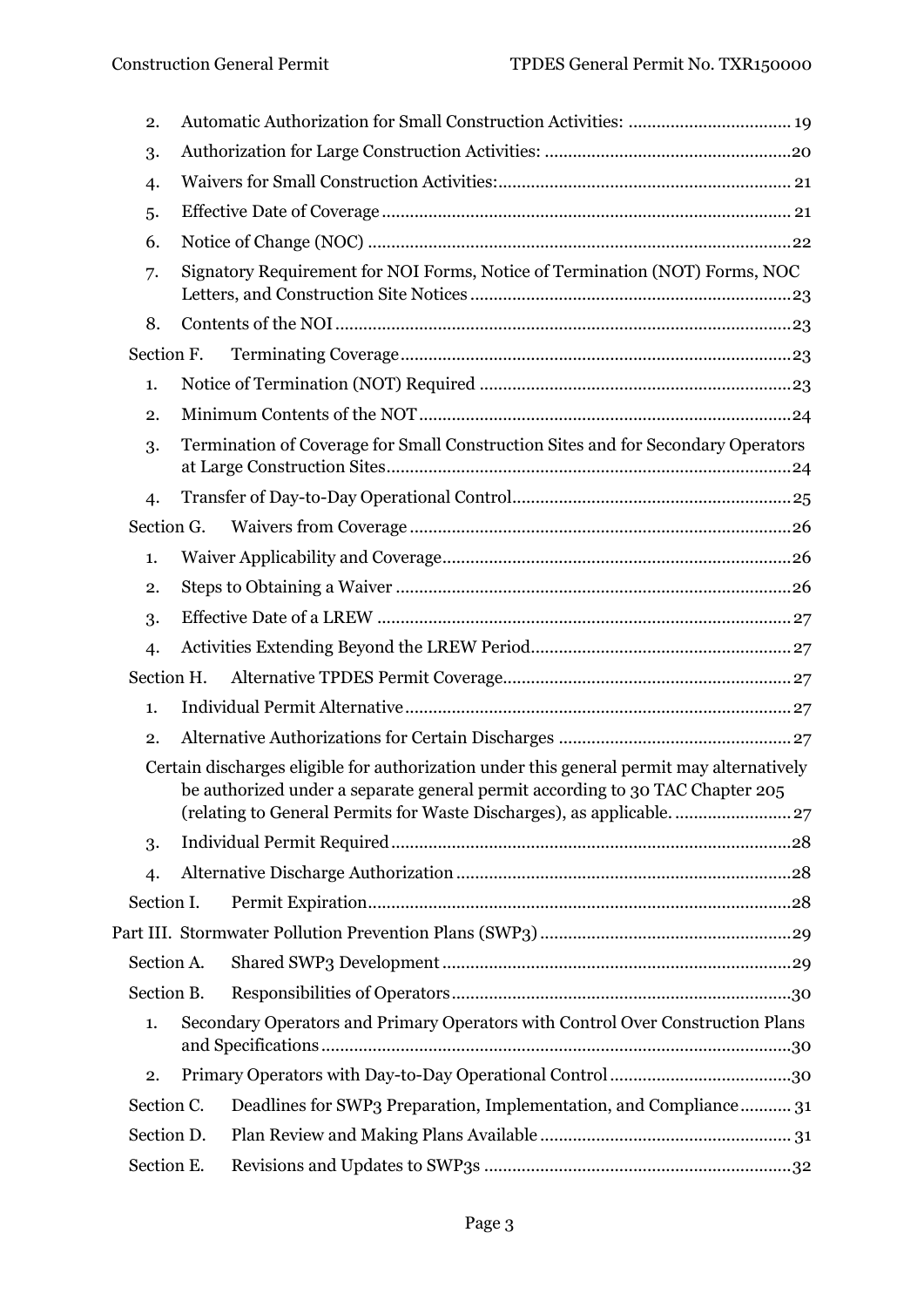| Section F. |                                                           |  |  |  |  |  |  |  |  |  |
|------------|-----------------------------------------------------------|--|--|--|--|--|--|--|--|--|
| Section G. |                                                           |  |  |  |  |  |  |  |  |  |
|            |                                                           |  |  |  |  |  |  |  |  |  |
| Section A. |                                                           |  |  |  |  |  |  |  |  |  |
| Section B. | Best Management Practices (BMPs) and SWP3 Requirements 44 |  |  |  |  |  |  |  |  |  |
| Section C. |                                                           |  |  |  |  |  |  |  |  |  |
|            |                                                           |  |  |  |  |  |  |  |  |  |
|            |                                                           |  |  |  |  |  |  |  |  |  |
|            |                                                           |  |  |  |  |  |  |  |  |  |
|            |                                                           |  |  |  |  |  |  |  |  |  |
|            |                                                           |  |  |  |  |  |  |  |  |  |
|            |                                                           |  |  |  |  |  |  |  |  |  |
|            |                                                           |  |  |  |  |  |  |  |  |  |
|            |                                                           |  |  |  |  |  |  |  |  |  |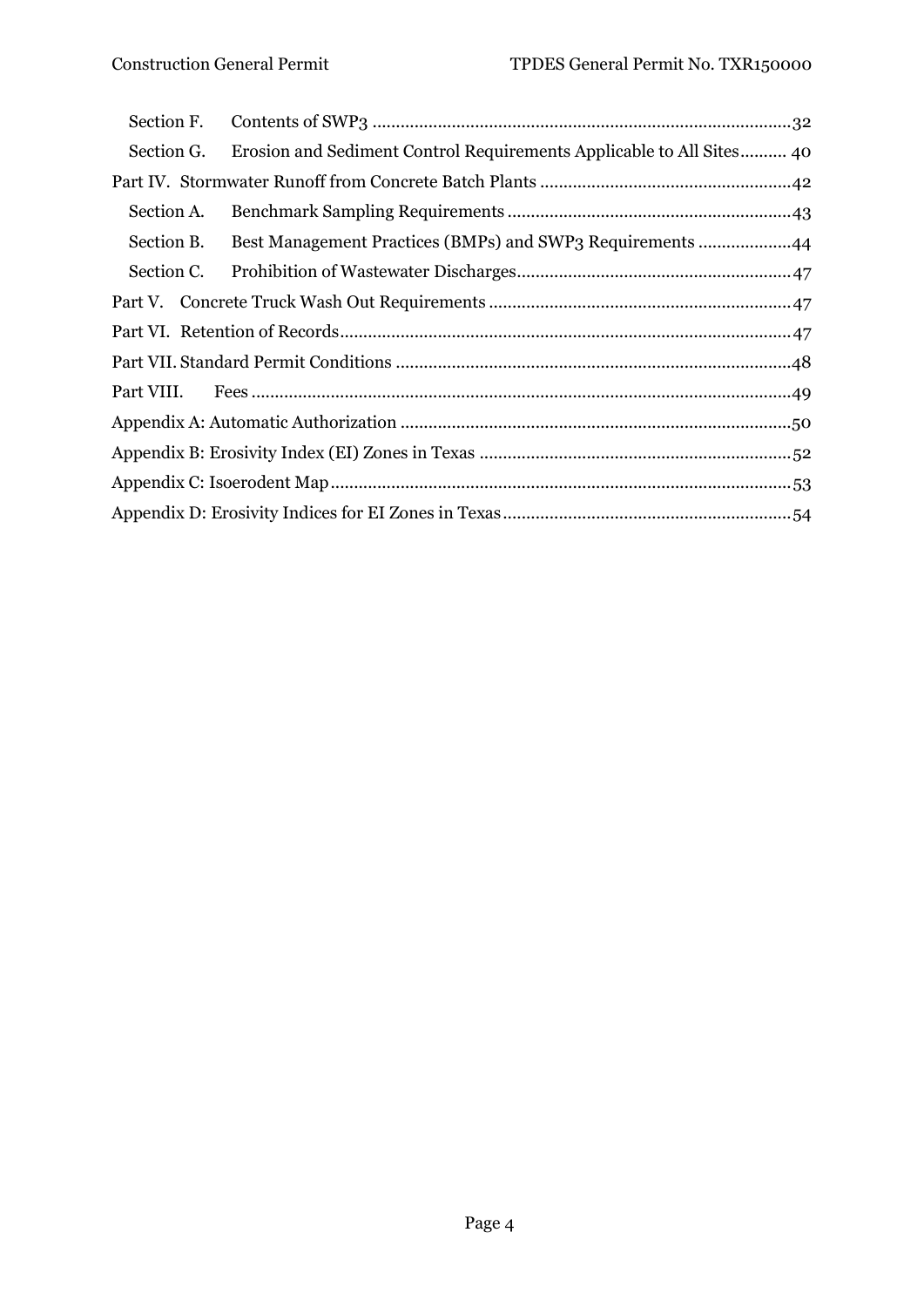### <span id="page-4-0"></span>**Part I. Flow Chart and Definitions**

#### <span id="page-4-1"></span>**Section A. Flow Chart to Determine Whether Coverage is Required**

*When calculating the acreage of land area disturbed, include the disturbed land-area of all construction and construction support activities.*



- To determine the size of the construction project, use the size of the entire area to be disturbed, and  $(1)$ include the size of the larger common plan of development or sale, if the project is part of a larger<br>project (refer to Part I.B., "Definitions," for an explanation of "common plan of development or sale").<br>Refer to the de
- $(*2)$ Section B. of this permit.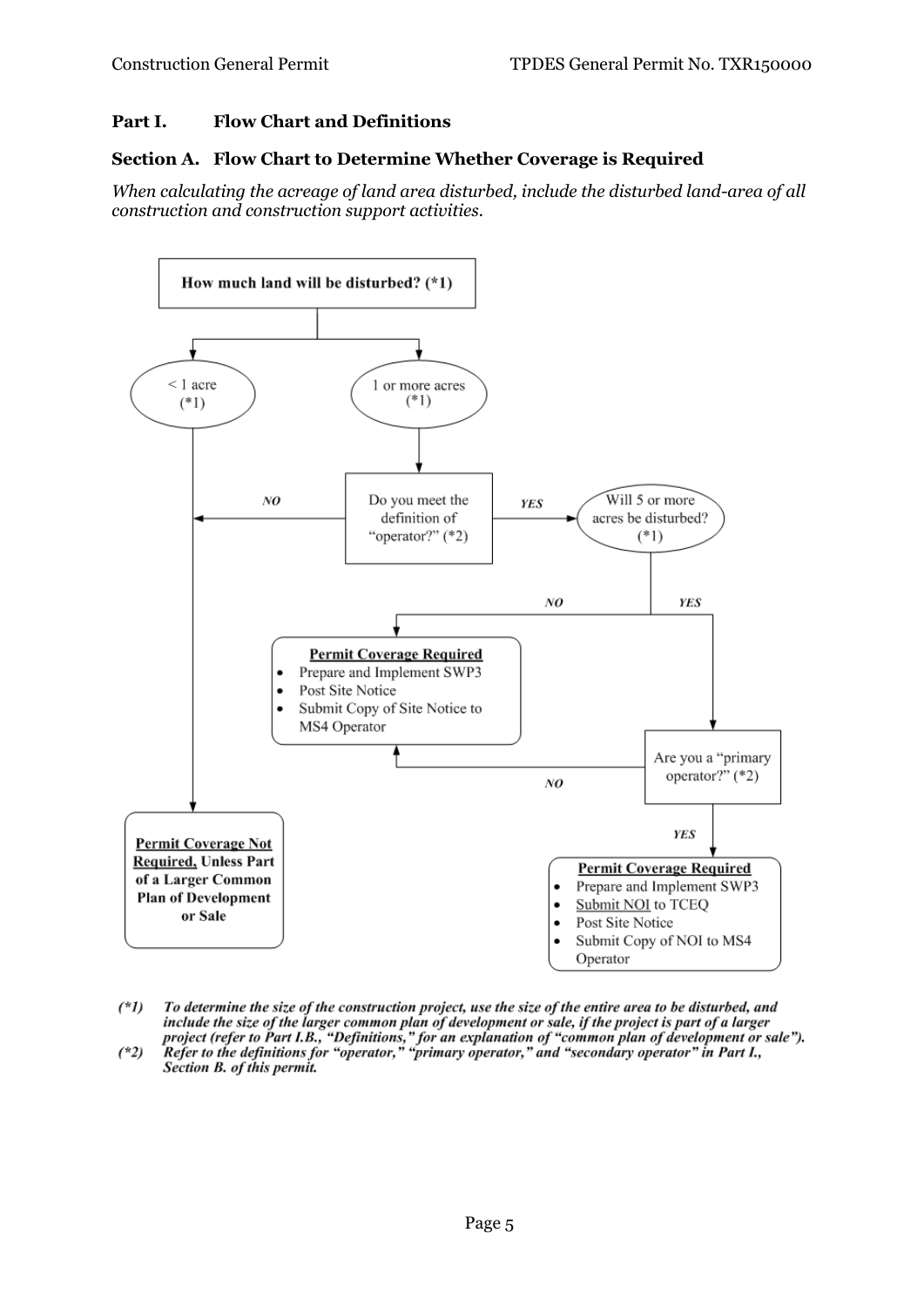# <span id="page-5-0"></span>**Section B. Definitions**

**Arid Areas** - Areas with an average annual rainfall of 0 to 10 inches.

**Best Management Practices (BMPs)** - Schedules of activities, prohibitions of practices, maintenance procedures, structural controls, local ordinances, and other management practices to prevent or reduce the discharge of pollutants. BMPs also include treatment requirements, operating procedures, and practices to control construction site runoff, spills or leaks, waste disposal, or drainage from raw material storage areas.

**Commencement of Construction** - The initial disturbance of soils associated with clearing, grading, or excavation activities, as well as other construction-related activities (e.g., stockpiling of fill material, demolition).

**Common Plan of Development** - A construction activity that is completed in separate stages, separate phases, or in combination with other construction activities. A common plan of development (also known as a "common plan of development or sale") is identified by the documentation for the construction project that identifies the scope of the project, and may include plats, blueprints, marketing plans, contracts, building permits, a public notice or hearing, zoning requests, or other similar documentation and activities. A common plan of development does not necessarily include all construction projects within the jurisdiction of a public entity (e.g., a city or university). Construction of roads or buildings in different parts of the jurisdiction would be considered separate "common plans," with only the interconnected parts of a project being considered part of a "common plan" (e.g., a building and its associated parking lot and driveways, airport runway and associated taxiways, a building complex, etc.). Where discrete construction projects occur within a larger common plan of development or sale but are located ¼ mile or more apart, and the area between the projects is not being disturbed, each individual project can be treated as a separate plan of development or sale, provided that any interconnecting road, pipeline or utility project that is part of the same "common plan" is not included in the area to be disturbed.

**Construction Activity** - Includes soil disturbance activities, including clearing, grading, excavating, construction-related activity (e.g., stockpiling of fill material, demolition), and construction support activity. This does not include routine maintenance that is performed to maintain the original line and grade, hydraulic capacity, or original purpose of the site (e.g., the routine grading of existing dirt roads, asphalt overlays of existing roads, the routine clearing of existing rights-of-way, and similar maintenance activities). Regulated construction activity is defined in terms of small and large construction activity.

**Construction Support Activity** – A construction-related activity that specifically supports construction activity, which can involve earth disturbance or pollutant-generating activities of its own, and can include, but are not limited to, activities associated with concrete or asphalt batch plants, rock crushers, equipment staging or storage areas, chemical storage areas, material storage areas, material borrow areas, and excavated material disposal areas. Construction support activity must only directly support the construction activity authorized under this general permit.

**Dewatering** – The act of draining rainwater or groundwater from building foundations, vaults, and trenches.

**Discharge** – For the purposes of this permit, the drainage, release, or disposal of pollutants in stormwater and certain non-stormwater from areas where soil disturbing activities (e.g., clearing, grading, excavation, stockpiling of fill material, and demolition), construction materials or equipment storage or maintenance (e.g., fill piles, borrow area, concrete truck wash out, fueling), or other industrial stormwater directly related to the construction process (e.g., concrete or asphalt batch plants) are located.

**Drought-Stricken Area** – For the purposes of this permit, an area in which the National Oceanic and Atmospheric Administration's U.S. Seasonal Drought Outlook indicates for the period during which the construction will occur that any of the following conditions are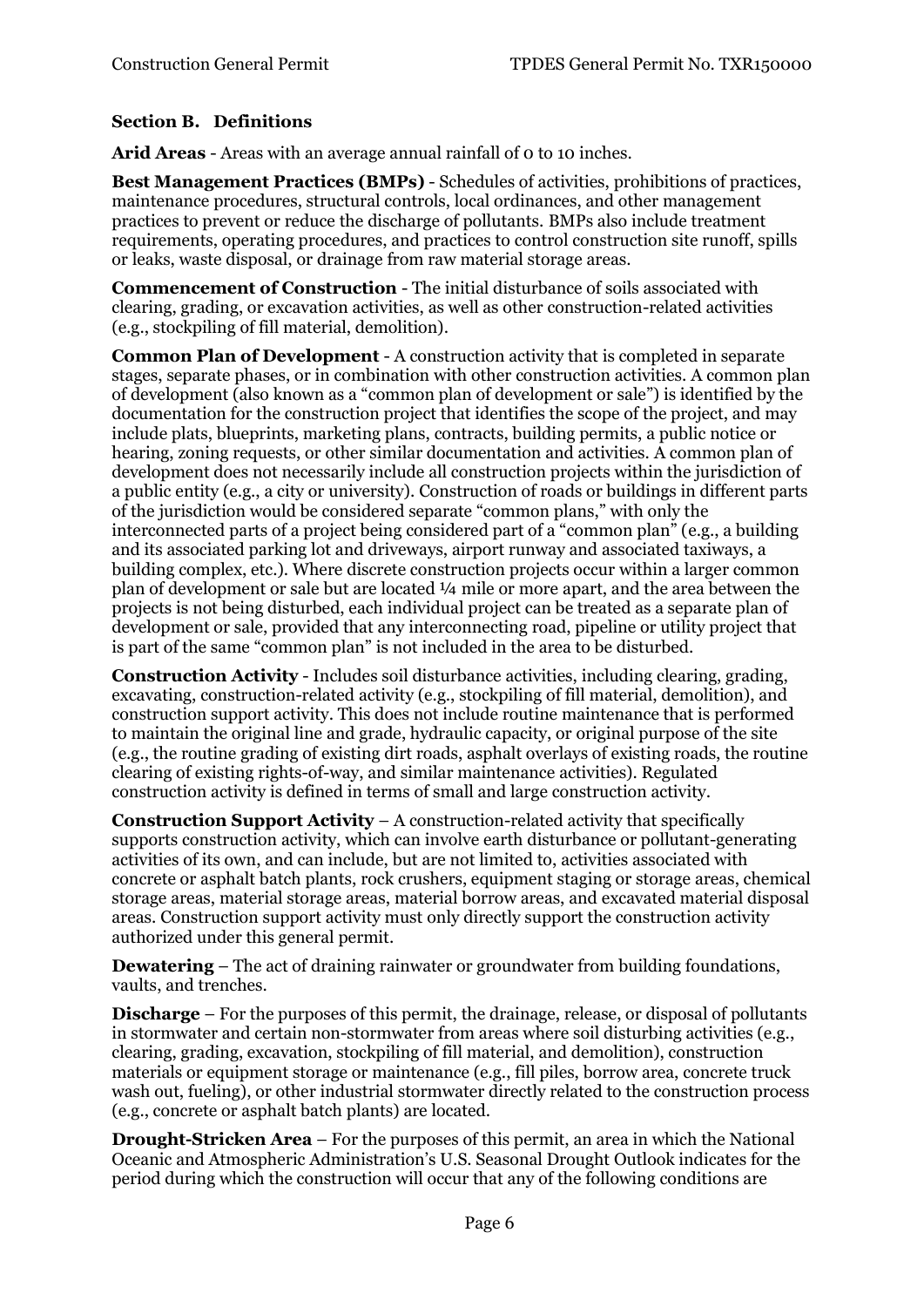likely: (1) "Drought to persist or intensify", (2) "Drought ongoing, some improvement", (3) "Drought likely to improve, impacts ease", or (4) "Drought development likely". See [http://www.cpc.ncep.noaa.gov/products/expert\\_assessment/seasonal\\_drought.html.](http://www.cpc.ncep.noaa.gov/products/expert_assessment/seasonal_drought.html)

**Edwards Aquifer** - As defined under Texas Administrative Code (TAC) § 213.3 of this title (relating to the Edwards Aquifer), that portion of an arcuate belt of porous, water-bearing, predominantly carbonate rocks known as the Edwards and Associated Limestones in the Balcones Fault Zone trending from west to east to northeast in Kinney, Uvalde, Medina, Bexar, Comal, Hays, Travis, and Williamson Counties; and composed of the Salmon Peak Limestone, McKnight Formation, West Nueces Formation, Devil's River Limestone, Person Formation, Kainer Formation, Edwards Formation, and Georgetown Formation. The permeable aquifer units generally overlie the less-permeable Glen Rose Formation to the south, overlie the less-permeable Comanche Peak and Walnut Formations north of the Colorado River, and underlie the less-permeable Del Rio Clay regionally.

**Edwards Aquifer Recharge Zone** - Generally, that area where the stratigraphic units constituting the Edwards Aquifer crop out, including the outcrops of other geologic formations in proximity to the Edwards Aquifer, where caves, sinkholes, faults, fractures, or other permeable features would create a potential for recharge of surface waters into the Edwards Aquifer. The recharge zone is identified as that area designated as such on official maps located in the offices of the Texas Commission on Environmental Quality (TCEQ) and the appropriate regional office. The Edwards Aquifer Map Viewer, located at [http://www.tceq.texas.gov/compliance/field\\_ops/eapp/mapdisclaimer.html,](http://www.tceq.texas.gov/compliance/field_ops/eapp/mapdisclaimer.html) can be used to determine where the recharge zone is located.

**Edwards Aquifer Contributing Zone** - The area or watershed where runoff from precipitation flows downgradient to the recharge zone of the Edwards Aquifer. The contributing zone is located upstream (upgradient) and generally north and northwest of the recharge zone for the following counties: all areas within Kinney County, except the area within the watershed draining to Segment No. 2304 of the Rio Grande Basin; all areas within Uvalde, Medina, Bexar, and Comal Counties; all areas within Hays and Travis Counties, except the area within the watersheds draining to the Colorado River above a point 1.3 miles upstream from Tom Miller Dam, Lake Austin at the confluence of Barrow Brook Cove, Segment No. 1403 of the Colorado River Basin; and all areas within Williamson County, except the area within the watersheds draining to the Lampasas River above the dam at Stillhouse Hollow reservoir, Segment No. 1216 of the Brazos River Basin. The contributing zone is illustrated on the Edwards Aquifer map viewer at [http://www.tceq.texas.gov/compliance/field\\_ops/eapp/mapdisclaimer.html.](http://www.tceq.texas.gov/compliance/field_ops/eapp/mapdisclaimer.html)

**Effluent Limitations Guideline (ELG)** – Defined in 40 Code of Federal Regulations (CFR) § 122.2 as a regulation published by the Administrator under § 304(b) of the Clean Water Act (CWA) to adopt or revise effluent limitations.

**Facility or Activity** – For the purpose of this permit, referring to a construction site, the location of construction activity, or a construction support activity that is regulated under this general permit, including all contiguous land and fixtures (for example, ponds and materials stockpiles), structures, or appurtenances used at a construction site or industrial site.

**Final Stabilization** - A construction site status where any of the following conditions are met:

(a) All soil disturbing activities at the site have been completed and a uniform (that is, evenly distributed, without large bare areas) perennial vegetative cover with a density of at least 70% of the native background vegetative cover for the area has been established on all unpaved areas and areas not covered by permanent structures, or equivalent permanent stabilization measures (such as the use of riprap, gabions, or geotextiles) have been employed.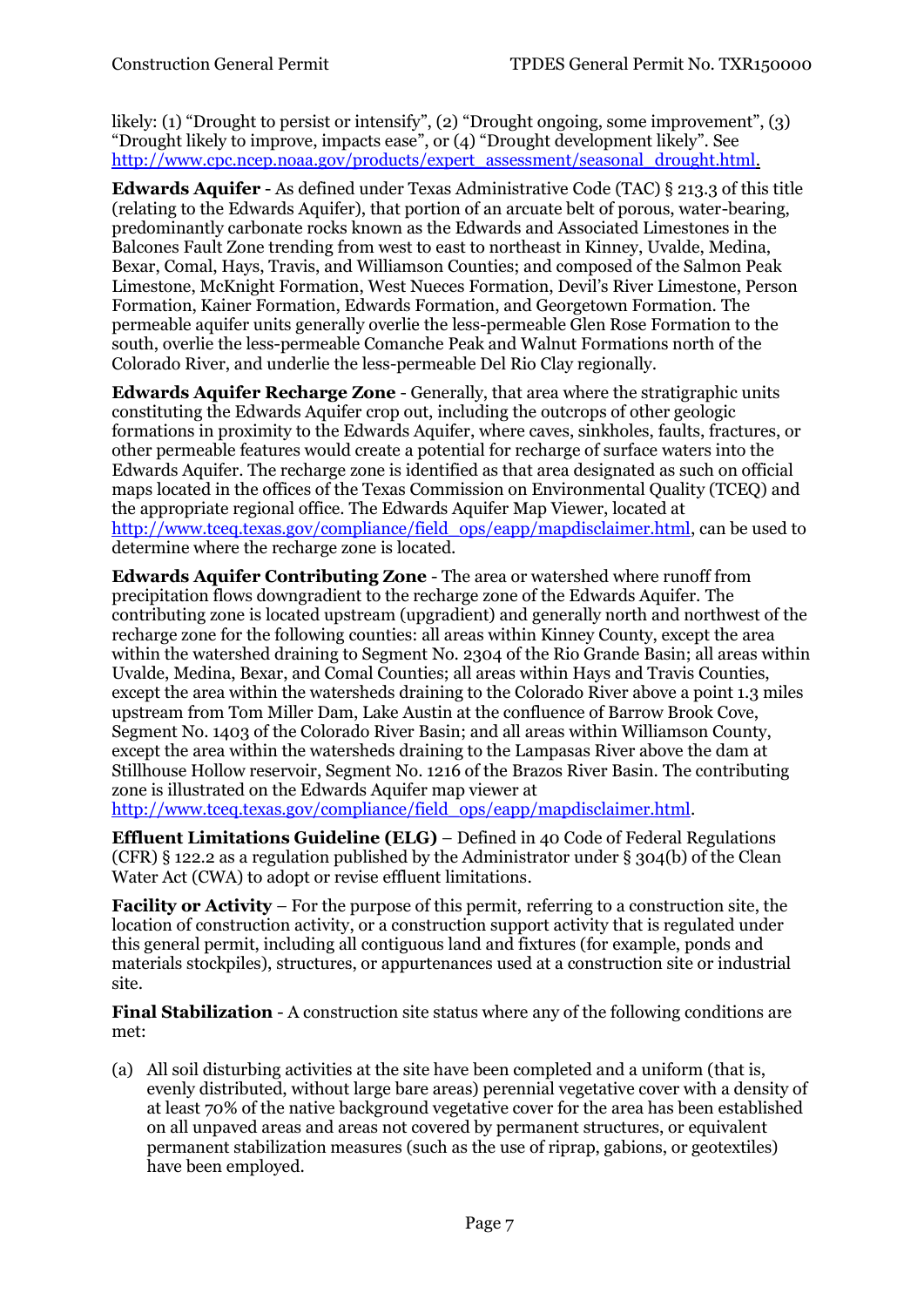- (b) For individual lots in a residential construction site by either:
	- (1) the homebuilder completing final stabilization as specified in condition (a) above; or
	- (2) the homebuilder establishing temporary stabilization for an individual lot prior to the time of transfer of the ownership of the home to the buyer and after informing the homeowner of the need for, and benefits of, final stabilization. If temporary stabilization is not feasible, then the homebuilder may fulfill this requirement by retaining perimeter controls or BMPs, and informing the homeowner of the need for removal of temporary controls and the establishment of final stabilization. Fulfillment of this requirement must be documented in the homebuilder's stormwater pollution prevention plan (SWP3).
- (c) For construction activities on land used for agricultural purposes (such as pipelines across crop or range land), final stabilization may be accomplished by returning the disturbed land to its preconstruction agricultural use. Areas disturbed that were not previously used for agricultural activities, such as buffer strips immediately adjacent to surface water and areas that are not being returned to their preconstruction agricultural use must meet the final stabilization conditions of condition (a) above.
- (d) In arid, semi-arid, and drought-stricken areas only, all soil disturbing activities at the site have been completed and both of the following criteria have been met:
	- (1) Temporary erosion control measures (for example, degradable rolled erosion control product) are selected, designed, and installed along with an appropriate seed base to provide erosion control for at least three years without active maintenance by the operator, and
	- (2) The temporary erosion control measures are selected, designed, and installed to achieve 70% of the native background vegetative coverage within three years.

**Hyperchlorination of Waterlines** – Treatment of potable water lines or tanks with chlorine for disinfection purposes, typically following repair or partial replacement of the waterline or tank, and subsequently flushing the contents.

**Impaired Water** - A surface water body that is identified as impaired on the latest approved CWA §303(d) List or waters with an EPA-approved or established total maximum daily load (TMDL) that are found on the latest EPA approved *Texas Integrated Report of Surface Water Quality for CWA Sections 305(b) and 303(d)*, which lists the category 4 and 5 water bodies.

**Indian Country Land** – All land within the limits of any Indian reservation under the jurisdiction of the United States government, notwithstanding the issuance of any patent, and, including rights-of-way running through the reservation; (2) all dependent Indian communities with the borders of the United States whether within the originally or subsequently acquired territory thereof, and whether within or without the limits of a state; and (3) all Indian allotments, the Indian titles to which have not been extinguished, including rights-of-way running through the same. (40 CFR §122.2)

**Indian Tribe** - Any Indian Tribe, band, group, or community recognized by the Secretary of the Interior and exercising governmental authority over a Federal Indian Reservation (40 CFR §122.2).

**Infeasible** –Not technologically possible, or not economically practicable and achievable in light of best industry practices. (40 CFR §450.11(b)).

**Large Construction Activity** - Construction activities including clearing, grading, and excavating that result in land disturbance of equal to or greater than five (5) acres of land. Large construction activity also includes the disturbance of less than five (5) acres of total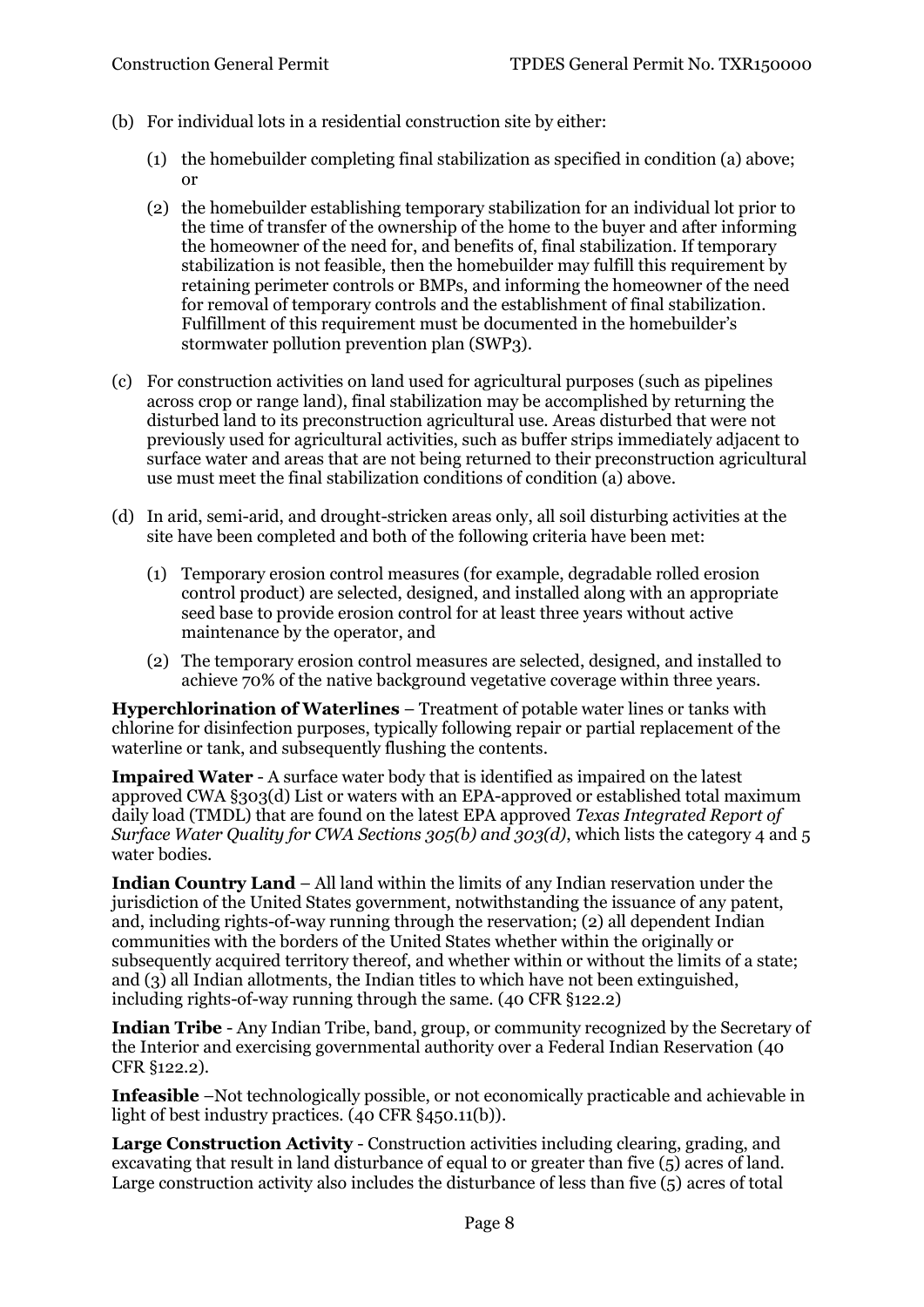land area that is part of a larger common plan of development or sale if the larger common plan will ultimately disturb equal to or greater than five (5) acres of land. Large construction activity does not include routine maintenance that is performed to maintain the original line and grade, hydraulic capacity, or original purpose of the site (for example, the routine grading of existing dirt roads, asphalt overlays of existing roads, the routine clearing of existing right-of-ways, and similar maintenance activities.)

**Linear Project** – Includes the construction of roads, bridges, conduits, substructures, pipelines, sewer lines, towers, poles, cables, wires, connectors, switching, regulating and transforming equipment and associated ancillary facilities in a long, narrow area.

**Low Rainfall Erosivity Waiver (LREW)** - A written submission to the executive director from an operator of a construction site that is considered as small construction activity under the permit, which qualifies for a waiver from the requirements for small construction activities, only during the period of time when the calculated rainfall erosivity factor is less than five (5).

**Minimize** - To reduce or eliminate to the extent achievable using stormwater controls that are technologically available and economically practicable and achievable in light of best industry practices.

**Municipal Separate Storm Sewer System (MS4)** - A separate storm sewer system owned or operated by the United States, a state, city, town, county, district, association, or other public body (created by or pursuant to state law) having jurisdiction over the disposal of sewage, industrial wastes, stormwater, or other wastes, including special districts under state law such as a sewer district, flood control or drainage district, or similar entity, or an Indian tribe or an authorized Indian tribal organization, that discharges to surface water in the state.

**Notice of Change (NOC)** – Written notification to the executive director from a discharger authorized under this permit, providing changes to information that was previously provided to the agency in a notice of intent form.

**Notice of Intent (NOI)** - A written submission to the executive director from an applicant requesting coverage under this general permit.

**Notice of Termination (NOT)** - A written submission to the executive director from a discharger authorized under this general permit requesting termination of coverage.

**Operator** - The person or persons associated with a large or small construction activity that is either a primary or secondary operator as defined below:

**Primary Operator** – the person or persons associated with construction activity that meets either of the following two criteria:

- (a) the person or persons have on-site operational control over construction plans and specifications, including the ability to make modifications to those plans and specifications; or
- (b) the person or persons have day-to-day operational control of those activities at a construction site that are necessary to ensure compliance with a Storm Water Pollution Prevention Plan (SWP3) for the site or other permit conditions (for example, they are authorized to direct workers at a site to carry out activities required by the SWP3 or comply with other permit conditions).

**Secondary Operator** – The person or entity, often the property owner, whose operational control is limited to:

(a) the employment of other operators, such as a general contractor, to perform or supervise construction activities; or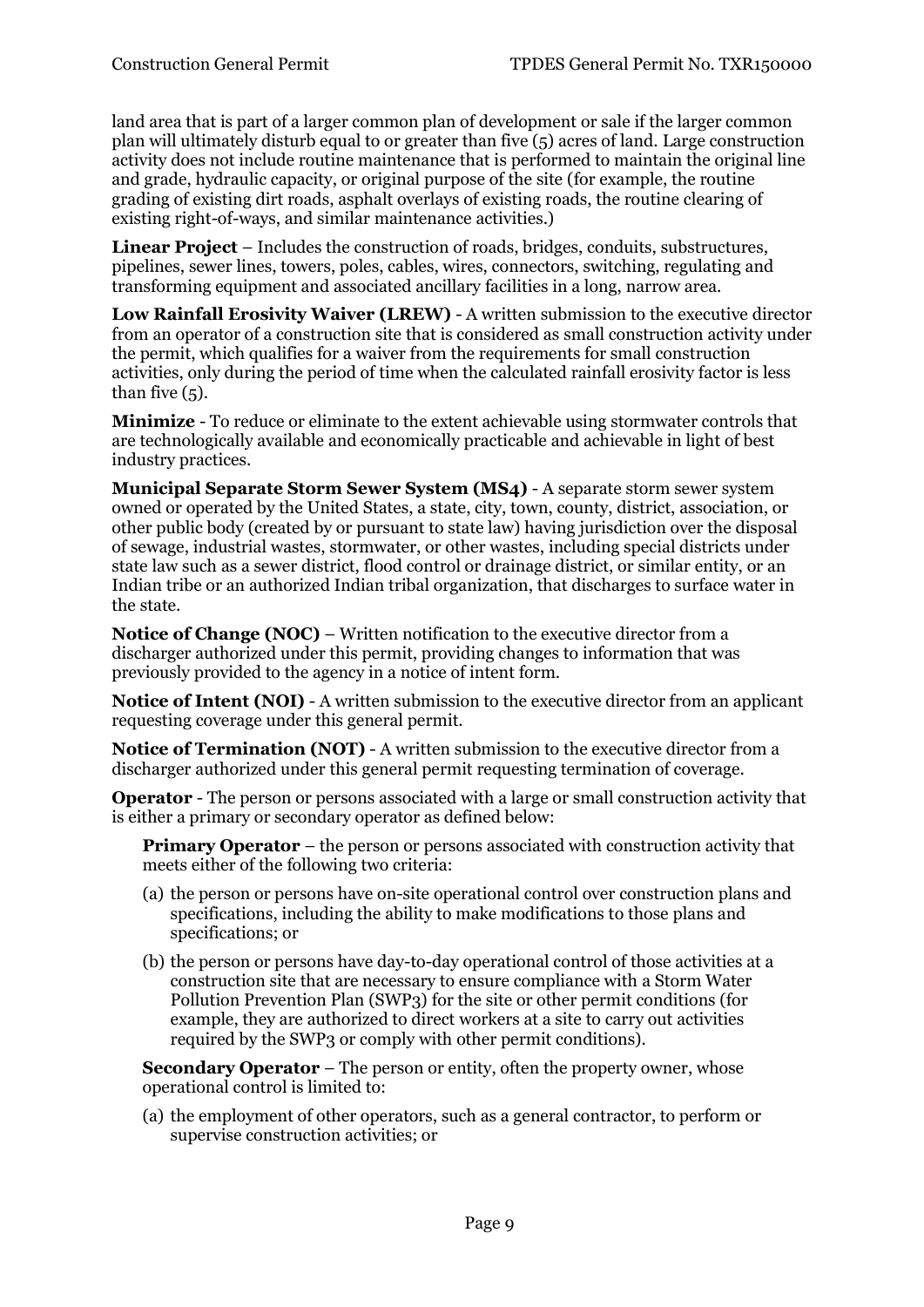(b) the ability to approve or disapprove changes to construction plans and specifications, but who does not have day-to-day on-site operational control over construction activities at the site.

Secondary operators must either prepare their own SWP3 or participate in a shared SWP3 that covers the areas of the construction site, where they have control over the construction plans and specifications.

If there is not a primary operator at the construction site, then the secondary operator is defined as the primary operator and must comply with the requirements for primary operators.

**Outfall** - For the purpose of this permit, a point source at the point where stormwater runoff associated with construction activity discharges to surface water in the state and does not include open conveyances connecting two municipal separate storm sewers, or pipes, tunnels, or other conveyances that connect segments of the same stream or other water of the U.S. and are used to convey waters of the U.S.

**Permittee** - An operator authorized under this general permit. The authorization may be gained through submission of a notice of intent, by waiver, or by meeting the requirements for automatic coverage to discharge stormwater runoff and certain non-stormwater discharges from construction activity.

**Point Source** –Any discernible, confined, and discrete conveyance, including but not limited to, any pipe, ditch, channel, tunnel, conduit, well, discrete fissure, container, rolling stock concentrated animal feeding operation, landfill leachate collection system, vessel or other floating craft from which pollutants are, or may be, discharged. This term does not include return flows from irrigated agriculture or agricultural stormwater runoff (40 CFR §122.2).

**Pollutant** - Dredged spoil, solid waste, incinerator residue, sewage, garbage, sewage sludge, filter backwash, munitions, chemical wastes, biological materials, radioactive materials, heat, wrecked or discarded equipment, rock, sand, cellar dirt, and industrial, municipal, and agricultural waste discharged into any surface water in the state. The term "pollutant" does not include tail water or runoff water from irrigation or rainwater runoff from cultivated or uncultivated rangeland, pastureland, and farmland. For the purpose of this permit, the term "pollutant" includes sediment.

**Pollution** - The alteration of the physical, thermal, chemical, or biological quality of, or the contamination of, any surface water in the state that renders the water harmful, detrimental, or injurious to humans, animal life, vegetation, or property or to public health, safety, or welfare, or impairs the usefulness or the public enjoyment of the water for any lawful or reasonable purpose (Texas Water Code (TWC) §26.001(14)).

**Rainfall Erosivity Factor (R factor)** - the total annual erosive potential that is due to climatic effects, and is part of the Revised Universal Soil Loss Equation (RUSLE).

**Receiving Water** - A "Water of the United States" as defined in 40 CFR §122.2 or a surface water in the state into which the regulated stormwater discharges.

**Semiarid Areas** - areas with an average annual rainfall of 10 to 20 inches.

**Separate Storm Sewer System** - A conveyance or system of conveyances (including roads with drainage systems, streets, catch basins, curbs, gutters, ditches, man-made channels, or storm drains), designed or used for collecting or conveying stormwater; that is not a combined sewer, and that is not part of a publicly owned treatment works (POTW).

**Small Construction Activity** - Construction activities including clearing, grading, and excavating that result in land disturbance of equal to or greater than one (1) acre and less than five (5) acres of land. Small construction activity also includes the disturbance of less than one (1) acre of total land area that is part of a larger common plan of development or sale if the larger common plan will ultimately disturb equal to or greater than one (1) and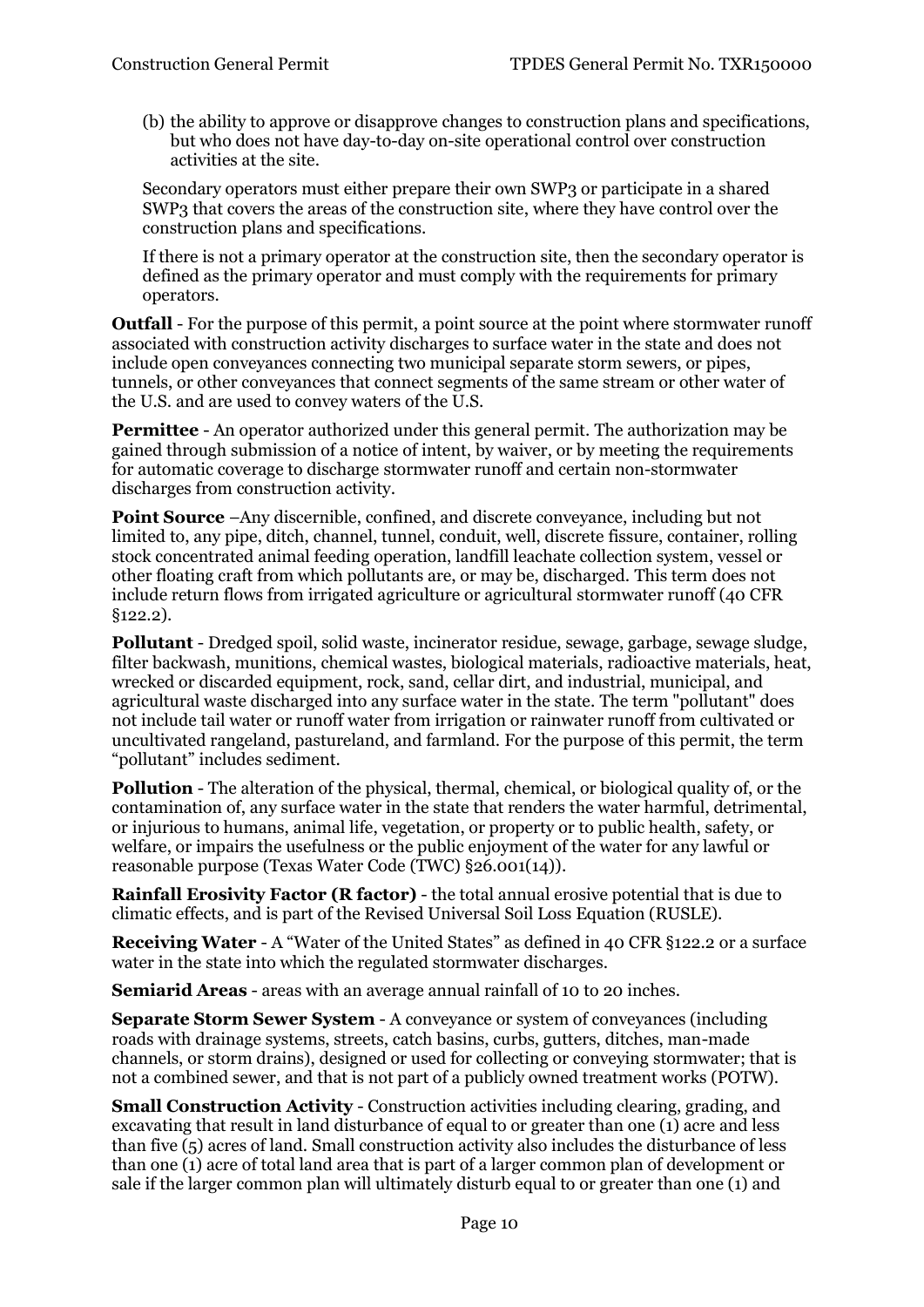less than five (5) acres of land. Small construction activity does not include routine maintenance that is performed to maintain the original line and grade, hydraulic capacity, or original purpose of the site (for example, the routine grading of existing dirt roads, asphalt overlays of existing roads, the routine clearing of existing right-of-ways, and similar maintenance activities).

**Steep Slopes** – Where a state, Tribe, local government, or industry technical manual (e.g. stormwater BMP manual) has defined what is to be considered a "steep slope", this permit's definition automatically adopts that definition. Where no such definition exists, steep slopes are automatically defined as those that are 15 percent or greater in grade.

**Stormwater (or Stormwater Runoff)** - Rainfall runoff, snow melt runoff, and surface runoff and drainage.

**Stormwater Associated with Construction Activity** - Stormwater runoff, as defined above, from a construction activity.

**Structural Control (or Practice)** - A pollution prevention practice that requires the construction of a device, or the use of a device, to reduce or prevent pollution in stormwater runoff. Structural controls and practices may include but are not limited to: silt fences, earthen dikes, drainage swales, sediment traps, check dams, subsurface drains, storm drain inlet protection, rock outlet protection, reinforced soil retaining systems, gabions, and temporary or permanent sediment basins.

**Surface Water in the State** - Lakes, bays, ponds, impounding reservoirs, springs, rivers, streams, creeks, estuaries, wetlands, marshes, inlets, canals, the Gulf of Mexico inside the territorial limits of the state (from the mean high water mark (MHWM) out 10.36 miles into the Gulf), and all other bodies of surface water, natural or artificial, inland or coastal, fresh or salt, navigable or non-navigable, and including the beds and banks of all water-courses and bodies of surface water, that are wholly or partially inside or bordering the state or subject to the jurisdiction of the state; except that waters in treatment systems which are authorized by state or federal law, regulation, or permit, and which are created for the purpose of waste treatment are not considered to be water in the state.

**Temporary Stabilization** - A condition where exposed soils or disturbed areas are provided a protective cover or other structural control to prevent the migration of pollutants. Temporary stabilization may include temporary seeding, geotextiles, mulches, and other techniques to reduce or eliminate erosion until either permanent stabilization can be achieved or until further construction activities take place.

**Thawing Conditions** – for the purposes of this permit, thawing conditions are expected based on the historical likelihood of two or more days with daytime temperatures greater than 32 ̊F. This date can be determined by looking at historical weather data.

Note: The estimation of thawing conditions is for planning purposes only. During construction, the permittee will be required to conduct site inspections based upon actual conditions (i.e., if thawing conditions occur sooner than expected, the permittee will be required to conduct inspections at the regular frequency).

**Total Maximum Daily Load (TMDL)** - The total amount of a pollutant that a water body can assimilate and still meet the Texas Surface Water Quality Standards.

**Turbidity** – A condition of water quality characterized by the presence of suspended solids and/or organic material.

**Waters of the United States** - Waters of the United States or waters of the U.S. means:

- (a) all waters which are currently used, were used in the past, or may be susceptible to use in interstate or foreign commerce, including all waters which are subject to the ebb and flow of the tide;
- (b) all interstate waters, including interstate wetlands;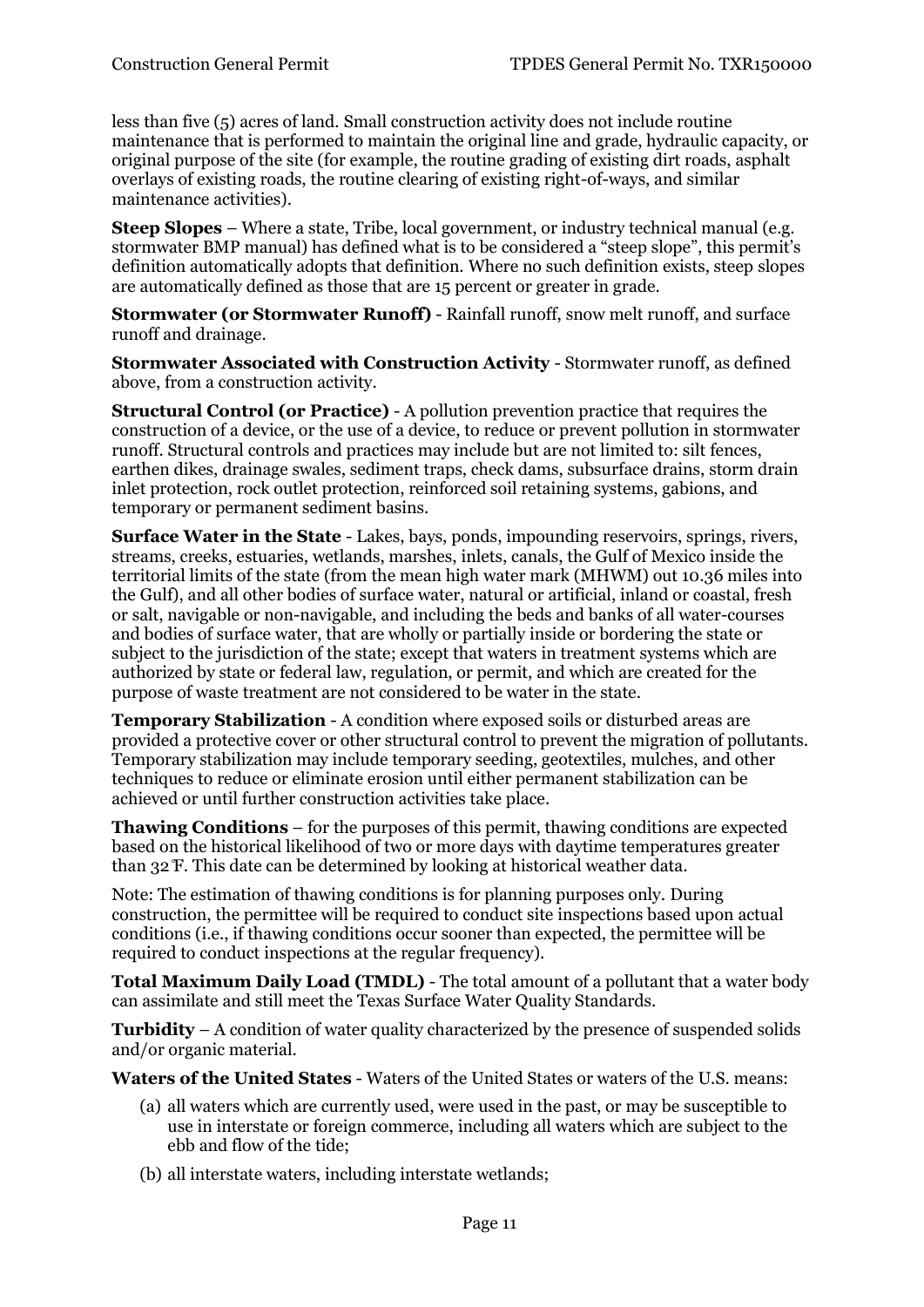- (c) all other waters such as intrastate lakes, rivers, streams (including intermittent streams), mudflats, sandflats, wetlands, sloughs, prairie potholes, wet meadows, playa lakes, or natural ponds that the use, degradation, or destruction of which would affect or could affect interstate or foreign commerce including any such waters:
	- (1) which are or could be used by interstate or foreign travelers for recreational or other purposes;
	- (2) from which fish or shellfish are or could be taken and sold in interstate or foreign commerce; or
	- (3) which are used or could be used for industrial purposes by industries in interstate commerce;
- (d) all impoundments of waters otherwise defined as waters of the United States under this definition;
- (e) tributaries of waters identified in paragraphs (a) through (d) of this definition;
- (f) the territorial sea; and
- (g) wetlands adjacent to waters (other than waters that are themselves wetlands) identified in paragraphs (a) through (f) of this definition.

Waste treatment systems, including treatment ponds or lagoons designed to meet the requirements of CWA are not waters of the U.S. This exclusion applies only to manmade bodies of water which neither were originally created in waters of the U.S. (such as disposal area in wetlands) nor resulted from the impoundment of waters of the U.S. Waters of the U.S. do not include prior converted cropland. Notwithstanding the determination of an area's status as prior converted cropland by any other federal agency, for the purposes of the CWA, the final authority regarding CWA jurisdiction remains with EPA.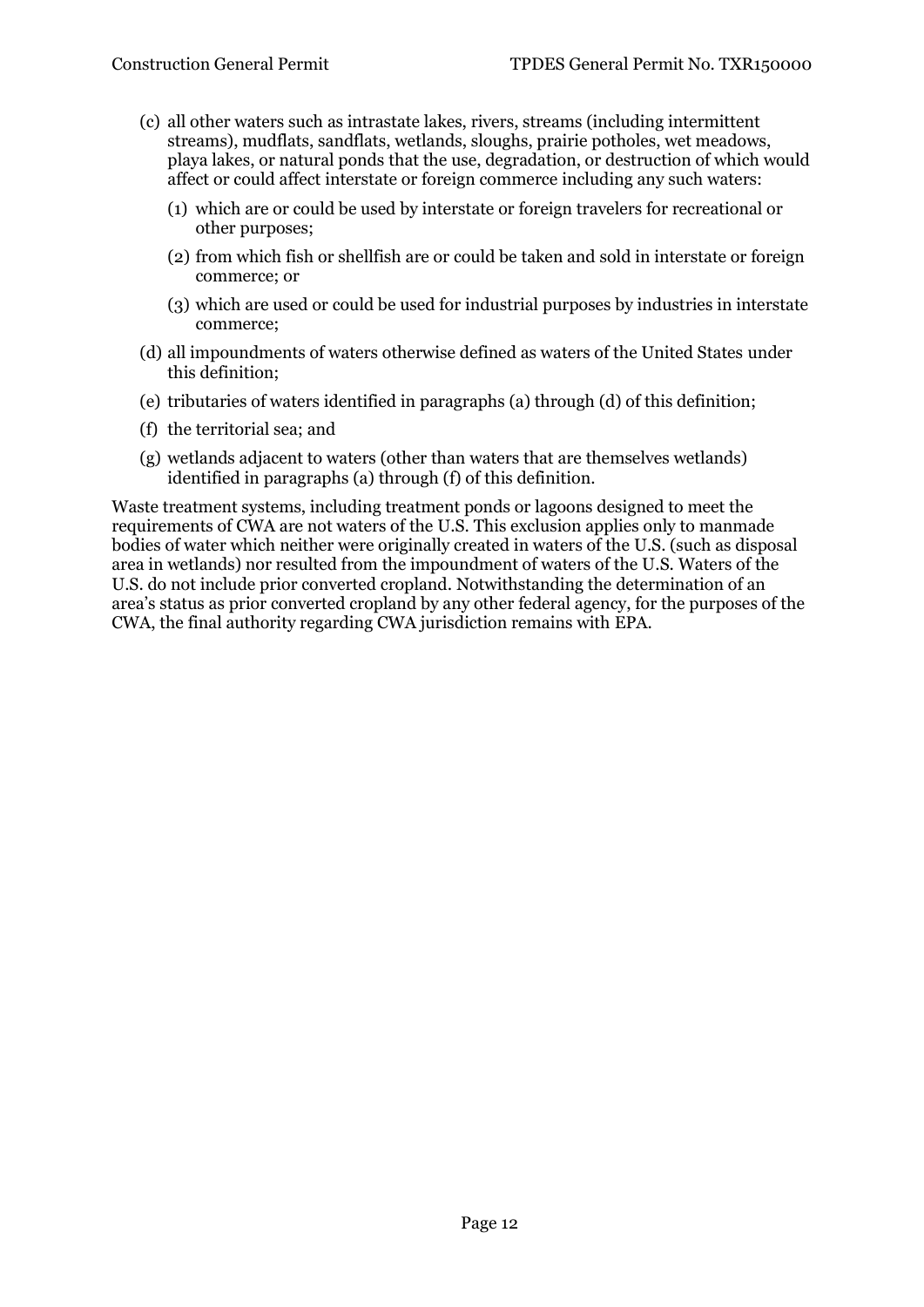# <span id="page-12-0"></span>**Part II. Permit Applicability and Coverage**

#### <span id="page-12-2"></span><span id="page-12-1"></span>**Section A. Discharges Eligible for Authorization**

1. Stormwater Associated with Construction Activity

Discharges of stormwater runoff and certain non-stormwater discharges from small and large construction activities may be authorized under this general permit, except as described in Part II.C. of this permit.

<span id="page-12-3"></span>2. Discharges of Stormwater Associated with Construction Support Activities

Discharges of stormwater runoff and certain non-stormwater discharges from construction support activities as defined in Part I.B of this general permit may be authorized, provided that the following conditions are met:

- (a) the construction support activities are located within one (1) mile from the boundary of the construction site where the construction activity authorized under the permit is being conducted that requires the support of these activities;
- (b) an SWP3 is developed and implemented for the permitted construction site according to the provisions in Part III.F of this general permit, including appropriate controls and measures to reduce erosion and the discharge of pollutants in stormwater runoff according to the provisions in Part III.G of this general permit;
- (c) the activities are directly related to the construction site;
- (d) the activities are not a commercial operation, nor serve other unrelated construction projects; and
- (e) the activities do not continue to operate beyond the completion of the construction activity at the project it supports.

Construction support activities that operate outside the terms provided in (a) through (e) above must obtain authorization under a separate Texas Pollutant Discharge Elimination System (TPDES) permit, which may include the TPDES Multi Sector General Permit (MSGP), TXR050000 (related to stormwater discharges associated with industrial activity), an alternative general permit (if available), or an individual water quality permit.

<span id="page-12-4"></span>3. Non-Stormwater Discharges

The following non-stormwater discharges from sites authorized under this general permit are also eligible for authorization under this general permit:

- (a) discharges from fire-fighting activities (fire-fighting activities do not include washing of trucks, run-off water from training activities, test water from fire suppression systems, or similar activities);
- (b) uncontaminated fire hydrant flushings (excluding discharges of hyperchlorinated water, unless the water is first dechlorinated and discharges are not expected to adversely affect aquatic life), which include flushings from systems that utilize potable water, surface water, or groundwater that does not contain additional pollutants (uncontaminated fire hydrant flushings do not include systems utilizing reclaimed wastewater as a source water);
- (c) water from the routine external washing of vehicles, the external portion of buildings or structures, and pavement, where solvents, detergents, and soaps are not used, where spills or leaks of toxic or hazardous materials have not occurred (unless spilled materials have been removed; and if local state, or federal regulations are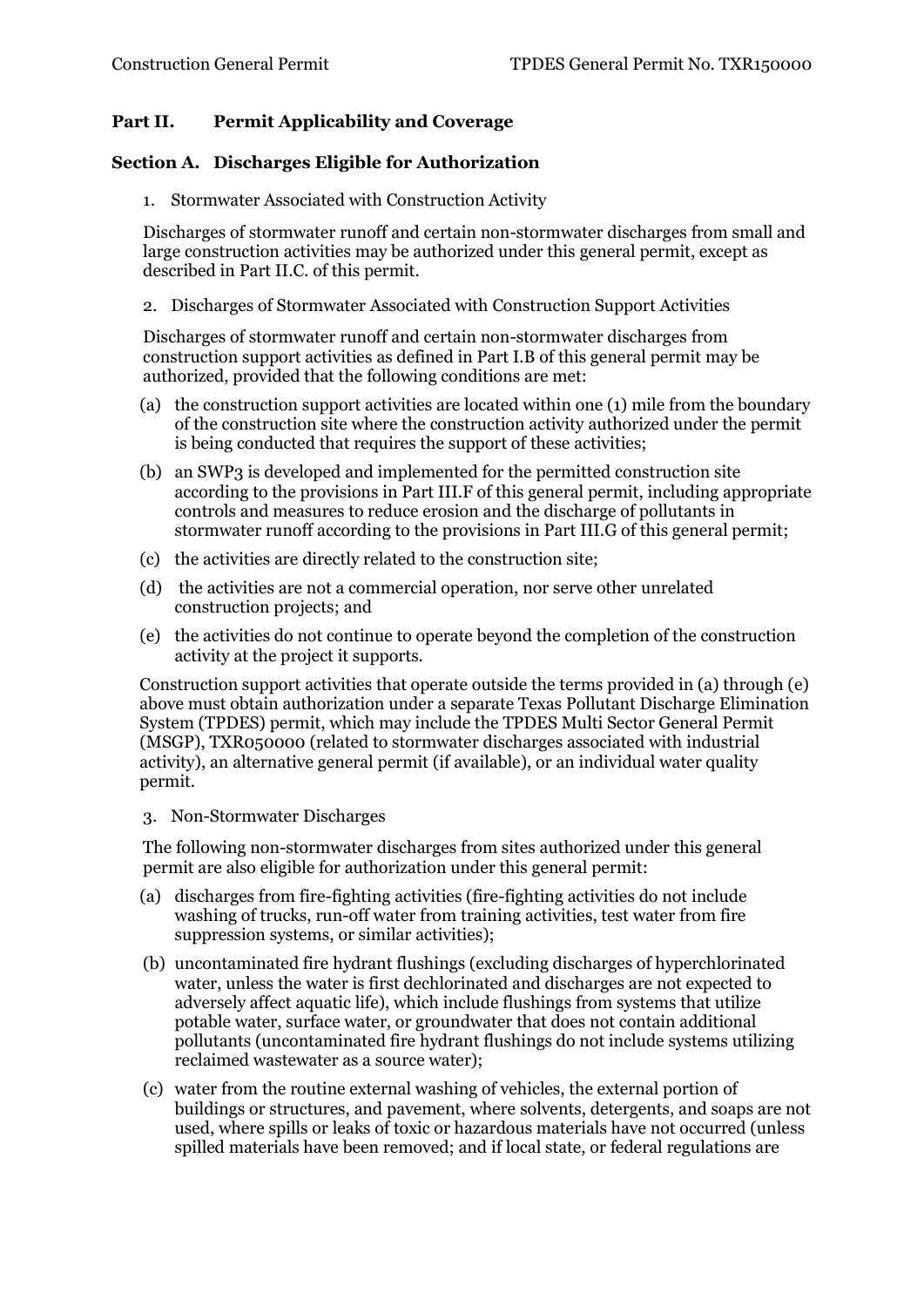applicable, the materials are removed according to those regulations), and where the purpose is to remove mud, dirt, or dust;

- (d) uncontaminated water used to control dust;
- (e) potable water sources, including waterline flushings, but excluding discharges of hyperchlorinated water, unless the water is first dechlorinated and discharges are not expected to adversely affect aquatic life;
- (f) uncontaminated air conditioning condensate;
- (g) uncontaminated ground water or spring water, including foundation or footing drains where flows are not contaminated with industrial materials such as solvents; and
- (h) lawn watering and similar irrigation drainage.
- <span id="page-13-0"></span>4. Other Permitted Discharges

Any discharge authorized under a separate National Pollutant Discharge Elimination System (NPDES), TPDES, or TCEQ permit may be combined with discharges authorized by this general permit, provided those discharges comply with the associated permit.

### <span id="page-13-1"></span>**Section B. Concrete Truck Wash Out**

The wash out of concrete trucks at regulated construction sites must be performed in accordance with the requirements of Part V of this general permit.

### <span id="page-13-3"></span><span id="page-13-2"></span>**Section C. Limitations on Permit Coverage**

1. Post Construction Discharges

Discharges that occur after construction activities have been completed, and after the construction site and any supporting activity site have undergone final stabilization, are not eligible for coverage under this general permit. Discharges originating from the sites are not authorized under this general permit following the submission of the notice of termination (NOT) or removal of the appropriate site notice, as applicable, for the regulated construction activity.

<span id="page-13-4"></span>2. Prohibition of Non-Stormwater Discharges

Except as otherwise provided in Part II.A of this general permit, only discharges that are composed entirely of stormwater associated with construction activity may be authorized under this general permit.

<span id="page-13-5"></span>3. Compliance with Water Quality Standards

Discharges to surface water in the state that would cause, have the reasonable potential to cause, or contribute to a violation of water quality standards or that would fail to protect and maintain existing designated uses of surface water in the state are not eligible for coverage under this general permit. The executive director may require an application for an individual permit or alternative general permit (see Parts II.H.2 and 3.) to authorize discharges to surface water in the state if the executive director determines that any activity will cause, has the reasonable potential to cause, or contribute to a violation of water quality standards or is found to cause, has the reasonable potential to cause, or contribute to, the impairment of a designated use. The executive director may also require an application for an individual permit considering factors described in Part II.H.3 of this general permit.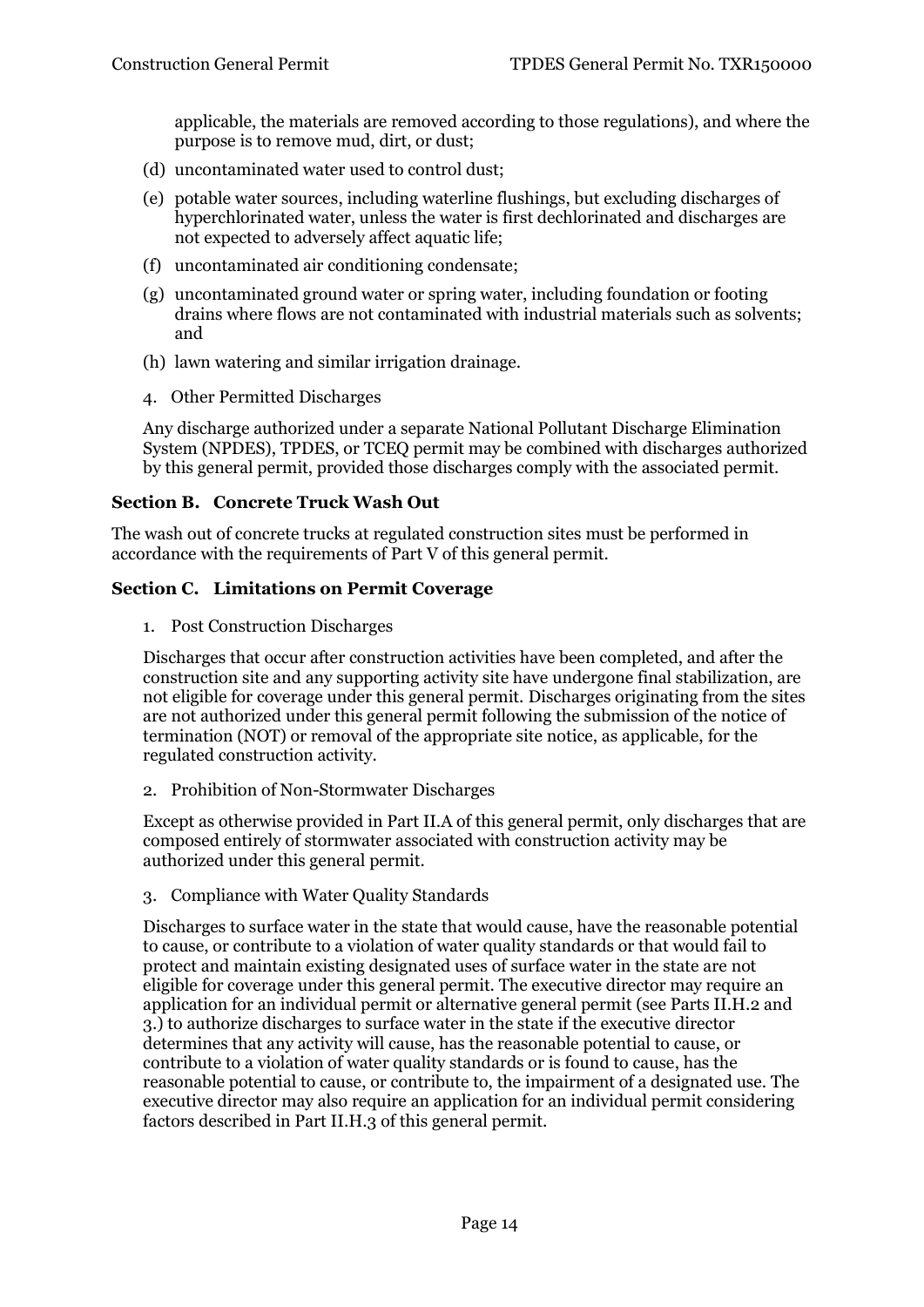<span id="page-14-0"></span>4. Impaired Receiving Waters and Total Maximum Daily Load (TMDL) Requirements

The permittee shall determine whether the authorized discharge is to an impaired water body on the latest EPA-approved CWA Section 303(d) List or waters with an EPAapproved or established TMDL that are found on the latest EPA-approved *Texas Integrated Report of Surface Water Quality for CWA Sections 305(b) and 303(d)*, which lists the category 4 and 5 water bodies.

New sources or new discharges of the pollutants of concern to impaired waters are not authorized by this permit unless otherwise allowable under 30 TAC Chapter 305 and applicable state law. Impaired waters are those that do not meet applicable water quality standard(s) and are listed as category 4 or 5 in the current version of the *Texas Integrated Report of Surface Water Quality*, and waterbodies listed on the CWA § 303(d) list. Pollutants of concern are those for which the water body is listed as impaired.

Discharges of the pollutants of concern to impaired water bodies for which there is a TMDL are not eligible for coverage under this general permit unless they are consistent with the approved TMDL. Permittees must incorporate the conditions and requirements applicable to their discharges into their SWP3, in order to be eligible for coverage under this general permit. For consistency with the construction stormwater-related items in an approved TMDL, the SWP3 must be consistent with any applicable condition, goal, or requirement in the TMDL, TMDL Implementation Plan (I-Plan), or as otherwise directed by the executive director.

<span id="page-14-1"></span>5. Discharges to the Edwards Aquifer Recharge or Contributing Zone

Discharges cannot be authorized by this general permit where prohibited by 30 TAC Chapter 213 (relating to Edwards Aquifer). In addition, commencement of construction (i.e., the initial disturbance of soils associated with clearing, grading, or excavating activities, as well as other construction-related activities such as stockpiling of fill material and demolition) at a site regulated under 30 TAC Chapter 213, may not begin until the appropriate Edwards Aquifer Protection Plan (EAPP) has been approved by the TCEQ's Edwards Aquifer Protection Program.

- (a) For new discharges located within the Edwards Aquifer Recharge Zone, or within that area upstream from the recharge zone and defined as the Contributing Zone (CZ), operators must meet all applicable requirements of, and operate according to, 30 TAC Chapter 213 (Edwards Aquifer Rule) in addition to the provisions and requirements of this general permit.
- (b) For existing discharges located within the Edwards Aquifer Recharge Zone, the requirements of the agency-approved Water Pollution Abatement Plan (WPAP) under the Edwards Aquifer Rule is in addition to the requirements of this general permit. BMPs and maintenance schedules for structural stormwater controls, for example, may be required as a provision of the rule. All applicable requirements of the Edwards Aquifer Rule for reductions of suspended solids in stormwater runoff are in addition to the requirements in this general permit for this pollutant.
- (c) For discharges located within ten stream miles upstream of the Edwards Aquifer recharge zone, applicants shall also submit a copy of the NOI to the appropriate TCEQ regional office.

#### **Counties: Comal, Bexar, Medina, Uvalde, and Kinney**

**Contact:** TCEQ Water Program Manager San Antonio Regional Office 14250 Judson Road San Antonio, Texas 78233-4480 (210) 490-3096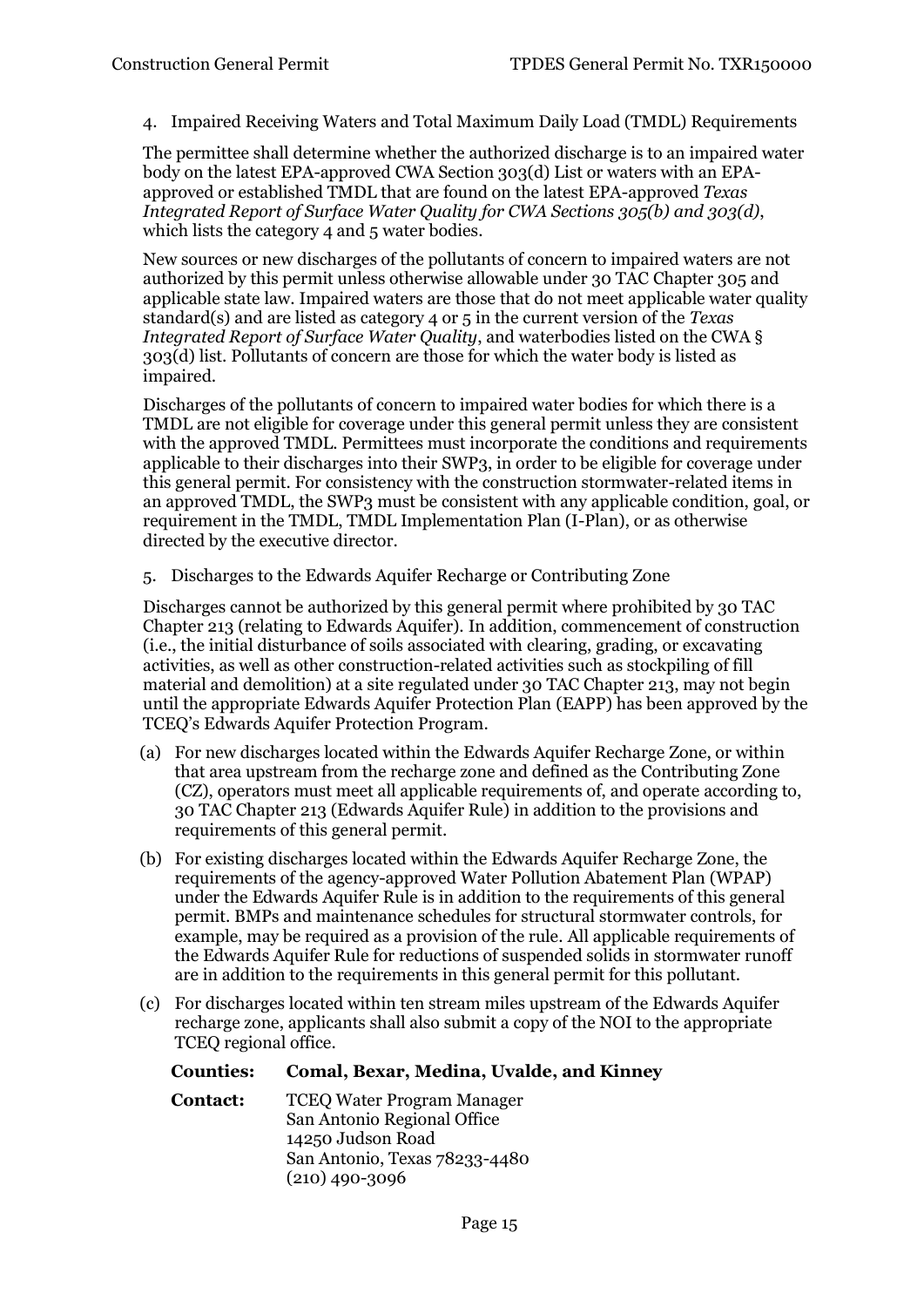#### **Counties: Williamson, Travis, and Hays**

- **Contact:** TCEQ Water Program Manager Austin Regional Office 12100 Park 35 Circle Room 179, Building A Austin, Texas 78753 (512) 339-2929
- <span id="page-15-0"></span>6. Discharges to Specific Watersheds and Water Quality Areas

Discharges otherwise eligible for coverage cannot be authorized by this general permit where prohibited by 30 TAC Chapter 311 (relating to Watershed Protection) for water quality areas and watersheds.

<span id="page-15-1"></span>7. Protection of Streams and Watersheds by Other Governmental Entities

This general permit does not limit the authority or ability of federal, other state, or local governmental entities from placing additional or more stringent requirements on construction activities or discharges from construction activities. For example, this permit does not limit the authority of a home-rule municipality provided by Texas Local Government Code §401.002.

#### <span id="page-15-2"></span>8. Indian Country Lands

Stormwater runoff from construction activities occurring on Indian Country lands are not under the authority of the TCEQ and are not eligible for coverage under this general permit. If discharges of stormwater require authorization under federal NPDES regulations, authority for these discharges must be obtained from the U.S. Environmental Protection Agency (EPA).

<span id="page-15-3"></span>9. Exempt Oil and Gas Activities

The CWA § 402(l)(2) provides that stormwater discharges from construction activities related to oil and gas exploration, production, processing, or treatment, or transmission facilities are exempt from regulation under this permit. The term "oil and gas exploration, production, processing, or treatment operations, or transmission facilities" is defined in 33 United States Code Annotated § 1362(24).

The exemption in CWA § 402(l)(2) *includes* stormwater discharges from construction activities regardless of the amount of disturbed acreage, which are necessary to prepare a site for drilling and the movement and placement of drilling equipment, drilling waste management pits, in field treatment plants, and in field transportation infrastructure (e.g., crude oil pipelines, natural gas treatment plants, and both natural gas transmission pipeline compressor and crude oil pumping stations) necessary for the operation of most producing oil and gas fields. Construction activities are defined in 33 U.S. Code § 1362(24) and interpreted by EPA in the final rule. *See* [June 12, 2006 Amendments to the](https://www.epa.gov/sites/production/files/2015-11/documents/final_oil_gas_rule.pdf)  NPDES Regulations for Storm [Water Discharges Associated with Oil and Gas](https://www.epa.gov/sites/production/files/2015-11/documents/final_oil_gas_rule.pdf)  [Exploration,](https://www.epa.gov/sites/production/files/2015-11/documents/final_oil_gas_rule.pdf) Production, Processing, or Treatment Operations or Transmission Facilities (71 FR 33628, Part V. Terminology).

<span id="page-15-4"></span>The exemption *does not include* stormwater discharges from the construction of administrative buildings, parking lots, and roads servicing an administrative building at an oil and gas site, as these are considered traditional construction activities.

As described in 40 CFR § 122.26(c)(1)(iii) [*regulations prior to 2006*], discharges from oil and gas construction activities are waived from CWA Section 402(l)(2) permit coverage *unless* the construction activity (or construction support activity) has had a discharge of stormwater resulting in the discharge of a reportable quantity of oil or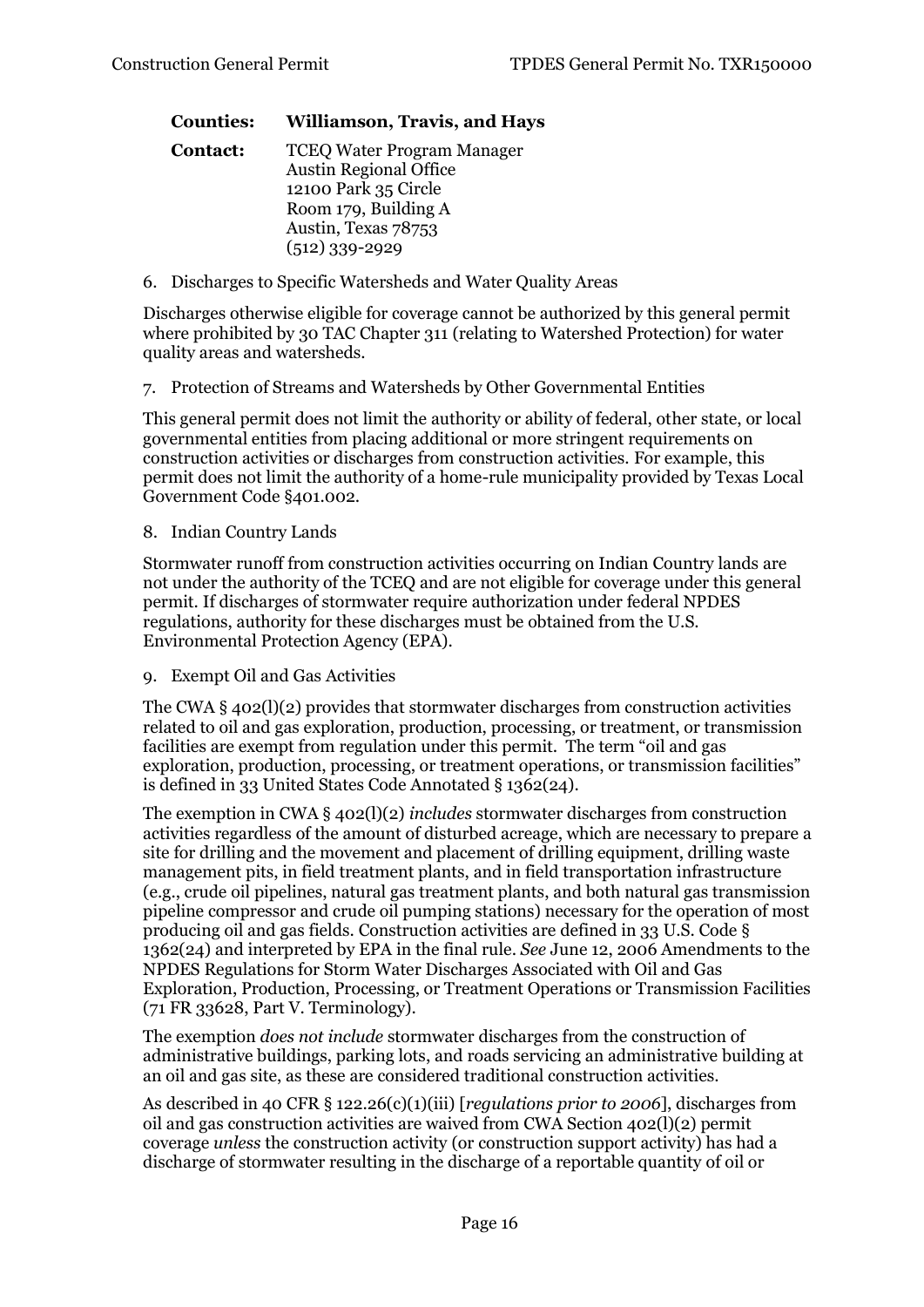hazardous substances or the discharge contributes to a violation of water quality standards.

Exempt oil and gas activities which have lost their exemption as a result of one of the above discharges, must obtain permit coverage under this general permit, an alternative general permit, or a TPDES individual permit prior to the next discharge.

#### 10. Stormwater Discharges from Agricultural Activities

Stormwater discharges from agricultural activities that are not point source discharges of stormwater are not subject to TPDES permit requirements. These activities may include clearing and cultivating ground for crops, construction of fences to contain livestock, construction of stock ponds, and other similar agricultural activities. Discharges of stormwater runoff associated with the construction of facilities that are subject to TPDES regulations, such as the construction of concentrated animal feeding operations, would be point sources regulated under this general permit.

<span id="page-16-0"></span>11. Endangered Species Act

Discharges that would adversely affect a listed endangered or threatened aquatic or aquatic-dependent species or its critical habitat are not authorized by this permit, unless the requirements of the Endangered Species Act are satisfied. Federal requirements related to endangered species apply to all TPDES permitted discharges and site-specific controls may be required to ensure that protection of endangered or threatened species is achieved. If a permittee has concerns over potential impacts to listed species, the permittee may contact TCEQ for additional information.

#### <span id="page-16-1"></span>12. Other

Nothing in Part II of the general permit is intended to negate any person's ability to assert *force majeure* (act of God, war, strike, riot, or other catastrophe) defenses found in 30 TAC §70.7.

#### <span id="page-16-3"></span><span id="page-16-2"></span>**Section D. Deadlines for Obtaining Authorization to Discharge**

- 1. Large Construction Activities
- (a) New Construction Discharges from sites where the commencement of construction activity occurs on or after the effective date of this general permit must be authorized, either under this general permit or a separate TPDES permit, prior to the commencement of those construction activities.
- (b) Ongoing Construction Operators of large construction activities currently authorized under the TPDES Construction General Permit TXR150000 (effective on March 5, 2018), are not required to submit a new or renewal NOI. These operators may continue to discharge under the terms and conditions of the 2018 general permit and shall maintain a copy of that general permit and authorization issued under that general permit at the facility.
- (c) Facilities Authorized under EPA-issued NPDES Construction General Permit TXR10F000 – Existing operators of large construction activities needing permit coverage after the effective date of this permit, and currently authorized under the EPA-issued 2017 NPDES Construction General Permit TXR10F000 (modified on June 27, 2019), must submit an NOI to obtain authorization under this general permit or a separate TPDES permit, within 90 days of the effective date of this general permit. During this interim or grace period, the operator must continue to meet the conditions and requirements of the EPA-issued 2017 NPDES Construction General Permit.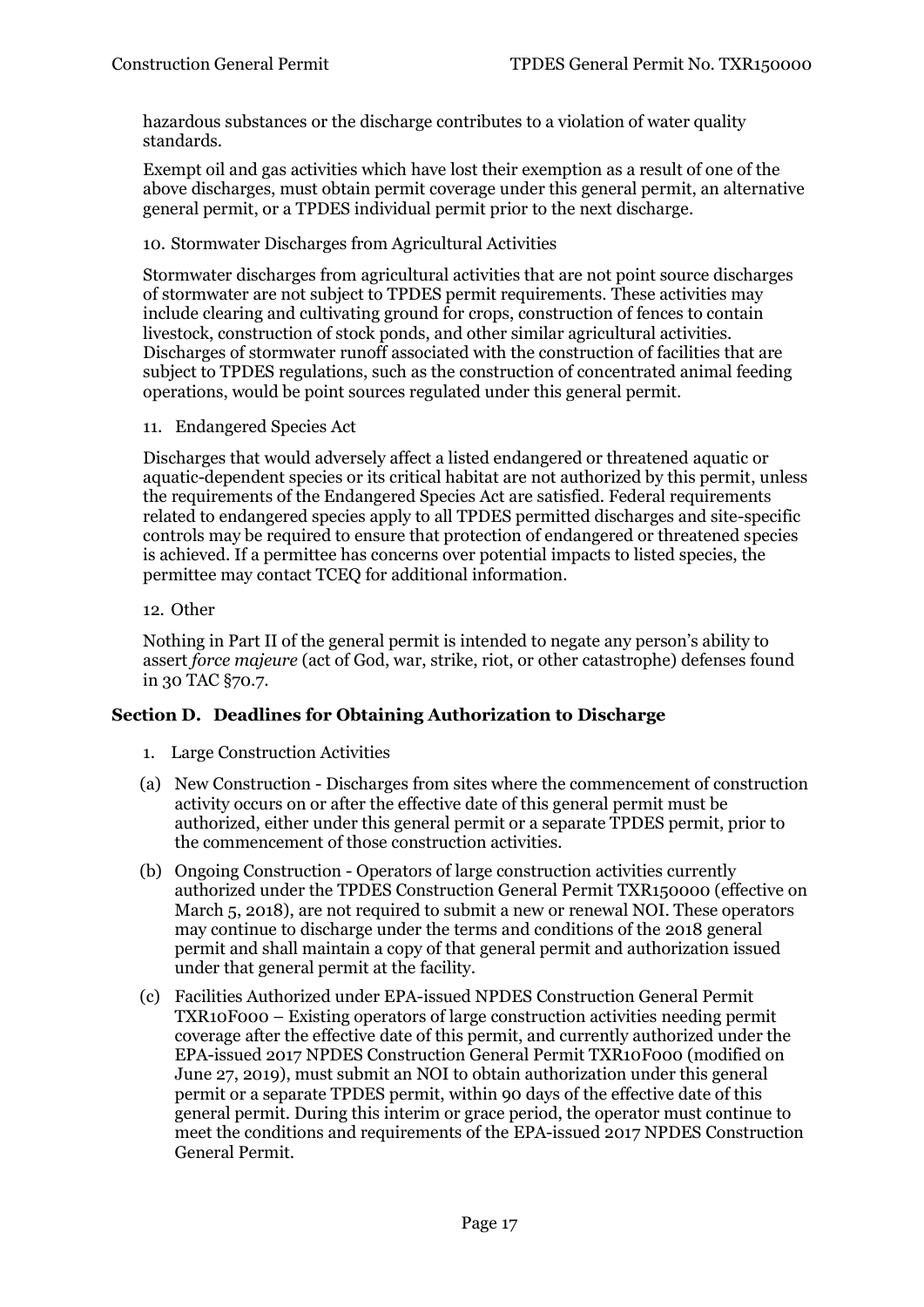- <span id="page-17-0"></span>2. Small Construction Activities
- (a) New Construction Discharges from sites where the commencement of construction activity occurs on or after the effective date of this general permit must be authorized, either under this general permit or a separate TPDES permit, prior to the commencement of those construction activities.
- (b) Ongoing Construction Discharges from ongoing small construction activities that commenced prior to the effective date of this general permit, may continue to discharge under the terms and conditions of the TPDES Construction General Permit TXR150000 (effective on March 5, 2018) and shall maintain a copy of that general permit at the facility.
- (c) Facilities Authorized under EPA-issued NPDES Construction General Permit TXR10F000 – Existing operators of small construction activities needing permit coverage after the effective date of this permit, and currently authorized under the EPA-issued 2017 NPDES Construction General Permit TXR10F000 (modified on June 27, 2019), must meet the requirements to be authorized under this general permit or a separate TPDES permit, within 90 days of the effective date of this general permit. During this interim or grace period, the operator must continue to meet the conditions and requirements of the EPA-issued 2017 NPDES Construction General Permit.

#### <span id="page-17-2"></span><span id="page-17-1"></span>**Section E. Obtaining Authorization to Discharge**

1. Automatic Authorization for Small Construction Activities with Low Potential for Erosion:

Operators of small construction activity, as defined in Part I.B of this general permit, shall not submit an NOI for coverage, unless otherwise required by the executive director.

Operators of small construction activities, which occur in certain counties and during periods of low potential for erosion that do not meet the conditions of the waiver described in Part II.G of this general permit, may be automatically authorized under this general permit if all the following conditions are met.

- (a) the construction activity occurs in a county and during the corresponding date range(s) listed in Appendix A;
- (b) the construction activity is initiated and completed, including either final or temporary stabilization of all disturbed areas, within the time frame identified in Appendix A for the location of the construction site;
- (c) all temporary stabilization is adequately maintained to effectively reduce or prohibit erosion, permanent stabilization activities have been initiated, and a condition of final stabilization is completed no later than 30 days following the end date of the time frame identified in Appendix A for the location of the construction site;
- (d) the permittee signs a completed TCEQ small construction site notice for low potential for erosion, including the certification statement;
- (e) a signed and certified copy of the small construction site notice for low potential for erosion is posted at the construction site in a location where it is readily available for viewing by the general public, local, state, and federal authorities prior to commencing construction activities, and maintained in that location until completion of the construction activity;

NOTE: Posted site notices may have a redacted signature as long as there is an original signed and certified site notice, with a viewable signature, located onsite and available for review by any applicable regulatory authority.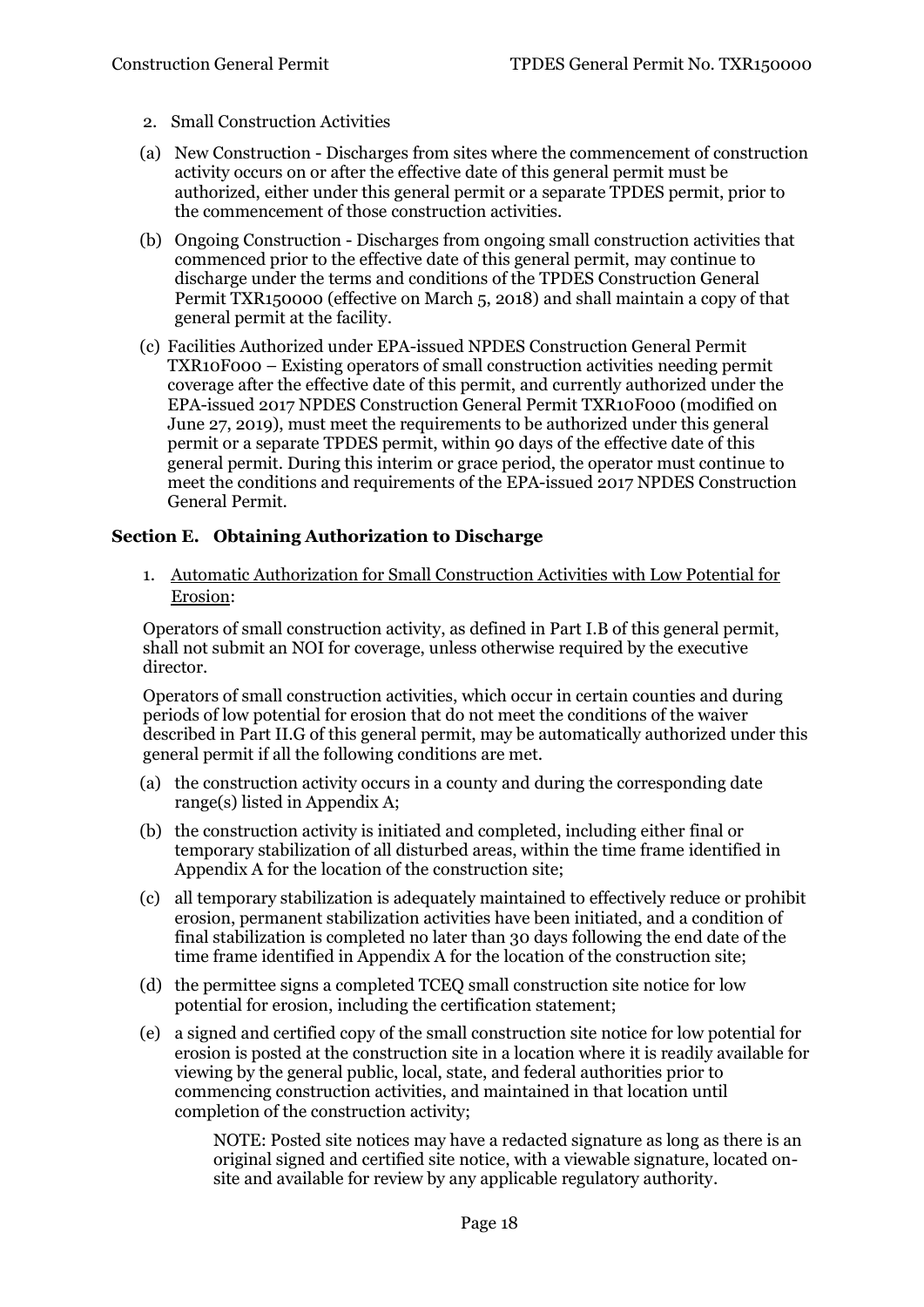- (f) a copy of the signed and certified small construction site notice for low potential for erosion is provided to the operator of any MS4 receiving the discharge at least two days prior to commencement of construction activities;
- (g) discharges of stormwater runoff or other non-stormwater discharges from any supporting concrete batch plant or asphalt batch plant is separately authorized under an individual TPDES permit, another TPDES general permit, or under an individual TCEQ permit where stormwater and non-stormwater is disposed of by evaporation or irrigation (discharges are adjacent to water in the state); and
- (h) any non-stormwater discharges are either authorized under a separate permit or authorization, are not considered by TCEQ to be a wastewater, or are captured and routed for disposal at a publicly operated treatment works or licensed waste disposal facility.

If all of the conditions in  $(a) - (h)$  above are met, then the operator(s) of small construction activities with low potential for erosion are not required to develop a SWP3.

If an operator is conducting small construction activities and any of the above conditions  $(a) - (h)$  are not met, the operator cannot declare coverage under the automatic authorization for small construction activities with low potential for erosion and must meet the requirements for automatic authorization (all other) small construction activities, described below in Part II.E.2.

For small construction activities that occur during a period with a low potential for erosion, where automatic authorization under this section is not available, an operator may apply for and obtain a waiver from permitting (Low Rainfall Erosivity Waiver – LREW), as described in Part II.G of this general permit. Waivers from coverage under the LREW do not allow for any discharges of non-stormwater and the operator must ensure that discharges on non-stormwater are either authorized under a separate permit or authorization.

<span id="page-18-0"></span>2. Automatic Authorization for Small Construction Activities:

Operators of small construction activities as defined in Part I.B of this general permit shall not submit an NOI for coverage, unless otherwise required by the executive director.

Operators of small construction activities, as defined in Part I.B of this general permit or as defined but who do not meet in the conditions and requirements located in Part II.E.1 above, may be automatically authorized for small construction activities, provided that they meet all of the following conditions:

- (a) develop a SWP3 according to the provisions of this general permit, that covers either the entire site or all portions of the site for which the applicant is the operator, and implement the SWP3 prior to commencing construction activities;
- (b) all operators of regulated small construction activities must post a copy of a signed and certified Small Construction site notice, the notice must be posted at the construction site in a location where it is safely and readily available for viewing by the general public, local, state, and federal authorities, at least two days prior to commencing construction activity , and maintain the notice in that location until completion of the construction activity (for linear construction activities, e.g. pipeline or highway, the site notice must be placed in a publicly accessible location near where construction is actively underway; notice for these linear sites may be relocated, as necessary, along the length of the project, and the notice must be safely and readily available for viewing by the general public; local, state, and federal authorities);
- (c) operators must maintain a posted site notice at the construction site until final stabilization has been achieved; and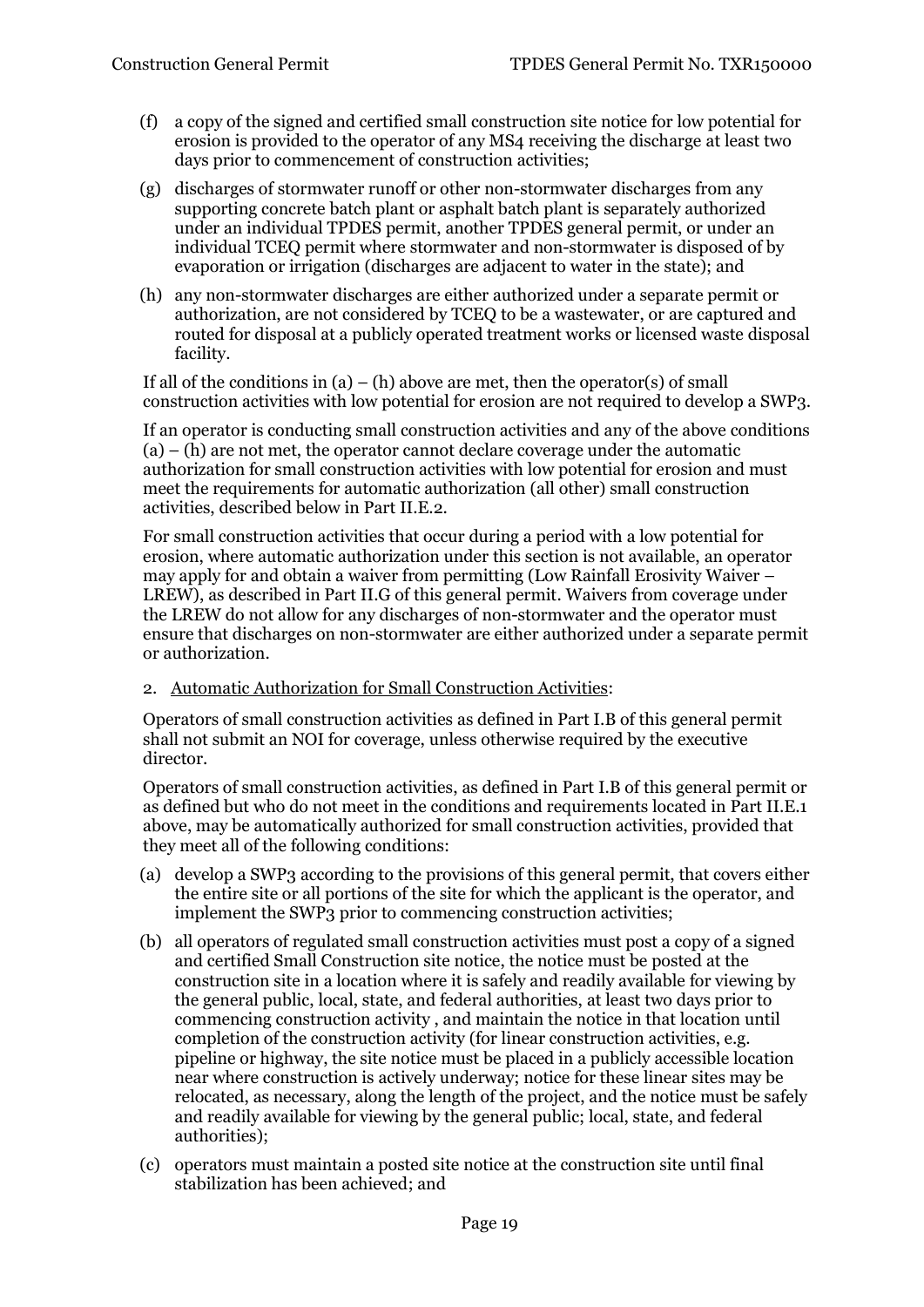NOTE: Posted site notices may have a redacted signature as long as there is an original signed and certified Small Construction site notice, with a viewable signature, located on-site and available for review by an applicable regulatory authority.

(d) provide a copy of the signed and certified construction site notice to the operator of any municipal separate storm sewer system (MS4) receiving the discharge at least two days prior to commencement of construction activities.

As described in Part I.B of this general permit, large construction activities include those that will disturb less than five (5) acres of land, but that are part of a larger common plan of development or sale that will ultimately disturb five (5) or more acres of land, and must meet the requirements of Part II.E.3. below.

#### <span id="page-19-0"></span>3. Authorization for Large Construction Activities:

Operators of large construction activities that qualify for coverage under this general permit must meet all of the following conditions:

- (a) develop a SWP3 according to the provisions of this general permit that covers either the entire site or all portions of the site where the applicant is the operator. The SWP3 must be developed and implemented prior to obtaining coverage and prior to commencing construction activities;
- (b) primary operators of large construction activities must submit an NOI prior to commencing construction activity at a construction site. A completed NOI must be submitted to TCEQ electronically using the online e-Permits system on TCEQ's website. Operators with an electronic reporting waiver must submit a completed NOI to TCEQ at least seven (7) days prior to prior to commencing construction activity to obtain provisional coverage seven (7) days from the postmark date for delivery to the TCEQ. An authorization is no longer provisional when the executive director finds the NOI is administratively complete and an authorization number is issued to the permittee for the construction site indicated on the NOI.

If an additional primary operator is added after the initial NOI is submitted, the additional primary operator must meet the same requirements for existing primary operator(s), as indicated above.

If the primary operator changes due to responsibility at the site being transferred from one primary operator to another after the initial NOI is submitted, the new primary operator must submit a paper NOI or an electronic NOI at least ten (10) days prior to assuming operational control of a construction site and commencing construction activity.

Operators that submit NOIs electronically must use the online e-Permits system available through the TCEQ website.

- (c) all operators of large construction activities must post a site notice in accordance with Part III.D.2 of this permit. The site notice must be located where it is safely and readily available for viewing by the general public, local, state, and federal authorities prior to commencing construction activities, and must be maintained in that location until completion of the construction activity (for linear construction activities, e.g. pipeline or highway, the site notice must be placed in a publicly accessible location near where construction is actively underway; notice for these linear sites may be relocated, as necessary, along the length of the project, and the notice must be safely and readily available for viewing by the general public, local, state, and federal authorities);
- (d) two days prior to commencing construction activities, all primary operators must: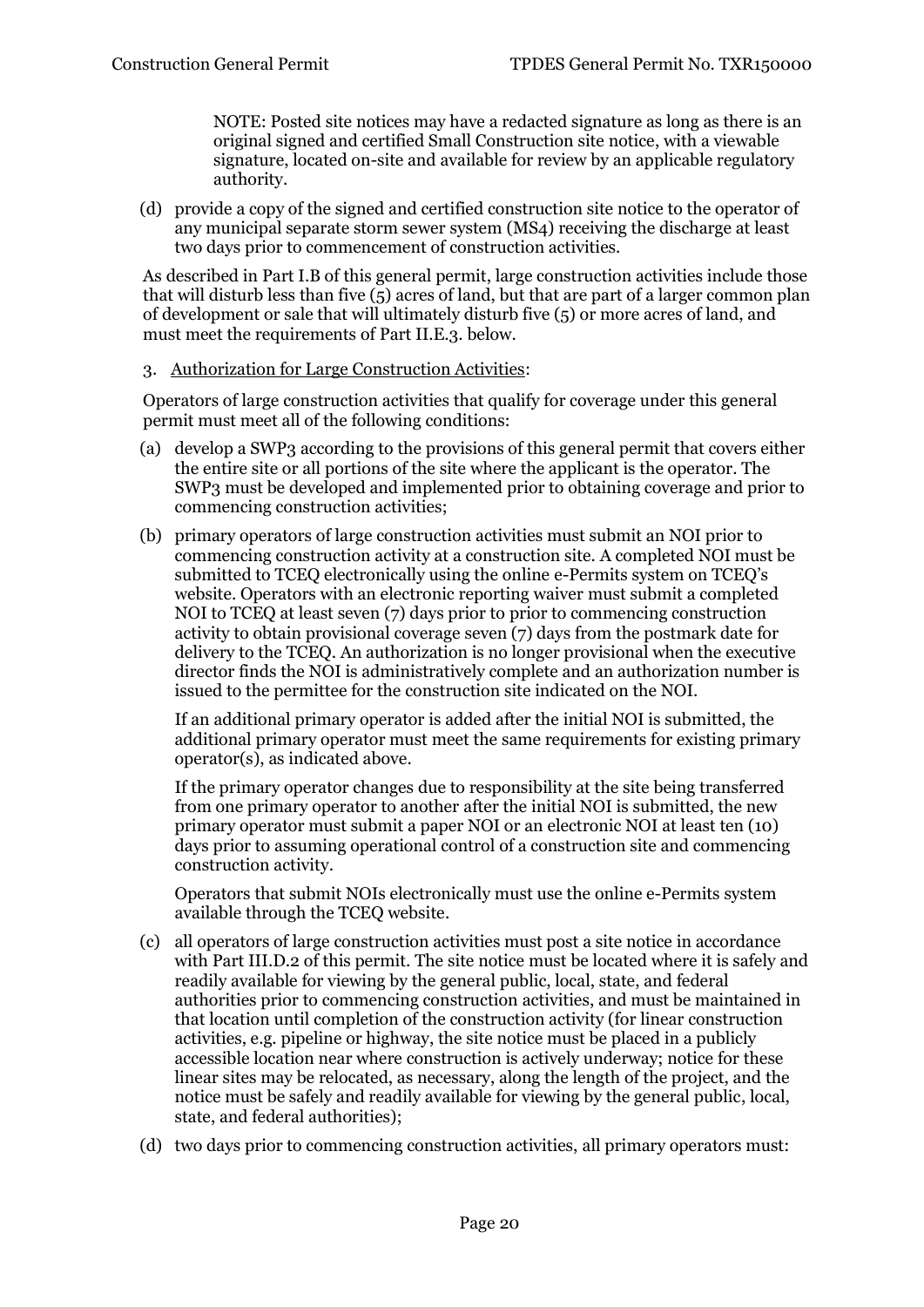- i. provide a copy of the signed NOI to the operator of any MS4 receiving the discharge and to any secondary construction operator, and
- ii. list in the SWP3 the names and addresses of all MS4 operators receiving a copy;
- (e) all persons meeting the definition of "secondary operator" in Part I of this permit are hereby notified that they are regulated under this general permit, but are not required to submit an NOI, provided that a primary operator at the site has submitted an NOI, or prior to commencement of construction activities, a primary operator is required to submit an NOI and the secondary operator has provided notification to the operator(s) of the need to obtain coverage (with records of notification available upon request). Any secondary operator notified under this provision may alternatively submit an NOI under this general permit, may seek coverage under an alternative TPDES individual permit, or may seek coverage under an alternative TPDES general permit if available; and
- (f) all secondary operators of large construction activities must post a copy of the signed and certified Secondary Operator construction site notice and provide a copy of the signed and certified site notice to the operator of any MS4 receiving the discharge at least two days prior to the commencement construction activities.

NOTE: Posted site notices may have a redacted signature as long as there is an original signed and certified Secondary Operator construction site notice, with a viewable signature, located on-site and available for review by an applicable regulatory authority.

Effective September 1, 2018, applicants must submit an NOI using the online e-Permits system available through the TCEQ website, or request and obtain a waiver from electronic reporting from the TCEQ. Waivers from electronic reporting are not transferrable and expire on the same date as the authorization to discharge.

<span id="page-20-0"></span>4. Waivers for Small Construction Activities:

Operators of certain small construction activities may obtain a waiver from coverage under this general permit, if applicable. The requirements are outlined in Part II.G below.

- <span id="page-20-1"></span>5. Effective Date of Coverage
- (a) Operators of small construction activities as described in either Part II.E.1 or II.E.2 above are authorized immediately following compliance with the applicable conditions of Part II.E.1 or II.E.2. Secondary operators of large construction activities as described in Part II.E.3 above are authorized immediately following compliance with the applicable conditions in Part II.E.3. For activities located in areas regulated by 30 TAC Chapter 213, related to the Edwards Aquifer, this authorization to discharge is separate from the requirements of the operator's responsibilities under that rule. Construction may not commence for sites regulated under 30 TAC Chapter 213 until all applicable requirements of that rule are met.
- (b) Primary operators of large construction activities as described in Part II.E.3 above that electronically submit an NOI are authorized immediately following confirmation of receipt of the electronic form by the TCEQ, unless otherwise notified by the executive director. Operators with an electronic reporting waiver are provisionally authorized seven (7) days from the date that a completed paper NOI is postmarked for delivery to the TCEQ, unless otherwise notified by the executive director. An authorization is no longer provisional when the executive director finds the NOI is administratively complete and an authorization number is issued to the permittee for the construction site indicated on the NOI.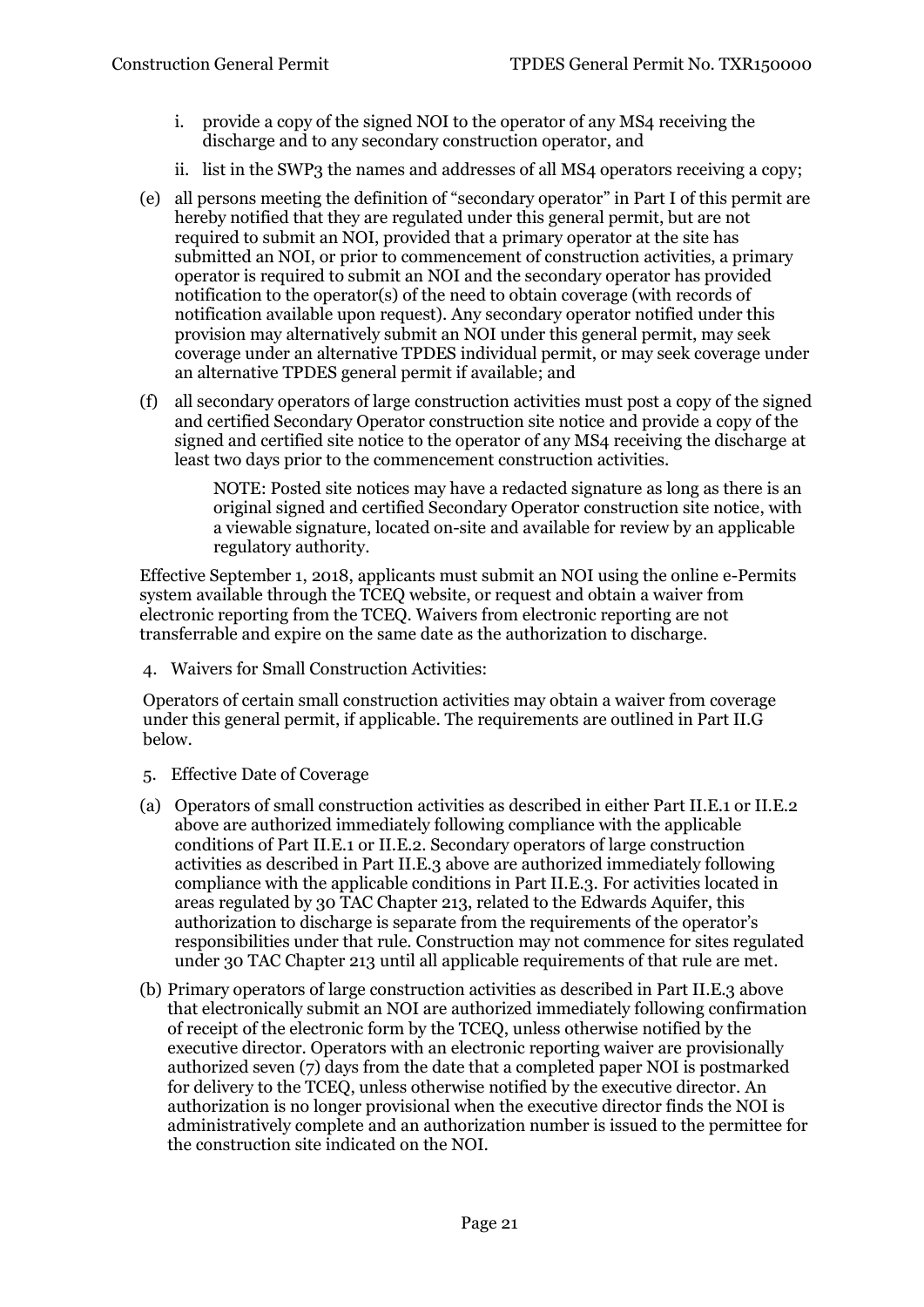For construction activities located in areas regulated by 30 TAC Chapter 213, related to the Edwards Aquifer, this authorization to discharge is separate from the requirements of the operator's responsibilities under that rule. Construction activities may not commence for sites regulated under 30 TAC Chapter 213 until all applicable requirements of that rule are met.

- (c) Operators are not prohibited from submitting late NOIs or posting late notices to obtain authorization under this general permit. The TCEQ reserves the right to take appropriate enforcement action for any unpermitted activities that may have occurred between the time construction commenced and authorization was obtained.
- (d) If operators that submitted NOIs have active authorizations for construction activities that are ongoing when this general permit expires on March 5, 2023 and a new general permit is issued, a 90-day interim (grace) period is granted to provide coverage that is administratively continued until operators with active authorizations can obtain coverage under the newly issued construction general permit (CGP). The 90-day grace period starts on the effective date of the newly issued CGP.

#### <span id="page-21-0"></span>6. Notice of Change (NOC)

If relevant information provided in the NOI changes, the operator that has submitted the NOI must submit an NOC to TCEQ at least fourteen (14) days before the change occurs, if possible. Where a 14-day advance notice is not possible, the operator must submit an NOC to TCEQ within 14-days of discovery of the change. If the operator becomes aware that it failed to submit any relevant facts or submitted incorrect information in an NOI, the correct information must be submitted to TCEQ in an NOC within 14 days after discovery. The NOC shall be submitted on a form provided by the executive director, or by letter if an NOC form is not available. A copy of the NOC form or letter must also be placed in the SWP3 and provided to the operator of any MS4 receiving the discharge. A list that includes the names and addresses of all MS4 operators receiving a copy of the NOC (or NOC letter) must be included in the SWP3.

Information on an NOC may include, but is not limited to, the following: a change in the description of the construction project; an increase in the number of acres disturbed (for increases of one or more acres); or the name of the operator (where the name of the operator has changed).

A transfer of operational control from one operator to another, including a transfer of the ownership of a company. Coverage under this general permit is not transferable from one operator to another or one company to another, and may not be included in an NOC.

A transfer of ownership of a company may include, but is not limited to, the following: changes to the structure of a company, such as changing from a partnership to a corporation or changing corporation types, so that the filing number (or charter number) that is on record with the Texas Secretary of State must be changed.

An NOC is not required for notifying TCEQ of a decrease in the number of acres disturbed. This information must be included in the SWP3 and retained on site.

Effective September 1, 2018, applicants must submit an NOC using the online e-Permits system available through the TCEQ website, or request and obtain a waiver from electronic reporting from the TCEQ. Waivers from electronic reporting are not transferrable and expire on the same date as the authorization to discharge.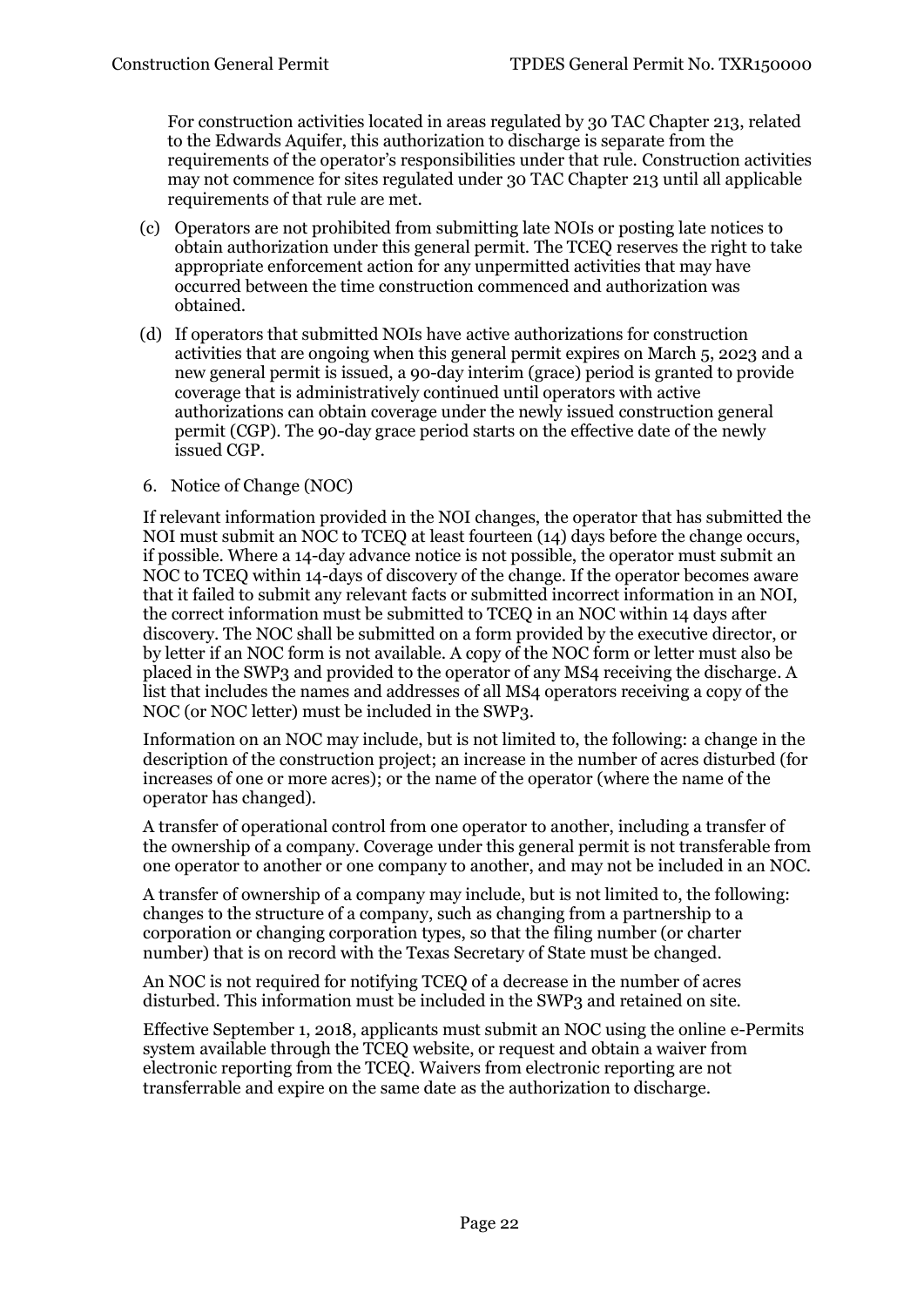<span id="page-22-0"></span>7. Signatory Requirement for NOI Forms, Notice of Termination (NOT) Forms, NOC Letters, and Construction Site Notices

NOI forms, NOT forms, NOC letters, and Construction Site Notices that require a signature must be signed according to 30 TAC § 305.44 (relating to Signatories for Applications).

<span id="page-22-1"></span>8. Contents of the NOI

The NOI form shall require, at a minimum, the following information:

- (a) the TPDES CGP authorization number for existing authorizations under this general permit, where the operator submits an NOI to renew coverage within 90 days of the effective date of this general permit;
- (b) the name, address, and telephone number of the operator filing the NOI for permit coverage;
- (c) the name (or other identifier), address, county, and latitude/longitude of the construction project or site;
- (d) the number of acres that will be disturbed by the applicant;
- (e) confirmation that the project or site will not be located on Indian Country lands;
- (f) confirmation that a SWP3 has been developed in accordance with this general permit, that it will be implemented prior to commencement of construction activities, and that it is compliant with any applicable local sediment and erosion control plans; for multiple operators who prepare a shared SWP3, the confirmation for an operator may be limited to its obligations under the SWP3 provided all obligations are confirmed by at least one operator;
- (g) name of the receiving water(s);
- (h) the classified segment number for each classified segment that receives discharges from the regulated construction activity (if the discharge is not directly to a classified segment, then the classified segment number of the first classified segment that those discharges reach); and
- (i) the name of all surface waters receiving discharges from the regulated construction activity that are on the latest EPA-approved CWA § 303(d) List of impaired waters or Texas Integrated Report of Surface Water Quality for CWA Sections 305(b) and 303(d) as not meeting applicable state water quality standards.

#### <span id="page-22-3"></span><span id="page-22-2"></span>**Section F. Terminating Coverage**

1. Notice of Termination (NOT) Required

Each operator that has submitted an NOI for authorization of large construction activities under this general permit must apply to terminate that authorization following the conditions described in this section of the general permit.

Authorization of large construction must be terminated by submitting an NOT on a paper form to TCEQ supplied by the executive director or electronically via the online e-Permits system available through the TCEQ website. Authorization to discharge under this general permit terminates at midnight on the day a paper NOT is postmarked for delivery to the TCEQ or immediately following confirmation of the receipt of the NOT submitted electronically by the TCEQ. Compliance with the conditions and requirements of this permit is required until an NOT is submitted.

Effective September 1, 2018, applicants must submit an NOT using the online e-Permits system available through the TCEQ website, or request and obtain a waiver from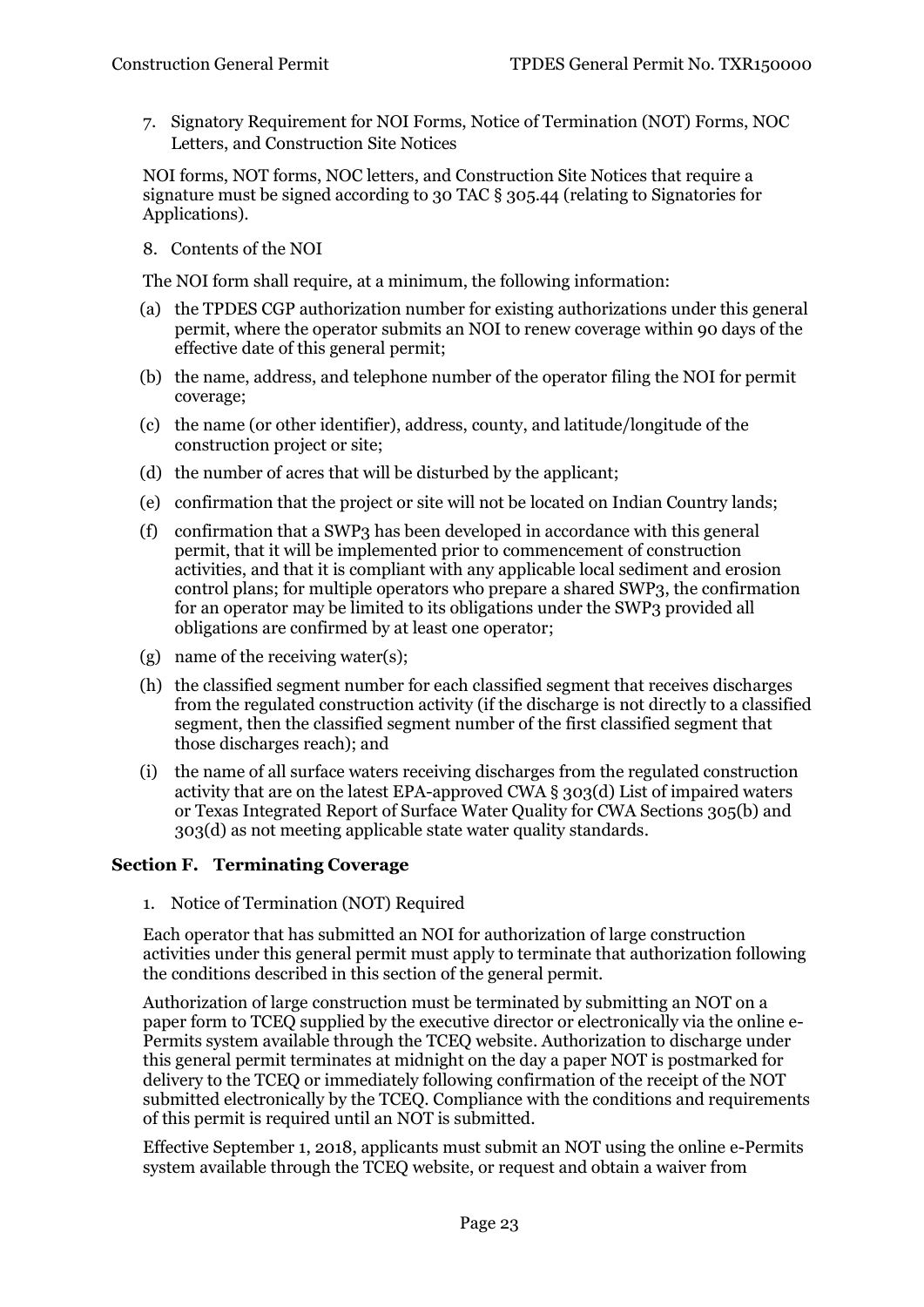electronic reporting from the TCEQ. Waivers from electronic reporting are not transferrable and expire on the same date as the authorization to discharge.

The NOT must be submitted to TCEQ, and a copy of the NOT provided to the operator of any MS4 receiving the discharge (with a list in the SWP3 of the names and addresses of all MS4 operators receiving a copy), within 30 days after any of the following conditions are met:

- (a) final stabilization has been achieved on all portions of the site that are the responsibility of the operator;
- (b) a transfer of operational control has occurred (See Section II.F.4 below); or
- (c) the operator has obtained alternative authorization under an individual TPDES permit or alternative TPDES general permit.
- <span id="page-23-0"></span>2. Minimum Contents of the NOT

The NOT form shall require, at a minimum, the following information:

- (a) if authorization for construction activity was granted following submission of an NOI, the permittee's site-specific TPDES authorization number for a specific construction site;
- (b) an indication of whether final stabilization has been achieved at the site and a NOT has been submitted or if the permittee is simply no longer an operator at the site;
- (c) the name, address, and telephone number of the permittee submitting the NOT;
- (d) the name (or other identifier), address, county, and location (latitude/longitude) of the construction project or site; and
- (e) a signed certification that either all stormwater discharges requiring authorization under this general permit will no longer occur, or that the applicant is no longer the operator of the facility or construction site, and that all temporary structural erosion controls have either been removed, will be removed on a schedule defined in the SWP3, or have been transferred to a new operator if the new operator has applied for permit coverage. Erosion controls that are designed to remain in place for an indefinite period, such as mulches and fiber mats, are not required to be removed or scheduled for removal.
- <span id="page-23-1"></span>3. Termination of Coverage for Small Construction Sites and for Secondary Operators at Large Construction Sites
- (a) Each operator that has obtained automatic authorization for small construction or is a secondary operator for large construction must perform the following when terminating coverage under the permit:
	- i. remove the site notice;
	- ii. complete the applicable portion of the site notice related to removal of the site notice; and
	- iii. submit a copy of the completed site notice to the operator of any MS4 receiving the discharge (or provide alternative notification as allowed by the MS4 operator, with documentation of such notification included in the SWP3).
- (b) The activities described in Part II.F.3.(a) above must be completed by the operator within 30 days of meeting any of the following conditions:
	- i. final stabilization has been achieved on all portions of the site that are the responsibility of the operator;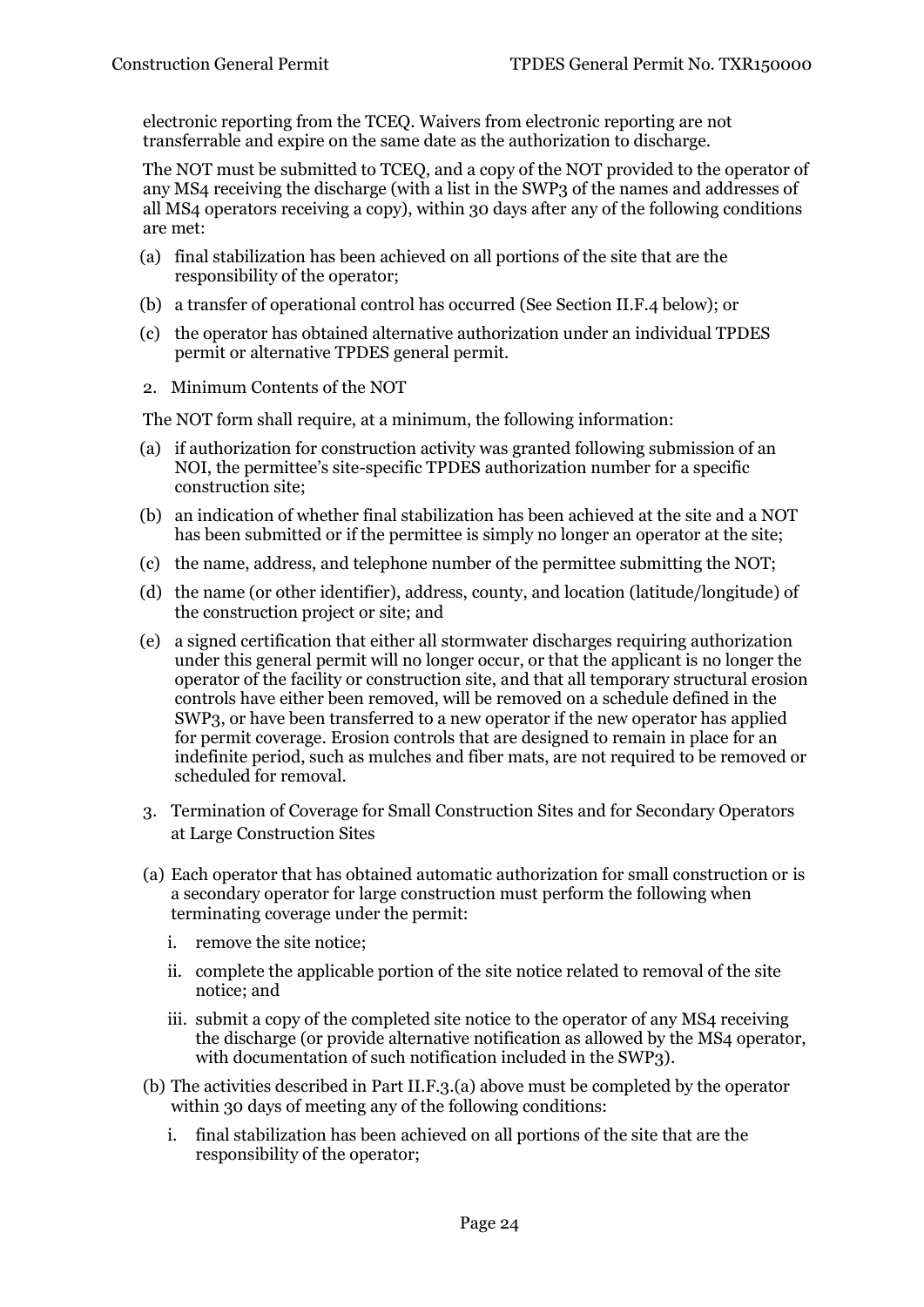- ii. a transfer of day-to-day operational control over activities necessary to ensure compliance with the SWP3 and other permit conditions has occurred (See Section II.F.4. below); or
- iii. the operator has obtained alternative authorization under an individual or general TPDES permit.

Authorization to discharge under this general permit terminates immediately upon removal of the applicable site notice. Compliance with the conditions and requirements of this permit is required until the site notice is removed.

- <span id="page-24-0"></span>4. Transfer of Day-to-Day Operational Control
- (a) When the primary operator of a large construction activity changes or operational control over activities necessary to ensure compliance with the SWP3 and other permit conditions is transferred to another primary operator, the original operator must do the following:
	- i. submit an NOT within ten (10) days prior to the date that responsibility for operations terminates, and the new operator must submit an NOI at least ten (10) days prior to the transfer of operational control, in accordance with condition (c) below; and
	- ii. submit a copy of the NOT from the primary operator terminating its coverage under the permit and its operational control of the construction site and submit a copy of the NOI from the new primary operator to the operator of any MS4 receiving the discharge in accordance with Part II.F.1 above.
- (b) For transfer of operational control, operators of small construction activities and secondary operators of large construction activities who are not required to submit an NOI must do the following:
	- i. the existing operator must remove the original site notice, and the new operator must post the required site notice prior to the transfer of operational control, in accordance with the conditions in Part II.F.4.(c) i or ii below; and
	- ii. a copy of the site notice, which must be completed and provided to the operator of any MS4 receiving the discharge, in accordance with Part II.F.3 above.
- (c) Each operator is responsible for determining its role as an operator as defined in Part I.B and obtaining authorization under the permit, as described above in Part II.E.  $1 - 3$ . Where authorization has been obtained by submitting an NOI for coverage under this general permit, permit coverage is not transferable from one operator to another. A transfer of operational control can include changes to the structure of a company, such as changing from a partnership to a corporation, or changing to a different corporation type such that a different filing (or charter) number is established with the Texas Secretary of State. A transfer of operational control can also occur when of the following criteria is met, as applicable:
	- i. Another operator has assumed control over all areas of the site that do not meet the definition for final stabilization;
	- ii. all silt fences and other temporary erosion controls have either been removed, scheduled for removal as defined in the SWP3, or transferred to a new operator, provided that the original permitted operator has attempted to notify the new operator in writing of the requirement to obtain permit coverage. Records of this notification (or attempt at notification) shall be retained by the operator transferring operational control to another operator in accordance with Part VI of this permit. Erosion controls that are designed to remain in place for an indefinite period, such as mulches and fiber mats, are not required to be removed or scheduled for removal; or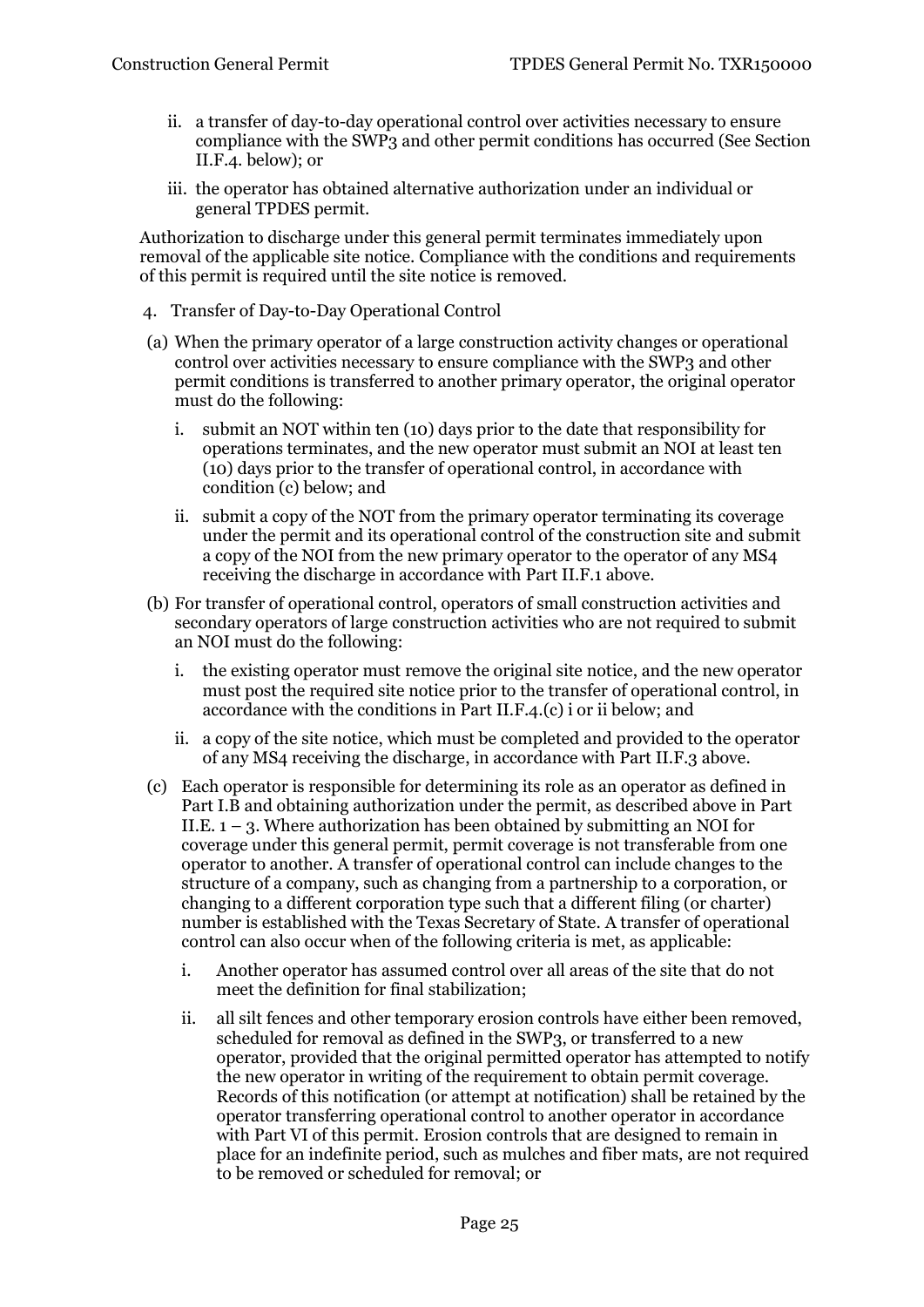iii. a homebuilder has purchased one or more lots from an operator who obtained coverage under this general permit for a common plan of development or sale. The homebuilder is considered a new operator and shall comply with the requirements of this permit. Under these circumstances, the homebuilder is only responsible for compliance with the general permit requirements as they apply to the lot(s) it has operational control over in a larger common plan of development, and the original operator remains responsible for common controls or discharges, and must amend its SWP3 to remove the lot(s) transferred to the homebuilder.

#### <span id="page-25-0"></span>**Section G. Waivers from Coverage**

The executive director may waive the otherwise applicable requirements of this general permit for stormwater discharges from small construction activities under the terms and conditions described in this section.

<span id="page-25-1"></span>1. Waiver Applicability and Coverage

Operators of small construction activities may apply for and receive a waiver from the requirements to obtain authorization under this general permit, when the calculated rainfall erosivity (R) factor for the entire period of the construction project is less than five (5).

The operator must submit either a signed paper Low Rainfall Erosivity Waiver (LREW) certification form to the TCEQ, supplied by the executive director, or complete the form electronically via the online e-Permits system available through the TCEQ website. The form is a certification by the operator that the small construction activity will commence and be completed within a period when the value of the calculated R factor is less than five  $(5)$ .

The paper LREW certification form must be postmarked for delivery to the TCEQ at least seven (7) days before construction activity begins or, if submitted electronically, construction may begin at any time following the receipt of written confirmation from TCEQ that a complete electronic application was submitted and acknowledged.

This waiver from coverage does not apply to any non-stormwater discharges, including what is allowed under this permit. The operator must insure that all non-stormwater discharges are either authorized under a separate permit or authorization, or are captured and routed to an authorized treatment facility for disposal.

Effective September 1, 2018, applicants must submit an LREW using the online e-Permits system available through the TCEQ website, or request and obtain a waiver from electronic reporting from the TCEQ. Waivers from electronic reporting are not transferrable and expire on the same date as the authorization to discharge.

<span id="page-25-2"></span>2. Steps to Obtaining a Waiver

The construction site operator may calculate the R factor to request a waiver using the following steps:

- (a) Estimate the construction start date and the construction end date. The construction end date is the date that final stabilization will be achieved.
- (b) Find the appropriate Erosivity Index (EI) zone in Appendix B of this permit.
- (c) Find the EI percentage for the project period by adding the results for each period of the project using the table provided in Appendix D of this permit, in EPA Fact Sheet 2.1, or in USDA Handbook 703, by subtracting the start value from the end value to find the percent EI for the site.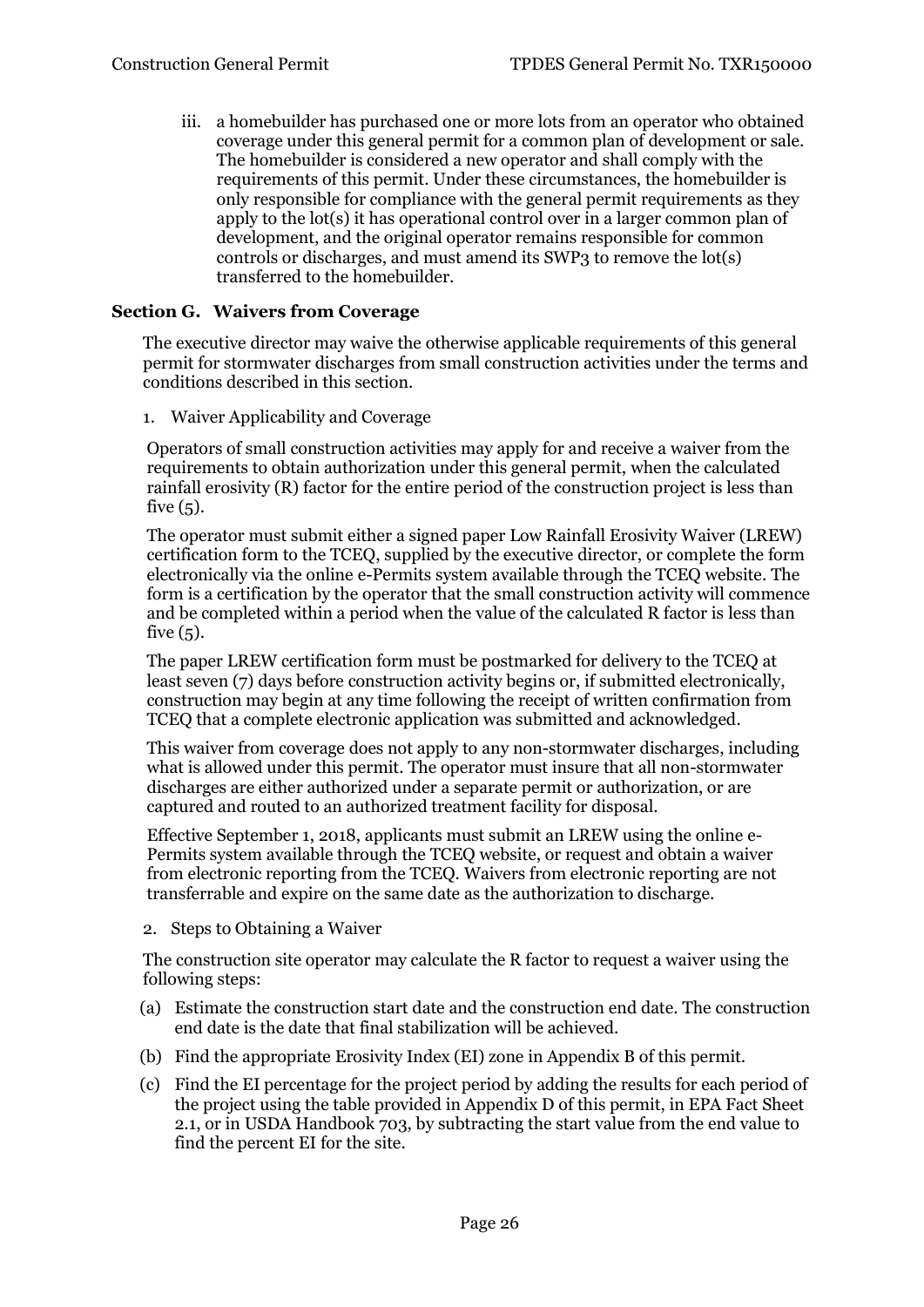- (d) Refer to the Isoerodent Map (Appendix C of this permit) and interpolate the annual isoerodent value for the proposed construction location.
- (e) Multiply the percent value obtained in Step (c) above by the annual isoerodent value obtained in Step (d). This is the R factor for the proposed project. If the value is less than 5, then a waiver may be obtained. If the value is five (5) or more, then a waiver may not be obtained, and the operator must obtain coverage under Part II.E.2. of this permit.

Alternatively, the operator may calculate a site-specific R factor utilizing the following online calculator: [http://ei.tamu.edu/index.html,](http://ei.tamu.edu/index.html) or using another available resource.

A copy of the LREW certification form is not required to be posted at the small construction site.

<span id="page-26-0"></span>3. Effective Date of a LREW

Unless otherwise notified by the executive director, operators of small construction activities seeking coverage under a LREW are provisionally waived from the otherwise applicable requirements of this general permit seven (7) days from the date that a completed paper LREW certification form is postmarked for delivery to TCEQ, or immediately upon receiving confirmation of approval of an electronic submittal, made via the online e-Permits system available through the TCEQ website.

Effective September 1, 2018, applicants seeking coverage under a LREW must submit an application for a LREW using the online e-Permits system available through the TCEQ website, or request and obtain a waiver from electronic reporting from the TCEQ. Waivers from electronic reporting are not transferrable and expire on the same date as the authorization to discharge.

<span id="page-26-1"></span>4. Activities Extending Beyond the LREW Period

If a construction activity extends beyond the approved waiver period due to circumstances beyond the control of the operator, the operator must either:

- (a) recalculate the R factor using the original start date and a new projected ending date, and if the R factor is still under five (5), submit a new waiver certification form at least two (2) days before the end of the original waiver period; or
- (b) obtain authorization under this general permit according to the requirements for automatic authorization for small construction activities in Part II.E.2 of this permit, prior to the end of the approved LREW period.

#### <span id="page-26-3"></span><span id="page-26-2"></span>**Section H. Alternative TPDES Permit Coverage**

1. Individual Permit Alternative

Any discharge eligible for coverage under this general permit may alternatively be authorized under an individual TPDES permit according to 30 TAC §305 (relating to Consolidated Permits). Applications for individual permit coverage must be submitted at least three hundred and thirty (330) days prior to commencement of construction activities to ensure timely authorization. Existing coverage under this general permit should not be terminated until an individual permit is issued and in effect.

<span id="page-26-4"></span>2. Alternative Authorizations for Certain Discharges

<span id="page-26-6"></span><span id="page-26-5"></span>Certain discharges eligible for authorization under this general permit may alternatively be authorized under a separate general permit according to 30 TAC Chapter 205 (relating to General Permits for Waste Discharges), as applicable.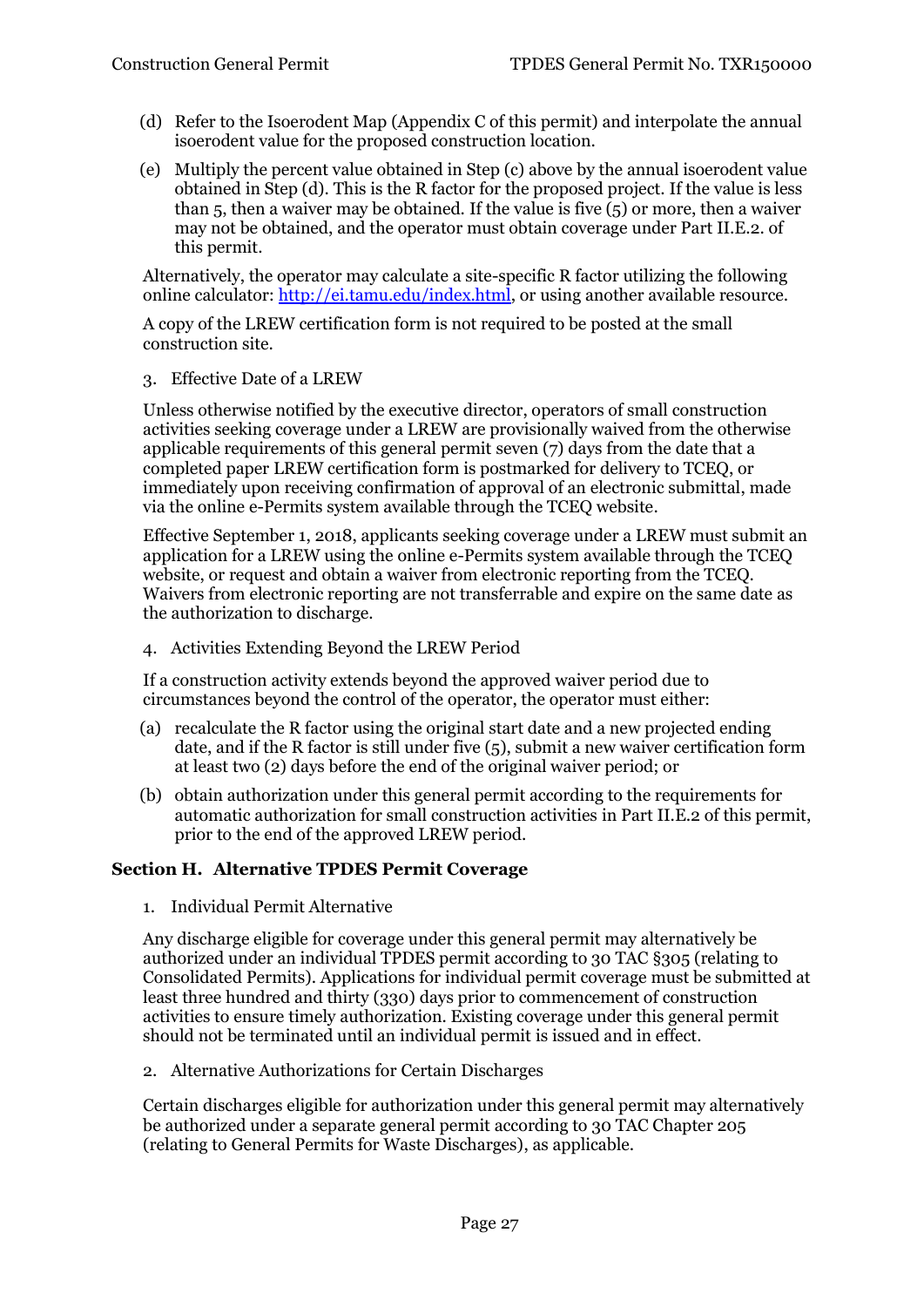#### 3. Individual Permit Required

The executive director may require an operator of a construction site, otherwise eligible for authorization under this general permit, to apply for an individual TPDES permit in the following circumstances:

- (a) the conditions of an approved TMDL or TMDL I-Plan on the receiving water;
- (b) the activity being determined to cause, has a reasonable potential to cause, or contribute to a violation of water quality standards or being found to cause, or contribute to, the loss of a designated use of surface water in the state: and
- (c) any other consideration defined in 30 TAC Chapter 205 (relating to General Permits for Waste Discharges) including 30 TAC Chapter 205.4(c)(3)(D), which allows the commission to deny authorization under the general permit and require an individual permit if a discharger has been determined by the executive director to have been out of compliance with any rule, order, or permit of the commission, including non-payment of fees assessed by the executive director.

A discharger with a TCEQ compliance history rating of "unsatisfactory" is ineligible for coverage under this general permit. In that case, 30 TAC § 60.3 requires the executive director to deny or suspend an authorization to discharge under a general permit. However, per TWC § 26.040(h), a discharger is entitled to a hearing before the commission prior to having an authorization denied or suspended for having an "unsatisfactory" compliance history.

Denial of authorization to discharge under this general permit or suspension of a permittee's authorization under this general permit for reasons other than compliance history shall be done according to commission rules in 30 TAC Chapter 205 (relating to General Permits for Waste Discharges).

<span id="page-27-0"></span>4. Alternative Discharge Authorization

Any discharge eligible for authorization under this general permit may alternatively be authorized under a separate general permit according to 30 TAC Chapter 205 (relating to General Permits for Waste Discharges), if applicable.

#### <span id="page-27-1"></span>**Section I. Permit Expiration**

- 1. This general permit is effective until March 5, 2023. All active discharge authorizations expire on the date provided on page one (1) of this permit. Following public notice and comment, as provided by 30 TAC §205.3 (relating to Public Notice, Public Meetings, and Public Comment), the commission may amend, revoke, cancel, or renew this general permit. All authorizations that are active at the time the permit term expires will be administratively continued as indicated in Part II.I.2 below and in Part II.D.1(b) and D.2(b) of this permit.
- 2. If the executive director publishes a notice of the intent to renew or amend this general permit before the expiration date, the permit will remain in effect for existing, authorized discharges until the commission takes final action on the permit. Upon issuance of a renewed or amended permit, permittees may be required to submit an NOI within 90 days following the effective date of the renewed or amended permit, unless that permit provides for an alternative method for obtaining authorization.
- 3. If the commission does not propose to reissue this general permit within 90 days before the expiration date, permittees shall apply for authorization under an individual permit or an alternative general permit. If the application for an individual permit is submitted before the expiration date, authorization under this expiring general permit remains in effect until the issuance or denial of an individual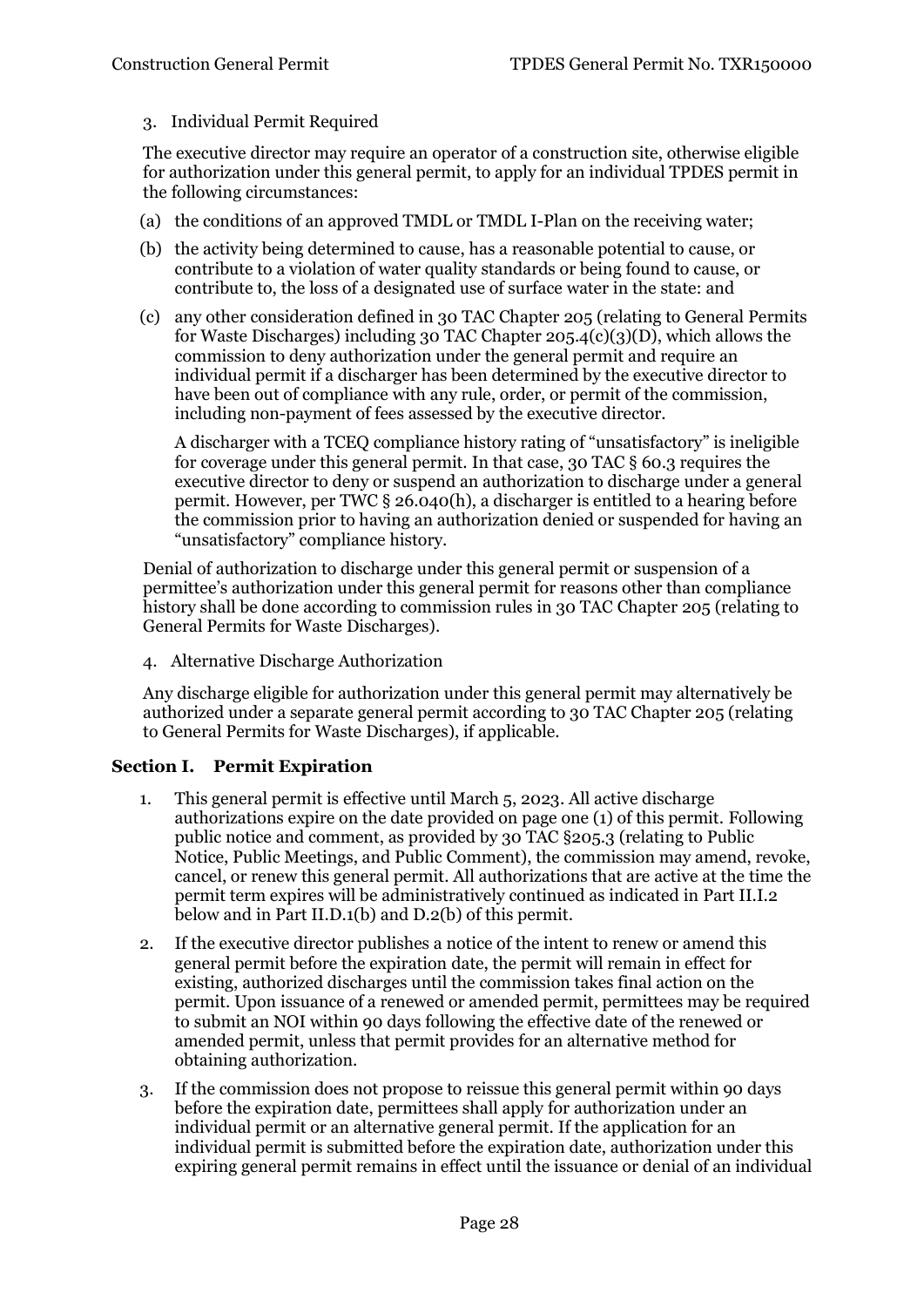permit. No new NOIs will be accepted nor new authorizations honored under the general permit after the expiration date.

# <span id="page-28-0"></span>**Part III. Stormwater Pollution Prevention Plans (SWP3)**

All regulated construction site operators shall prepare an SWP3, prior to submittal of an NOI, to address discharges authorized under Parts II.E.2 and II.E.3 of this general permit that will reach Waters of the U.S. This includes discharges to MS4s and privately owned separate storm sewer systems that drain into surface water in the state or Waters of the U.S.

Individual operators at a site may develop separate SWP3s that cover only their portion of the project, provided reference is made to the other operators at the site. Where there is more than one SWP3 for a site, operators must coordinate to ensure that BMPs and controls are consistent and do not negate or impair the effectiveness of each other. Regardless of whether a single comprehensive SWP3 is developed or separate SWP3s are developed for each operator, it is the responsibility of each operator to ensure compliance with the terms and conditions of this general permit in the areas of the construction site where that operator has control over construction plans and specifications or day-to-day operations.

An SWP3 must describe the implementation of practices that will be used to minimize to the extent practicable the discharge of pollutants in stormwater associated with construction activity and non-stormwater discharges described in Part II.A.3, in compliance with the terms and conditions of this permit.

An SWP3 must also identify any potential sources of pollution that have been determined to cause, have a reasonable potential to cause, or contribute to a violation of water quality standards or have been found to cause or contribute to the loss of a designated use of surface water in the state from discharges of stormwater from construction activities and construction support activities. Where potential sources of these pollutants are present at a construction site, the SWP3 must also contain a description of the management practices that will be used to prevent these pollutants from being discharged into surface water in the state or Waters of the U.S.

NOTE: Construction support activities can also include vehicle repair areas, fueling areas, etc. that are present at a construction site solely for the support construction activities and are only used by operators at the construction site.

The SWP3 is intended to serve as a road map for how the construction operator will comply with the effluent limits and other conditions of this permit and does not establish the effluent limits that apply to the construction site's discharges. These limits are established in Part III.G of the permit.

# <span id="page-28-1"></span>**Section A. Shared SWP3 Development**

For more effective coordination of BMPs and opportunities for cost sharing, a cooperative effort by the different operators at a site is encouraged. Operators of small and large construction activities must independently obtain authorization under this permit, but may work together with other regulated operators at the construction site to prepare and implement a single, comprehensive SWP3, which can be shared by some or all operators, for the construction activities that each of the operators are performing at the entire construction site.

- 1. The SWP3 must include the following:
	- (a) for small construction activities the name of each operator that participates in the shared SWP3;
	- (b) for large construction activities the name of each operator that participates in the shared SWP3, the general permit authorization numbers of each operator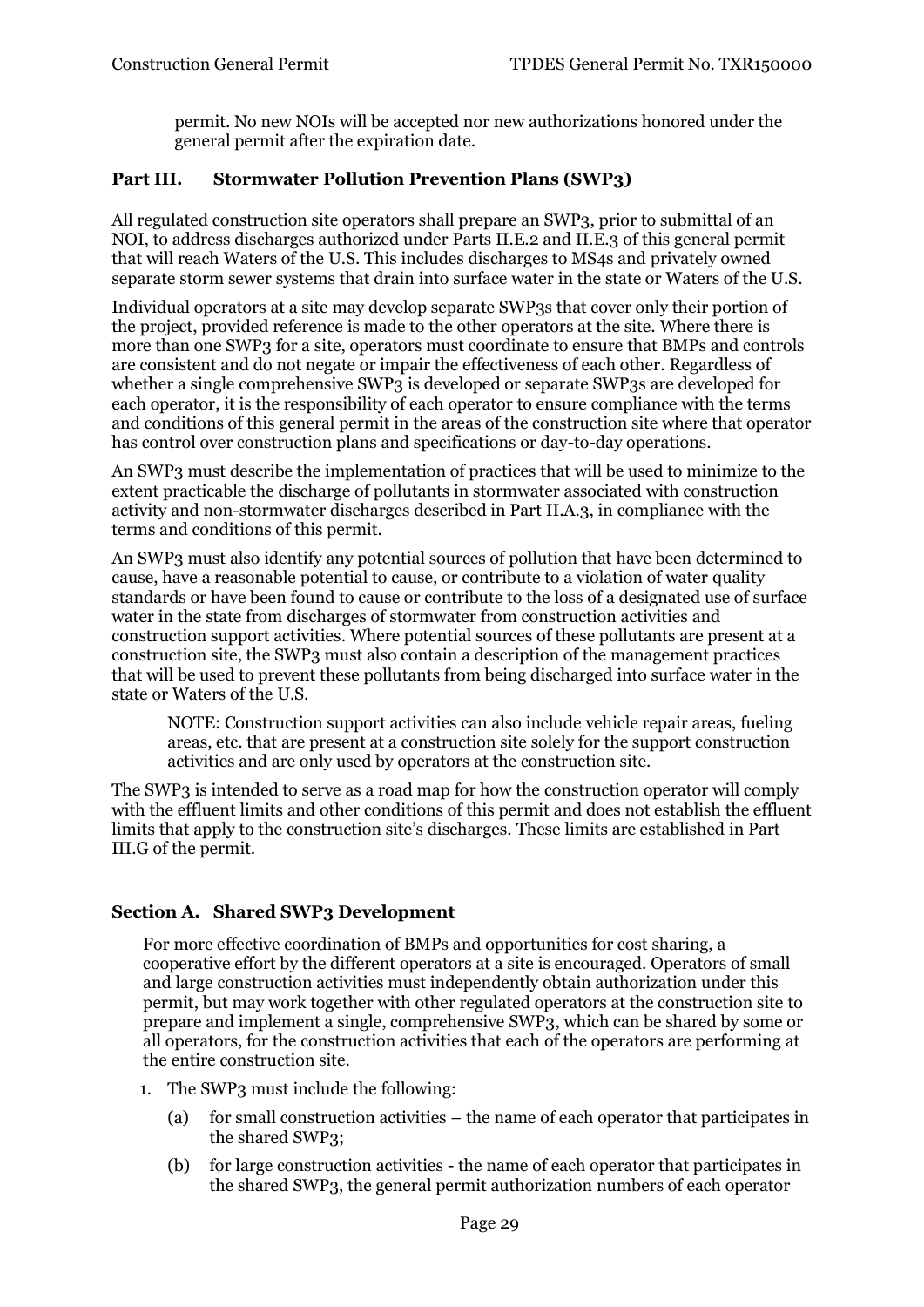(or the date that the NOI was submitted to TCEQ by each operator that has not received an authorization number for coverage under this permit); and

- (c) for large and small construction activities the signature of each operator participating in the shared SWP3.
- 2. The SWP3 must clearly indicate which operator is responsible for satisfying each shared requirement of the SWP3. If the responsibility for satisfying a requirement is not described in the plan, then each permittee is entirely responsible for meeting the requirement within the boundaries of the construction site where they perform construction activities. The SWP3 must clearly describe responsibilities for meeting each requirement in shared or common areas.
- 3. The SWP3 may provide that one operator is responsible for preparation of a SWP3 in compliance with the CGP, and another operator is responsible for implementation of the SWP3 at the project site.

#### <span id="page-29-1"></span><span id="page-29-0"></span>**Section B. Responsibilities of Operators**

1. Secondary Operators and Primary Operators with Control Over Construction Plans and Specifications

All secondary operators and primary operators with control over construction plans and specifications shall:

- (a) ensure the project specifications allow or provide that adequate BMPs are developed to meet the requirements of Part III of this general permit;
- (b) ensure that the SWP3 indicates the areas of the project where they have control over project specifications, including the ability to make modifications in specifications;
- (c) ensure that all other operators affected by modifications in project specifications are notified in a timely manner so that those operators may modify their BMP s as necessary to remain compliant with the conditions of this general permit; and
- (d) ensure that the SWP3 for portions of the project where they are operators indicates the name and site-specific TPDES authorization number(s) for operators with the day-to-day operational control over those activities necessary to ensure compliance with the SWP3 and other permit conditions. If a primary operator has not been authorized or has abandoned the site, the secondary operator is considered to be the responsible party and must obtain authorization as a primary operator under the permit, until the authority for day-to-day operational control is transferred to another primary operator. The new primary operator must update or develop a new SWP3 that will reflect the transfer of operational control and include any additional updates to the SWP3 to meet requirements of the permit.
- <span id="page-29-2"></span>2. Primary Operators with Day-to-Day Operational Control

Primary operators with day-to-day operational control of those activities at a project that are necessary to ensure compliance with an SWP3 and other permit conditions must ensure that the SWP3 accomplishes the following requirements:

- (a) meets the requirements of this general permit for those portions of the project where they are operators;
- (b) identifies the parties responsible for implementation of BMPs described in the SWP3;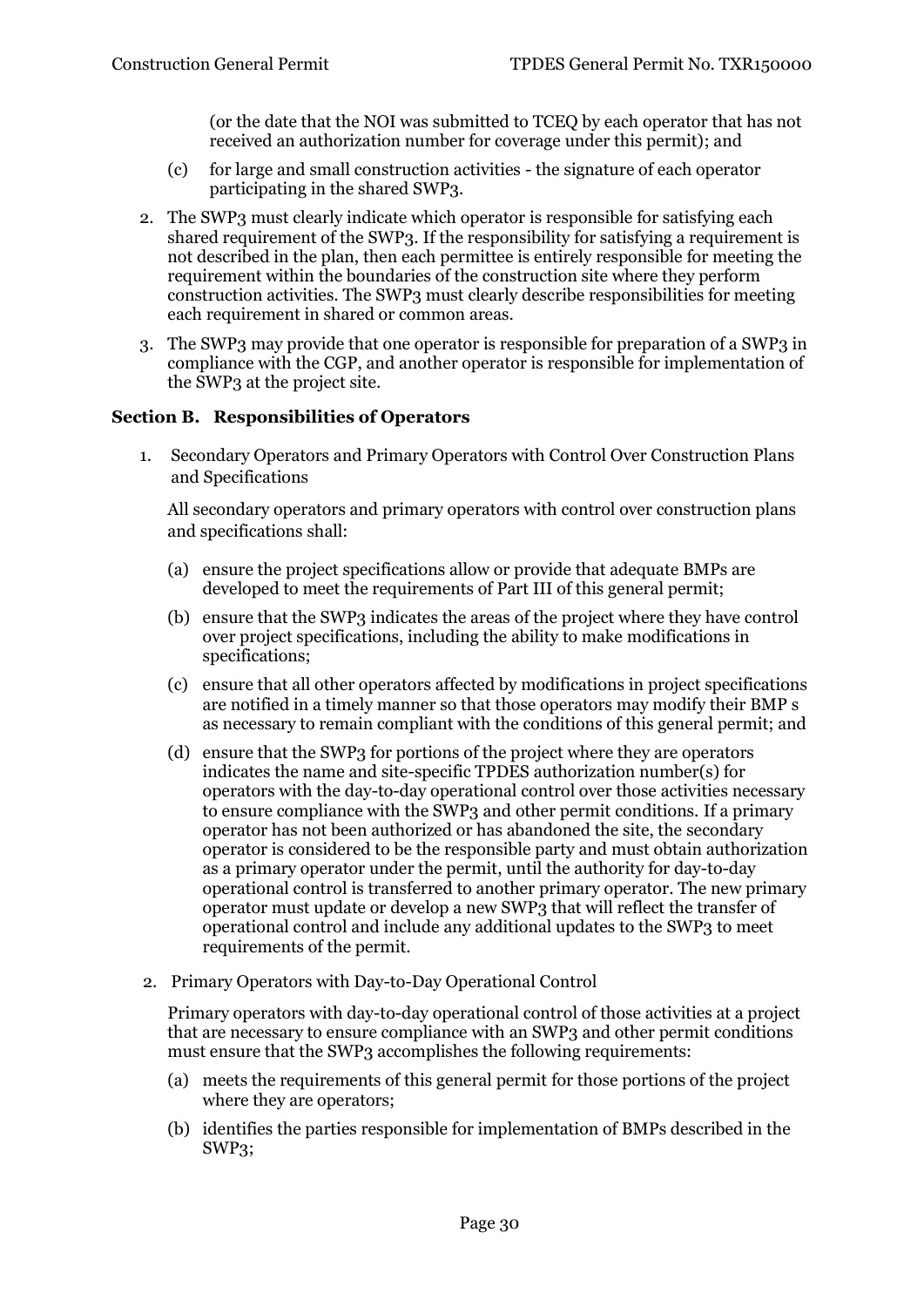- (c) indicates areas of the project where they have operational control over day-today activities; and
- (d) the name and site-specific TPDES authorization number of the parties with control over project specifications, including the ability to make modifications in specifications for areas where they have operational control over day-to-day activities.

#### <span id="page-30-0"></span>**Section C. Deadlines for SWP3 Preparation, Implementation, and Compliance**

The SWP3 must be prepared prior to obtaining authorization under this general permit, and implemented prior to commencing construction activities that result in soil disturbance. The SWP3 must be prepared so that it provides for compliance with the terms and conditions of this general permit.

### <span id="page-30-1"></span>**Section D. Plan Review and Making Plans Available**

- 1. The SWP3 must be retained on-site at the construction site or, if the site is inactive or does not have an on-site location to store the plan, a notice must be posted describing the location of the SWP3. The SWP3 must be made readily available at the time of an on-site inspection to: the executive director; a federal, state, or local agency approving sediment and erosion plans, grading plans, or stormwater management plans; local government officials; and the operator of a municipal separate storm sewer receiving discharges from the site. If the SWP3 is retained off-site, then it shall be made available as soon as reasonably possible. In most instances, it is reasonable that the SWP3 shall be made available within 24 hours of the request.
- 2. Operators with authorization for construction activity under this general permit must post a TCEQ site notice at the construction site at a place readily available for viewing by the general public, and local, state, and federal authorities.
	- (a) Primary and secondary operators of large construction activities must each post a TCEQ construction site notice, respective to their role as an operator at the construction site, as required above and according to requirements in Part II.E.3 of this general permit.
	- (b) Primary and secondary operators of small construction activities must post the TCEQ site notice as required in Part III.D.2.(a) above and for the specific type of small construction described in Part II.E.1 and 2 of the permit.
	- (c) If the construction project is a linear construction project, such as a pipeline or highway, the notices must be placed in a publicly accessible location near where construction is actively underway. Site notices for small and large construction activities at these linear construction sites may be located, as necessary, along the length of the project, but must still be readily available for viewing by the general public; local, state, and federal authorities; and contain the following information:
		- i. the site-specific TPDES authorization number for the project if assigned;
		- ii. the operator name, contact name, and contact phone number;
		- iii. a brief description of the project; and
		- iv. the location of the SWP3.
- 3. This permit does not provide the general public with any right to trespass on a construction site for any reason, including inspection of a site; nor does this permit require that permittees allow members of the general public access to a construction site.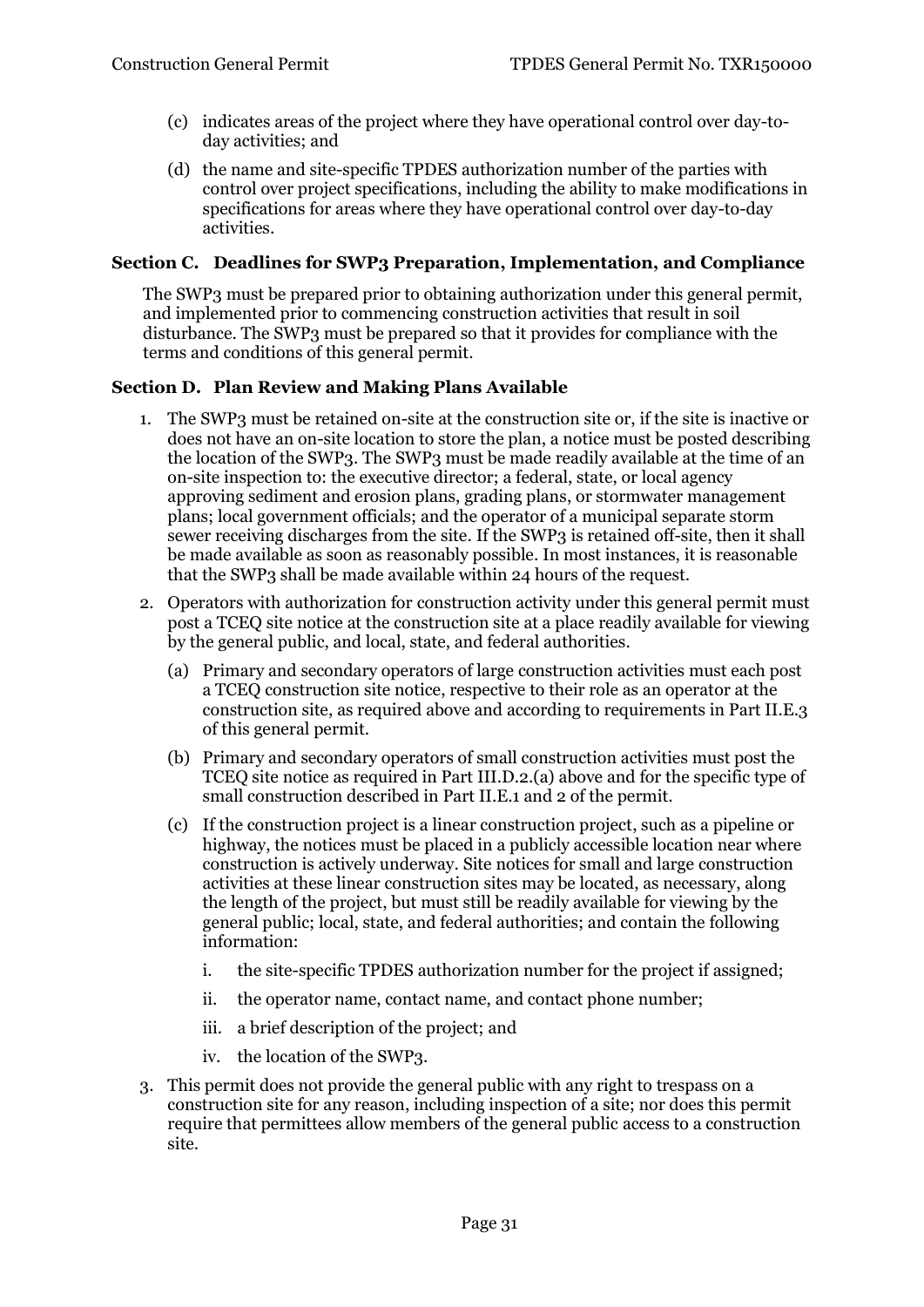### <span id="page-31-0"></span>**Section E. Revisions and Updates to SWP3s**

The permittee must revise or update the SWP3 within seven days of when any of the following occurs:

- 1. a change in design, construction, operation, or maintenance that has a significant effect on the discharge of pollutants and that has not been previously addressed in the SWP3;
- 2. changing site conditions based on updated plans and specifications, new operators, new areas of responsibility, and changes in BMPs; or
- 3. results of inspections or investigations by construction site personnel authorized by the permittee, operators of a municipal separate storm sewer system receiving the discharge, authorized TCEQ personnel, or a federal, state or local agency approving sediment and erosion plans indicate the SWP3 is proving ineffective in eliminating or significantly minimizing pollutants in discharges authorized under this general permit.

#### <span id="page-31-1"></span>**Section F. Contents of SWP3**

The SWP3 must be developed and implemented by primary operators of small and large construction activities and include, at a minimum, the information described in this section and must comply with the construction and development effluent guidelines in Part III, Section G of the general permit.

- 1. A site or project description, which includes the following information:
	- (a) a description of the nature of the construction activity;
	- (b) a list of potential pollutants and their sources;
	- (c) a description of the intended schedule or sequence of activities that will disturb soils for major portions of the site, including estimated start dates and duration of activities;
	- (d) the total number of acres of the entire property and the total number of acres where construction activities will occur, including areas where construction support activities (defined in Part I.B of this general permit) occur;
	- (e) data describing the soil or the quality of any discharge from the site;
	- (f) a map showing the general location of the site (e.g. a portion of a city or county map);
	- (g) a detailed site map (or maps) indicating the following:
		- i. drainage patterns and approximate slopes anticipated after major grading activities;
		- ii. areas where soil disturbance will occur;
		- iii. locations of all controls and buffers, either planned or in place;
		- iv. locations where temporary or permanent stabilization practices are expected to be used;
		- v. locations of construction support activities, including those located off-site;
		- vi. surface waters (including wetlands) either at, adjacent, or in close proximity to the site, and also indicate whether those waters are impaired;
		- vii. locations where stormwater discharges from the site directly to a surface water body or a municipal separate storm sewer system;
		- viii. vehicle wash areas; and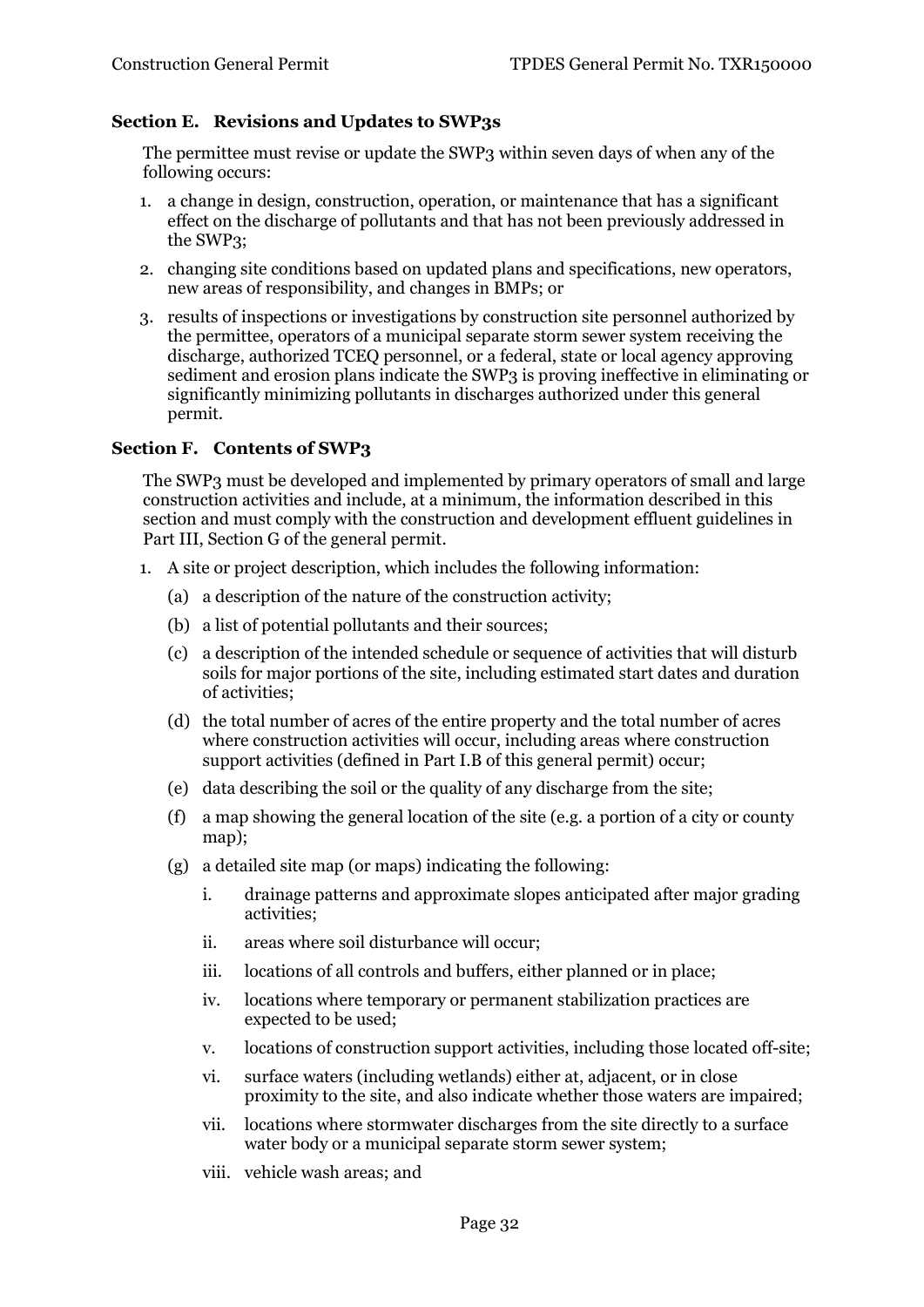ix. designated points on the site where vehicles will exit onto paved roads (for instance, this applies to construction transition from unstable dirt areas to exterior paved roads).

Where the amount of information required to be included on the map would result in a single map being difficult to read and interpret, the operator shall develop a series of maps that collectively include the required information.

- (h) the location and description of support activities authorized under the permittee's NOI, including asphalt plants, concrete plants, and other activities providing support to the construction site that is authorized under this general permit;
- (i) the name of receiving waters at or near the site that may be disturbed or that may receive discharges from disturbed areas of the project;
- (j) a copy of this TPDES general permit;
- (k) the NOI and the acknowledgement of provisional and non-provisional authorization for primary operators of large construction sites, and the site notice for small construction sites and for secondary operators of large construction sites;
- (l) stormwater and allowable non-stormwater discharge locations, including storm drain inlets on site and in the immediate vicinity of the construction site where construction support activities will occur; and
- (m) locations of all pollutant-generating activities at the construction site and where construction support activities will occur, such as the following: Paving operations; concrete, paint and stucco washout and water disposal; solid waste storage and disposal; and dewatering operations.
- 2. A description of the BMPs that will be used to minimize pollution in runoff.

The description must identify the general timing or sequence for implementation. At a minimum, the description must include the following components:

- (a) General Requirements
	- i. Erosion and sediment controls must be designed to retain sediment on-site to the extent practicable with consideration for local topography, soil type, and rainfall.
	- ii. Control measures must be properly selected, installed, and maintained according to the manufacturer's or designer's specifications.
	- iii. Controls must be developed to minimize the offsite transport of litter, construction debris, and construction materials.
- (b) Erosion Control and Stabilization Practices

The SWP3 must include a description of temporary and permanent erosion control and stabilization practices for the construction site, where small or large construction activity will occur. The erosion control and stabilization practices selected by the permittee must be compliant with the requirements for sediment and erosion control, located in Part III.G of this permit. The description of the SWP3 must also include a schedule of when the practices will be implemented. Site plans must ensure that existing vegetation at the construction site is preserved where it is possible.

i. Erosion control and stabilization practices may include but are not limited to: establishment of temporary or permanent vegetation, mulching, geotextiles, sod stabilization, vegetative buffer strips, protection of existing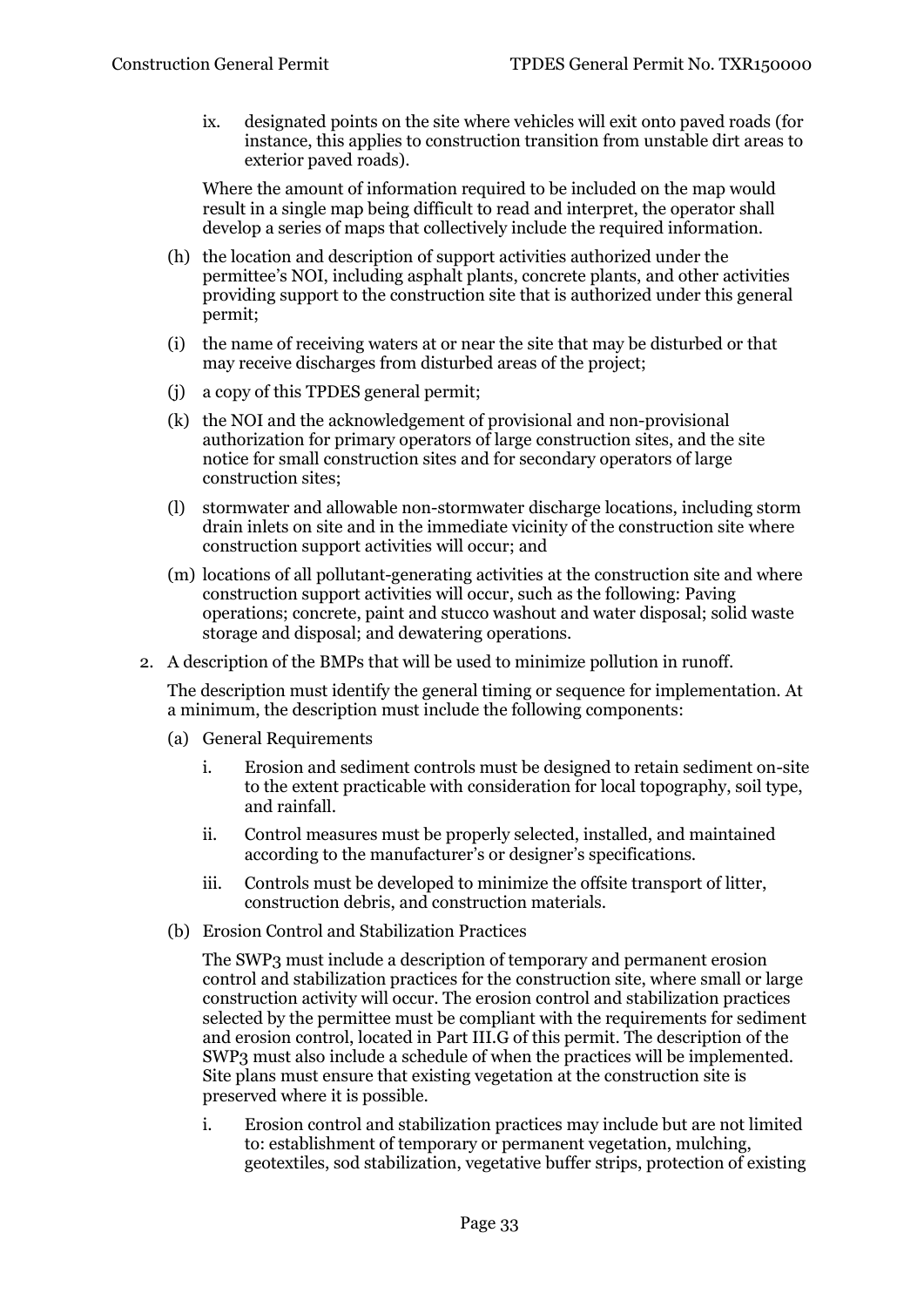trees and vegetation, slope texturing, temporary velocity dissipation devices, flow diversion mechanisms, and other similar measures.

- ii. The following records must be maintained and either attached to or referenced in the SWP3, and made readily available upon request to the parties listed in Part III.D.1 of this general permit:
	- (A) the dates when major grading activities occur;
	- (B) the dates when construction activities temporarily or permanently cease on a portion of the site; and
	- (C) the dates when stabilization measures are initiated.
- iii. Erosion control and stabilization measures must be initiated immediately in portions of the site where construction activities have temporarily ceased and will not resume for a period exceeding 14 calendar days. Stabilization measures that provide a protective cover must be initiated immediately in portions of the site where construction activities have permanently ceased. The term "immediately" is used to define the deadline for initiating stabilization measures. In the context of this requirement, "immediately" means as soon as practicable, but no later than the end of the next work day, following the day when the earth-disturbing activities have temporarily or permanently ceased. Except as provided in (A) through (D) below, these measures must be completed as soon as practicable, but no more than 14 calendar days after the initiation of soil stabilization measures:
	- (A) Where the immediate initiation of vegetative stabilization measures after construction activity has temporarily or permanently ceased due to frozen conditions, non-vegetative controls must be implemented until thawing conditions (as defined in Part I.B of this general permit) are present, and vegetative stabilization measures can be initiated as soon as practicable.
	- (B) In arid areas, semi-arid areas, or drought-stricken areas, as they are defined in Part I.B of this general permit, where the immediate initiation of vegetative stabilization measures after construction activity has temporarily or permanently ceased or is precluded by arid conditions, other types of erosion control and stabilization measures must be initiated at the site as soon as practicable. Where vegetative controls are infeasible due to arid conditions, and within 14 calendar days of a temporary or permanent cessation of construction activity in any portion of the site, the operator shall immediately install nonvegetative erosion controls in areas of the construction site where construction activity is complete or has ceased. If non-vegetative controls are infeasible, the operator shall install temporary sediment controls as required in Part III.F.2.(b).iii.(C) below.
	- (C) In areas where non-vegetative controls are infeasible, the operator may alternatively utilize temporary perimeter controls. The operator must document in the SWP3 the reason why stabilization measures are not feasible, and must demonstrate that the perimeter controls will retain sediment on site to the extent practicable. The operator must continue to inspect the BMPs at the frequencies established in Part III.F.7.(c) for unstabilized sites.
	- (D) The requirement for permittees to initiate stabilization is triggered as soon as it is known with reasonable certainty that construction activity at the site or in certain areas of the site will be stopped for 14 or more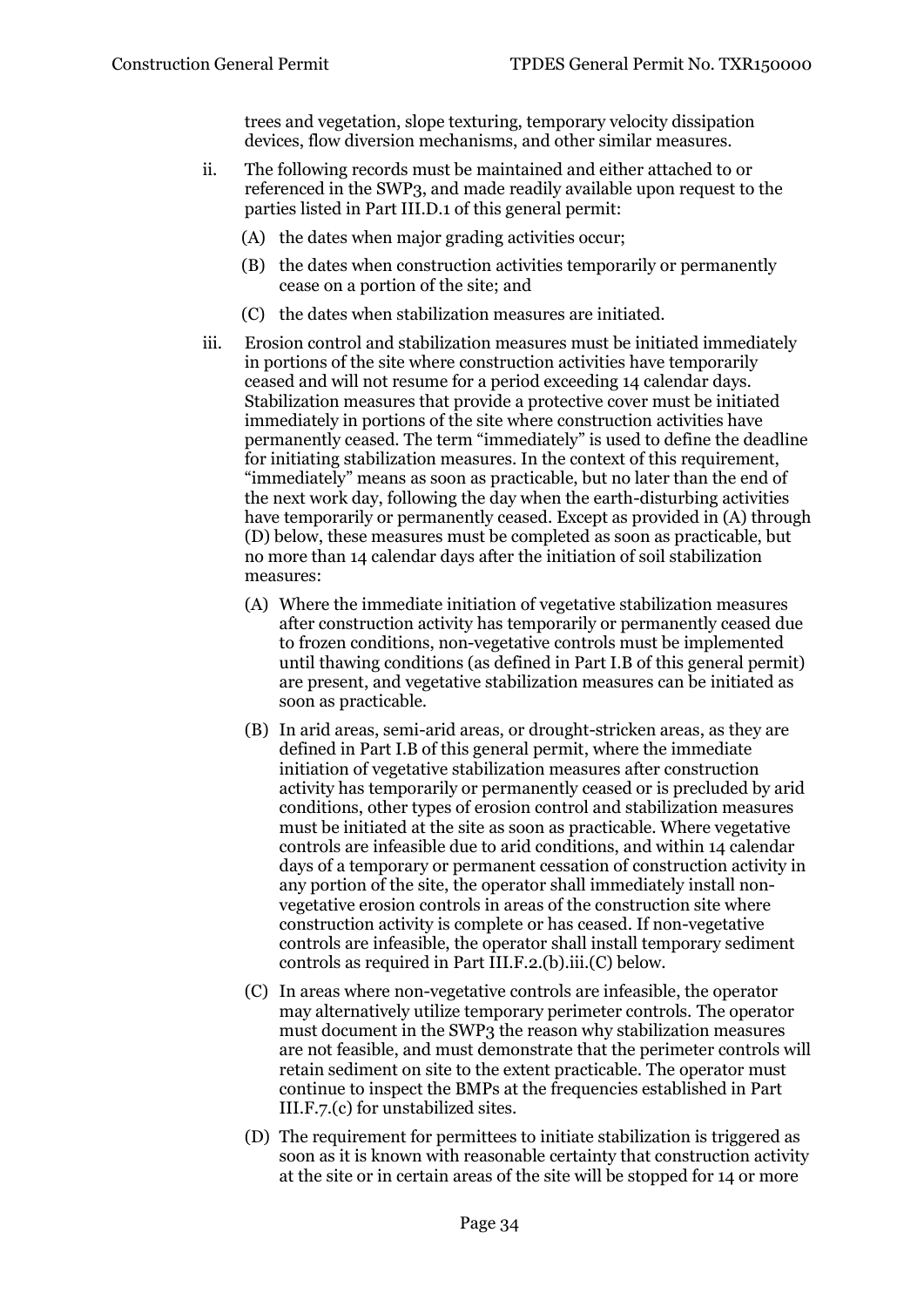additional calendar days. If the initiation or completion of vegetative stabilization is prevented by circumstances beyond the control of the permittee, the permittee must employ and implement alternative stabilization measures immediately. When conditions at the site changes that would allow for vegetative stabilization, then the permittee must initiate or complete vegetative stabilization as soon as practicable.

- iv. Final stabilization must be achieved prior to termination of permit coverage.
- v. TCEQ does not expect that temporary or permanent stabilization measures to be applied to areas that are intended to be left un-vegetated or unstabilized following construction (e.g., dirt access roads, utility pole pads, areas being used for storage of vehicles, equipment, or materials).
- (c) Sediment Control Practices

The SWP3 must include a description of any sediment control practices used to remove eroded soils from stormwater runoff, including the general timing or sequence for implementation of controls.

- i. Sites With Drainage Areas of Ten or More Acres
	- (A) Sedimentation Basin(s)
		- (1) A sedimentation basin is required, where feasible, for a common drainage location that serves an area with ten (10) or more acres disturbed at one time. A sedimentation basin may be temporary or permanent, and must provide sufficient storage to contain a calculated volume of runoff from a 2-year, 24-hour storm from each disturbed acre drained. When calculating the volume of runoff from a 2-year, 24-hour storm event, it is not required to include the flows from offsite areas and flow from onsite areas that are either undisturbed or have already undergone permanent stabilization, if these flows are diverted around both the disturbed areas of the site and the sediment basin. Capacity calculations shall be included in the SWP3.
		- (2) Where rainfall data is not available or a calculation cannot be performed, the sedimentation basin must provide at least 3,600 cubic feet of storage per acre drained until final stabilization of the site.
		- (3) If a sedimentation basin is not feasible, then the permittee shall provide equivalent control measures until final stabilization of the site. In determining whether installing a sediment basin is feasible, the permittee may consider factors such as site soils, slope, available area, public safety, precipitation patterns, site geometry, site vegetation, infiltration capacity, geotechnical factors, depth to groundwater, and other similar considerations. The permittee shall document the reason that the sediment basins are not feasible, and shall utilize equivalent control measures, which may include a series of smaller sediment basins.
		- (4) Unless infeasible, when discharging from sedimentation basins and impoundments, the permittee shall utilize outlet structures that withdraw water from the surface.
	- (B) Perimeter Controls: At a minimum, silt fences, vegetative buffer strips, or equivalent sediment controls are required for all down slope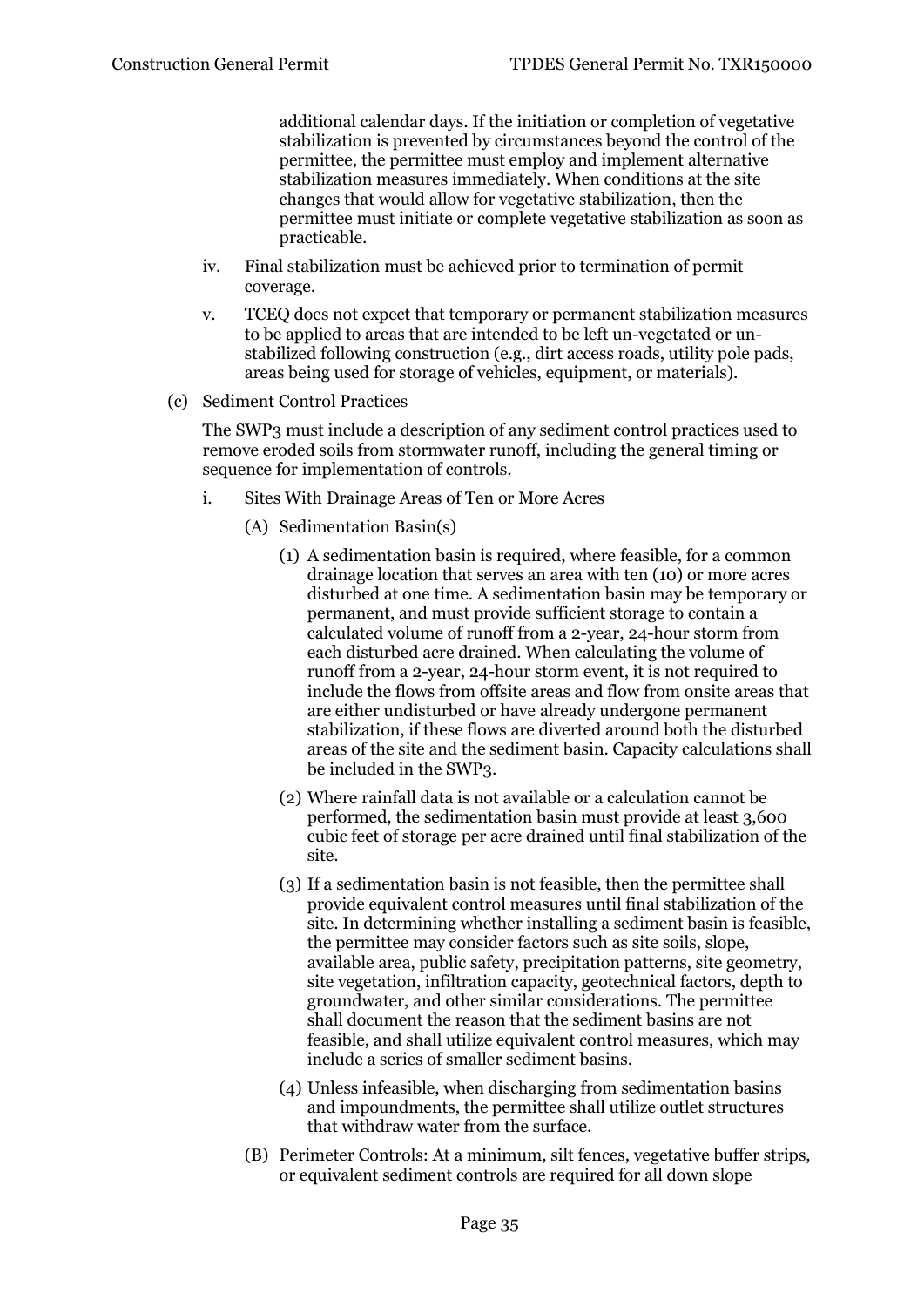boundaries of the construction area, and for those side slope boundaries deemed appropriate as dictated by individual site conditions.

- ii. Controls for Sites With Drainage Areas Less than Ten Acres:
	- (A) Sediment traps and sediment basins may be used to control solids in stormwater runoff for drainage locations serving less than ten (10) acres. At a minimum, silt fences, vegetative buffer strips, or equivalent sediment controls are required for all down slope boundaries of the construction area, and for those side slope boundaries deemed appropriate as dictated by individual site conditions.
	- (B) Alternatively, a sediment basin that provides storage for a calculated volume of runoff from a 2-year, 24-hour storm from each disturbed acre drained may be utilized. Where rainfall data is not available or a calculation cannot be performed, a temporary or permanent sediment basin providing 3,600 cubic feet of storage per acre drained may be provided. If a calculation is performed, then the calculation shall be included in the SWP3.
	- (C) If sedimentation basins or impoundments are used, the permittee shall comply with the requirements in Part III.G.6 of this general permit.
- 3. Description of Permanent Stormwater Controls

A description of any stormwater control measures that will be installed during the construction process to control pollutants in stormwater discharges that may occur after construction operations have been completed must be included in the SWP3. Permittees are responsible for the installation and maintenance of stormwater management measures, as follows:

- (a) permittees authorized under the permit for small construction activities are responsible for the installation and maintenance of stormwater control measures prior to final stabilization of the site; or
- (b) permittees authorized under the permit for large construction activities are responsible for the installation and maintenance of stormwater control measures prior to final stabilization of the site and prior to submission of an NOT.
- 4. Other Required Controls and BMPs
	- (a) Permittees shall minimize, to the extent practicable, the off-site vehicle tracking of sediments and the generation of dust. The SWP3 shall include a description of controls utilized to accomplish this requirement.
	- (b) The SWP3 must include a description of construction and waste materials expected to be stored on-site and a description of controls to minimize pollutants from these materials.
	- (c) The SWP3 must include a description of potential pollutant sources in discharges of stormwater from all areas of the construction site where construction activity, including construction support activities, will be located, and a description of controls and measures that will be implemented at those sites to minimize pollutant discharges.
	- (d) Permittees shall place velocity dissipation devices at discharge locations and along the length of any outfall channel (i.e., runoff conveyance) to provide a nonerosive flow velocity from the structure to a water course, so that the natural physical and biological characteristics and functions are maintained and protected.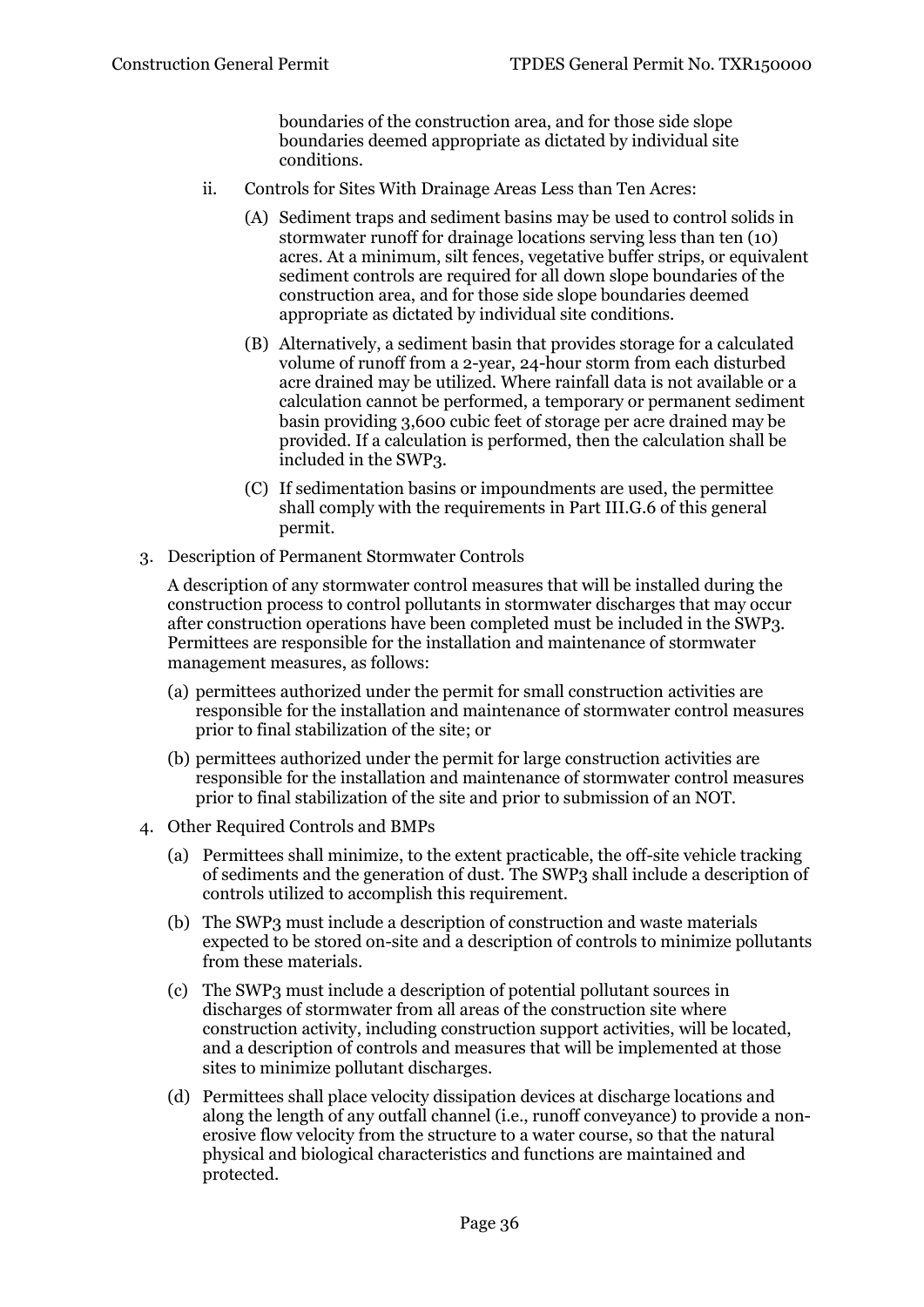- (e) Permittees shall design and utilize appropriate controls to minimize the offsite transport of suspended sediments and other pollutants if it is necessary to pump or channel standing water from the site.
- (f) Permittees shall ensure that all other required controls and BMPs comply with all of the requirements of Part III.G of this general permit.
- (g) For demolition of any structure with at least 10,000 square feet of floor space that was built or renovated before January 1, 1980, and the receiving waterbody is impaired for polychlorinated biphenyls (PCBs):
	- i. Implement controls to minimize the exposure of PCB-containing building materials, including paint, caulk, and pre-1980 fluorescent lighting fixtures to precipitation and to stormwater; and
	- ii. Ensure that disposal of such materials is performed in compliance with applicable state, federal, and local laws.
- 5. Documentation of Compliance with Approved State and Local Plans
	- (a) Permittees must ensure that the SWP3 is consistent with requirements specified in applicable sediment and erosion site plans or site permits, or stormwater management site plans or site permits approved by federal, state, or local officials.
	- (b) SWP3s must be updated as necessary to remain consistent with any changes applicable to protecting surface water resources in sediment erosion site plans or site permits, or stormwater management site plans or site permits approved by state or local official for which the permittee receives written notice.
	- (c) If the permittee is required to prepare a separate management plan, including but not limited to a WPAP or Contributing Zone Plan in accordance with 30 TAC Chapter 213 (related to the Edwards Aquifer), then a copy of that plan must be either included in the SWP3 or made readily available upon request to authorized personnel of the TCEQ. The permittee shall maintain a copy of the approval letter for the plan in its SWP3.
- 6. Maintenance Requirements
	- (a) All protective measures identified in the SWP3 must be maintained in effective operating condition. If, through inspections or other means, as soon as the permittee determines that BMPs are not operating effectively, then the permittee shall perform maintenance as necessary to maintain the continued effectiveness of stormwater controls, and prior to the next rain event if feasible. If maintenance prior to the next anticipated storm event is impracticable, the reason shall be documented in the SWP3 and maintenance must be scheduled and accomplished as soon as practicable. Erosion and sediment controls that have been intentionally disabled, run-over, removed, or otherwise rendered ineffective must be replaced or corrected immediately upon discovery.
	- (b) If periodic inspections or other information indicates a control has been used incorrectly, is performing inadequately, or is damaged, then the operator shall replace or modify the control as soon as practicable after making the discovery.
	- (c) Sediment must be removed from sediment traps and sedimentation ponds no later than the time that design capacity has been reduced by 50%. For perimeter controls such as silt fences, berms, etc., the trapped sediment must be removed before it reaches 50% of the above-ground height.
	- (d) If sediment escapes the site, accumulations must be removed at a frequency that minimizes off-site impacts, and prior to the next rain event, if feasible. If the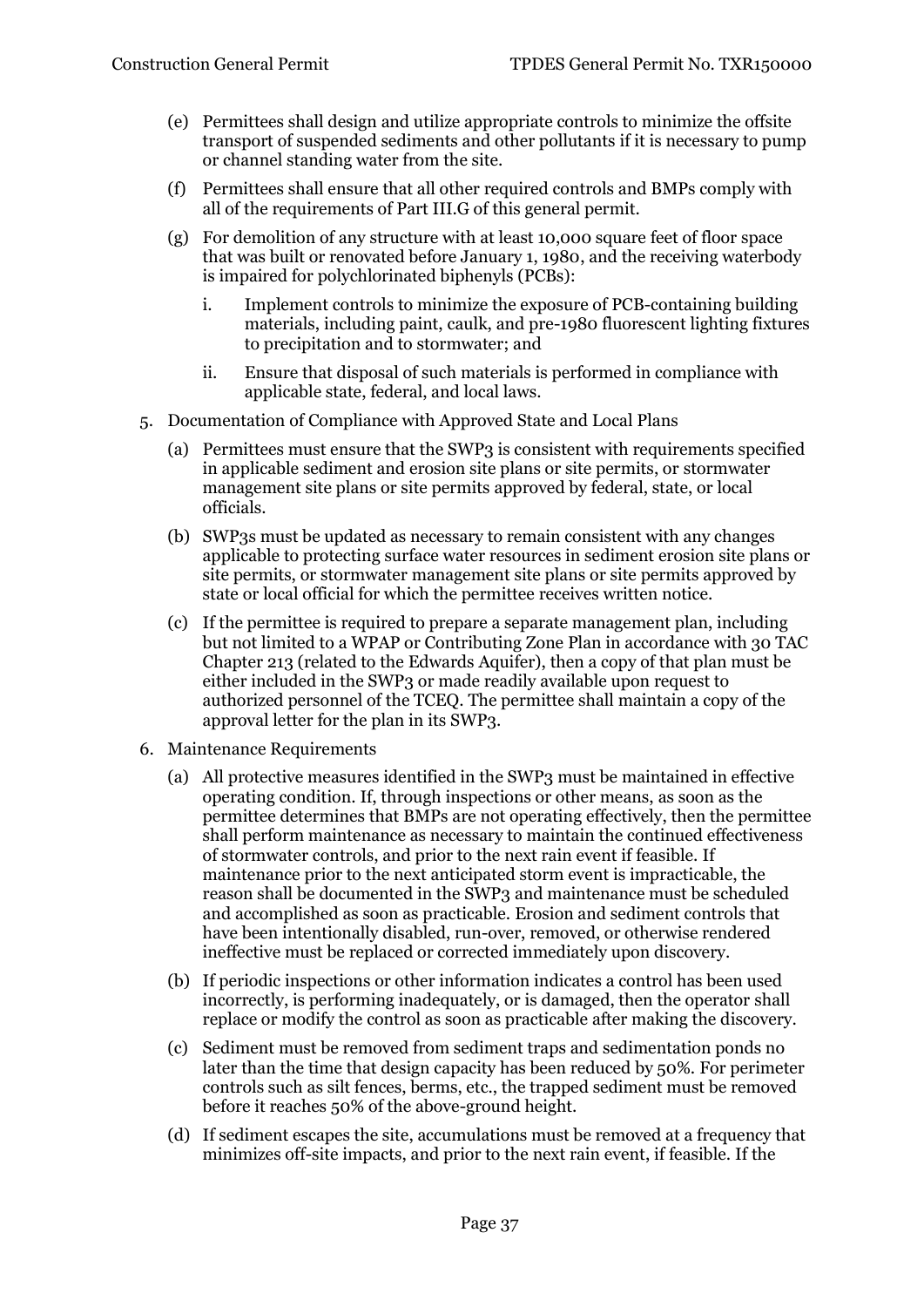permittee does not own or operate the off-site conveyance, then the permittee shall work with the owner or operator of the property to remove the sediment.

- 7. Inspections of Controls
	- (a) Personnel provided by the permittee must inspect disturbed areas (cleared, graded, or excavated) of the construction site that do not meet the requirements of final stabilization in this general permit, all locations where stabilization measures have been implemented, areas of construction support activity covered under this permit, stormwater controls (including pollution prevention controls) for evidence of, or the potential for, the discharge of pollutants, areas where stormwater typically flows within the construction site, and points of discharge from the construction site.
		- i. Personnel conducting these inspections must be knowledgeable of this general permit, the construction activities at the site, and the SWP3 for the site.
		- ii. Personnel conducting these inspections are not required to have signatory authority for inspection reports under 30 TAC §305.128.
	- (b) Requirements for Inspections
		- i. Inspect all stormwater controls (including sediment and erosion control measures identified in the SWP3) to ensure that they are installed properly, appear to be operational, and minimizing pollutants in discharges, as intended.
		- ii. Identify locations on the construction site where new or modified stormwater controls are necessary.
		- iii. Check for signs of visible erosion and sedimentation that can be attributed to the points of discharge where discharges leave the construction site or discharge into any surface water in the state flowing within or adjacent to the construction site.
		- iv. Identify any incidents of noncompliance observed during the inspection.
		- v. Inspect locations where vehicles enter or exit the site for evidence of off-site sediment tracking.
		- vi. If an inspection is performed when discharges from the construction site are occurring: identify all discharge points at the site, observe and document the visual quality of the discharge (i.e., color, odor, floating, settled, or suspended solids, foam, oil sheen, and other such indicators of pollutants in stormwater).
		- vii. Complete any necessary maintenance needed, based on the results of the inspection and in accordance with the requirements listed in Part III.F.6 above.
	- (c) Inspection frequencies:
		- i. Inspections of construction sites must be conducted at least once every 14 calendar days and within 24 hours of the end of a storm event of 0.5 inches or greater, unless as otherwise provided below in Part III.F.7.(c).ii – v below.
		- ii. Inspection frequencies must be conducted at least once every month in areas of the construction site that meet final stabilization or have been temporarily stabilized.
		- iii. Inspection frequencies for construction sites, where runoff is unlikely due to the occurrence of frozen conditions at the site, must be conducted at least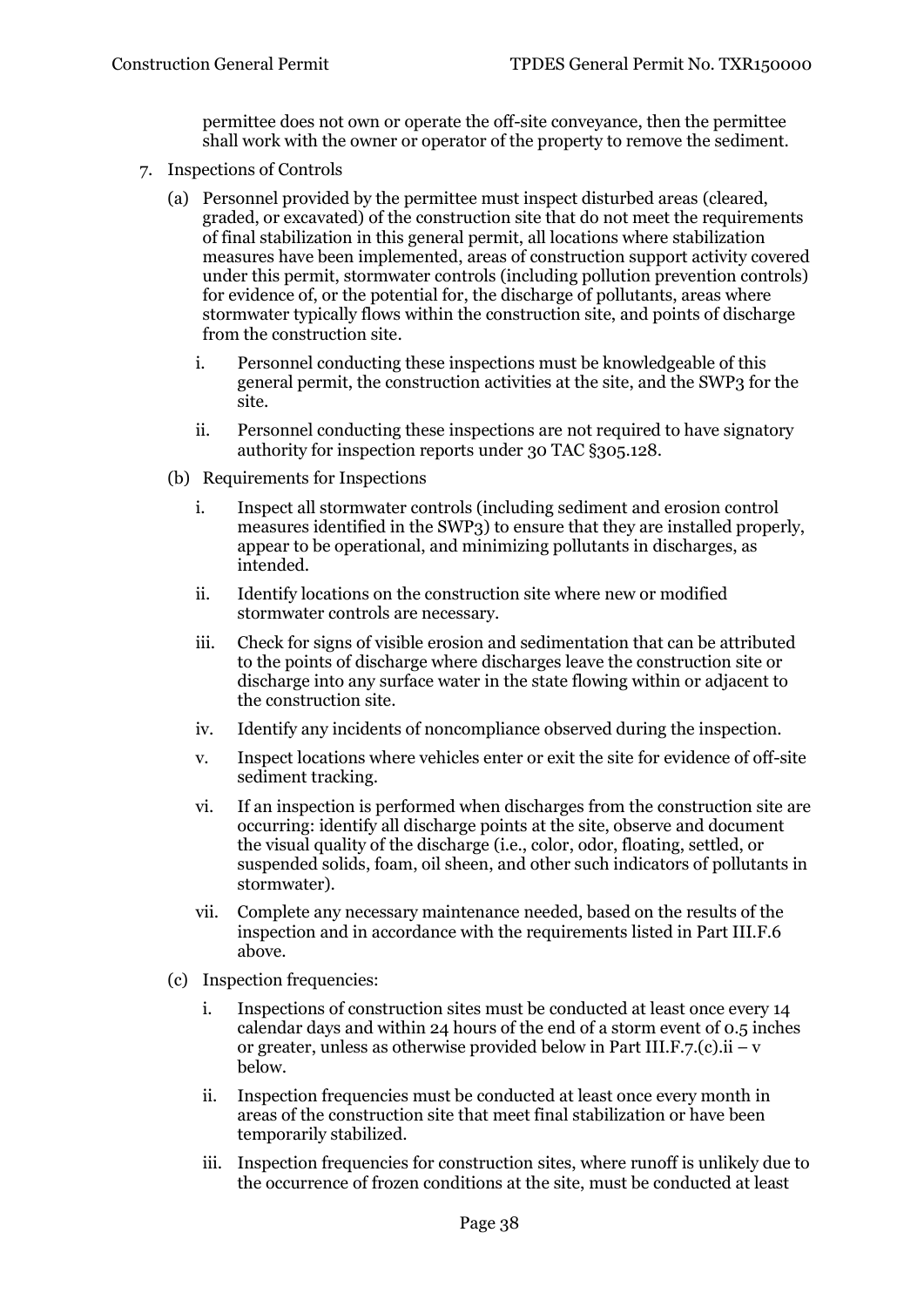once every month until thawing conditions begin to occur (See definitions for thawing conditions in Part I.B). The SWP3 must also contain a record of the approximate beginning and ending dates of when frozen conditions occurred at the site, which resulted in inspections being conducted monthly, while those conditions persisted, instead of at the interval of once every 14 calendar days and within 24 hours of the end of a storm event of 0.5 inches or greater.

- iv. In arid, semi-arid, or drought-stricken areas, inspections must be conducted at least once every month and within 24 hours after the end of a storm event of 0.5 inches or greater. The SWP3 must also contain a record of the total rainfall measured, as well as the approximate beginning and ending dates of when drought conditions occurred at the site, which resulted in inspections being conducted monthly, while those conditions persisted, instead of at the interval of once every 14 calendar days and within 24 hours of the end of a storm event of 0.5 inches or greater.
- v. As an alternative to the inspection schedule in Part III.F.7.(c).i above, the SWP3 may be developed to require that these inspections will occur at least once every seven (7) calendar days. If this alternative schedule is developed, then the inspection must occur regardless of whether or not there has been a rainfall event since the previous inspection.
- vi. The inspection procedures described in Part III.F.7. $(c)$ .i. v above can be performed at the frequencies and under the applicable conditions indicated for each schedule option, provided that the SWP3 reflects the current schedule and that any changes to the schedule are made in accordance with the following provisions: the inspection frequency schedule can only be changed a maximum of one time each month; the schedule change must be implemented at the beginning of a calendar month; and the reason for the schedule change documented in the SWP3 (e.g., end of "dry" season and beginning of "wet" season).
- (d) Utility line installation, pipeline construction, and other examples of long, narrow, linear construction activities may provide inspection personnel with limited access to the areas described in Part III.F.7.(a) above.
	- i. Inspection of linear construction sites could require the use of vehicles that could compromise areas of temporary or permanent stabilization, cause additional disturbance of soils, and result in the increase the potential for erosion. In these circumstances, controls must be inspected at least once every 14 calendar days and within 24 hours of the end of a storm event of 0.5 inches or greater, but representative inspections may be performed.
	- ii. For representative inspections, personnel must inspect controls along the construction site for 0.25 mile above and below each access point where a roadway, undisturbed right-of-way, or other similar feature intersects the construction site and allows access to the areas described in Part III.F.7.(a) above. The conditions of the controls along each inspected 0.25 mile portion may be considered as representative of the condition of controls along that reach extending from the end of the 0.25 mile portion to either the end of the next 0.25 mile inspected portion, or to the end of the project, whichever occurs first.

As an alternative to the inspection schedule described in Part III.F.7.(c).i above, the SWP3 may be developed to require that these inspections will occur at least once every seven (7) calendar days. If this alternative schedule is developed, the inspection must occur regardless of whether or not there has been a rainfall event since the previous inspection.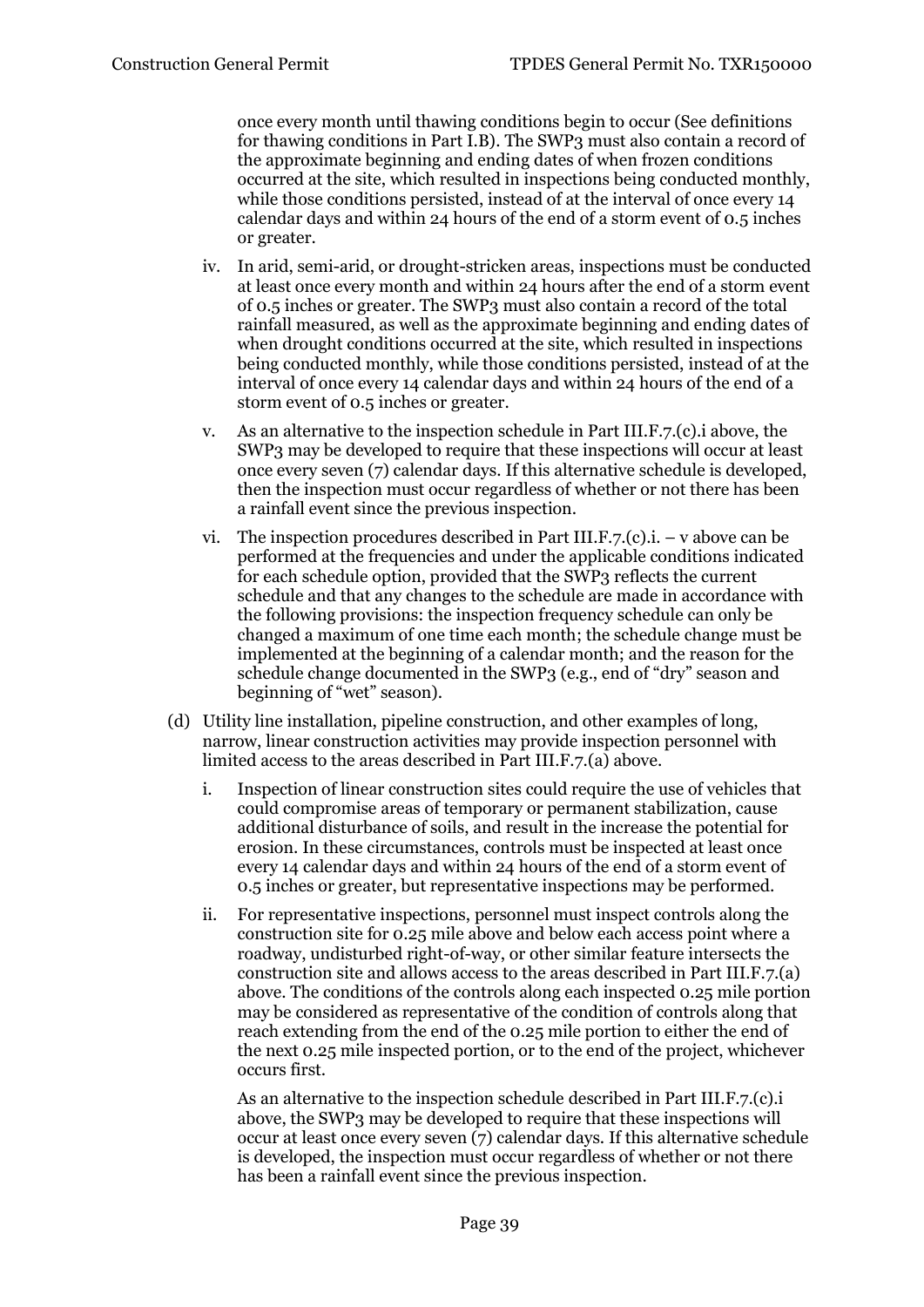- iii. The SWP3 for a linear construction site must reflect the current inspection schedule. Any changes to the inspection schedule must be made in accordance with the following provisions:
	- (A) the schedule may be changed a maximum of one time each month;
	- (B) the schedule change must be implemented at the beginning of a calendar month, and
	- (C) the reason for the schedule change must be documented in the SWP3 (e.g., end of "dry" season and beginning of "wet" season).
- (e) In the event of flooding or other uncontrollable situations which prohibit access to the inspection sites, inspections must be conducted as soon as access is practicable.
- (f) Inspection Reports
	- i. A report summarizing the scope of any inspection must be completed within 24-hours following the inspection. The report must also include the date(s) of the inspection and major observations relating to the implementation of the SWP3. Major observations in the report must include: the locations of where erosion and discharges of sediment or other pollutants from the site have occurred; locations of BMPs that need to be maintained; locations of BMPs that failed to operate as designed or proved inadequate for a particular location; and locations where additional BMPs are needed.
	- ii. Actions taken as a result of inspections must be described within, and retained as a part of, the SWP3. Reports must identify any incidents of noncompliance. Where a report does not identify any incidents of noncompliance, the report must contain a certification that the facility or site is in compliance with the SWP3 and this permit. The report must be retained as part of the SWP3 and signed by the person and in the manner required by 30 TAC §305.128 (relating to Signatories to Reports).
	- iii. The names and qualifications of personnel making the inspections for the permittee may be documented once in the SWP3 rather than being included in each report.
- (g) The SWP3 must be modified based on the results of inspections, as necessary, to better control pollutants in runoff. Revisions to the SWP3 must be completed within seven  $(7)$  calendar days following the inspection. If existing BMPs are modified or if additional BMPs are necessary, an implementation schedule must be described in the SWP3 and wherever possible those changes implemented before the next storm event. If implementation before the next anticipated storm event is impracticable, these changes must be implemented as soon as practicable.
- 8. The SWP3 must identify and ensure the implementation of appropriate pollution prevention measures for all eligible non-stormwater components of the discharge, as listed in Part II.A.3 of this permit.
- 9. The SWP3 must include the information required in Part III.B of this general permit.
- 10. The SWP3 must include pollution prevention procedures that comply with Part III.G.4 of this general permit.

# <span id="page-39-0"></span>**Section G. Erosion and Sediment Control Requirements Applicable to All Sites**

Except as provided in 40 CFR §§125.30-125.32, any discharge regulated under this general permit, with the exception of sites that obtained waivers based on low rainfall erosivity, must achieve, at a minimum, the following effluent limitations representing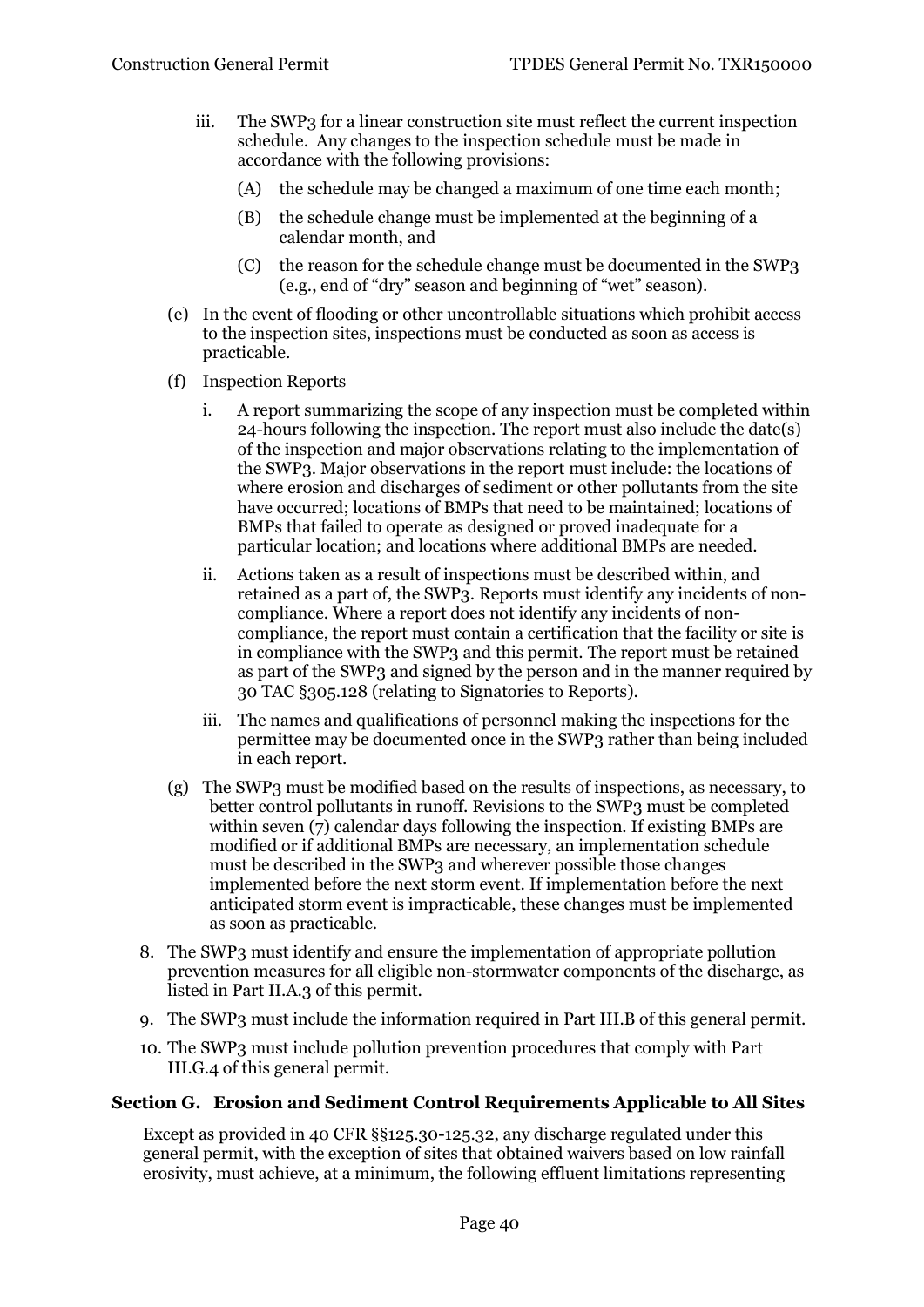the degree of effluent reduction attainable by application of the best practicable control technology currently available (BPT).

- 1. *Erosion and sediment controls*. Design, install, and maintain effective erosion controls and sediment controls to minimize the discharge of pollutants. At a minimum, such controls must be designed, installed, and maintained to:
	- (a) Control stormwater volume and velocity within the site to minimize soil erosion in order to minimize pollutant discharges;
	- (b) Control stormwater discharges, including both peak flowrates and total stormwater volume, to minimize channel and streambank erosion and scour in the immediate vicinity of discharge point(s);
	- (c) Minimize the amount of soil exposed during construction activity;
	- (d) Minimize the disturbance of steep slopes;
	- (e) Minimize sediment discharges from the site. The design, installation, and maintenance of erosion and sediment controls must address factors such as the amount, frequency, intensity and duration of precipitation, the nature of resulting stormwater runoff, and soil characteristics, including the range of soil particle sizes expected to be present on the site;
	- (f) If earth disturbance activities are located in close proximity to a surface water in the state, provide and maintain appropriate natural buffers if feasible and as necessary, around surface water in the state, depending on site-specific topography, sensitivity, and proximity to water bodies. Direct stormwater to vegetated areas and maximize stormwater infiltration to reduce pollutant discharges, unless infeasible. If providing buffers is infeasible, the permittee shall document the reason that natural buffers are infeasible and shall implement additional erosion and sediment controls to reduce sediment load;
	- (g) Preserve native topsoil at the site, unless the intended function of a specific area of the site dictates that the topsoil be disturbed or removed, or it is infeasible; and
	- (h) Minimize soil compaction. In areas of the construction site where final vegetative stabilization will occur or where infiltration practices will be installed, either:
		- i. restrict vehicle and equipment use to avoid soil compaction; or
		- ii. prior to seeding or planting areas of exposed soil that have been compacted, use techniques that condition the soils to support vegetative growth, if necessary and feasible;

Minimizing soil compaction is not required where the intended function of a specific area of the site dictates that it be compacted.

- (i) TCEQ does not consider stormwater control features (e.g., stormwater conveyance channels, storm drain inlets, sediment basins) to constitute "surface water" for the purposes of triggering the buffer requirement in Part III.G.1.(f) above.
- 2. *Soil stabilization*. Stabilization of disturbed areas must, at a minimum, be initiated immediately whenever any clearing, grading, excavating, or other earth disturbing activities have permanently ceased on any portion of the site, or temporarily ceased on any portion of the site and will not resume for a period exceeding 14 calendar days. In the context of this requirement, "immediately" means as soon as practicable, but no later than the end of the next work day, following the day when the earthdisturbing activities have temporarily or permanently ceased. Temporary stabilization must be completed no more than 14 calendar days after initiation of soil stabilization measures, and final stabilization must be achieved prior to termination of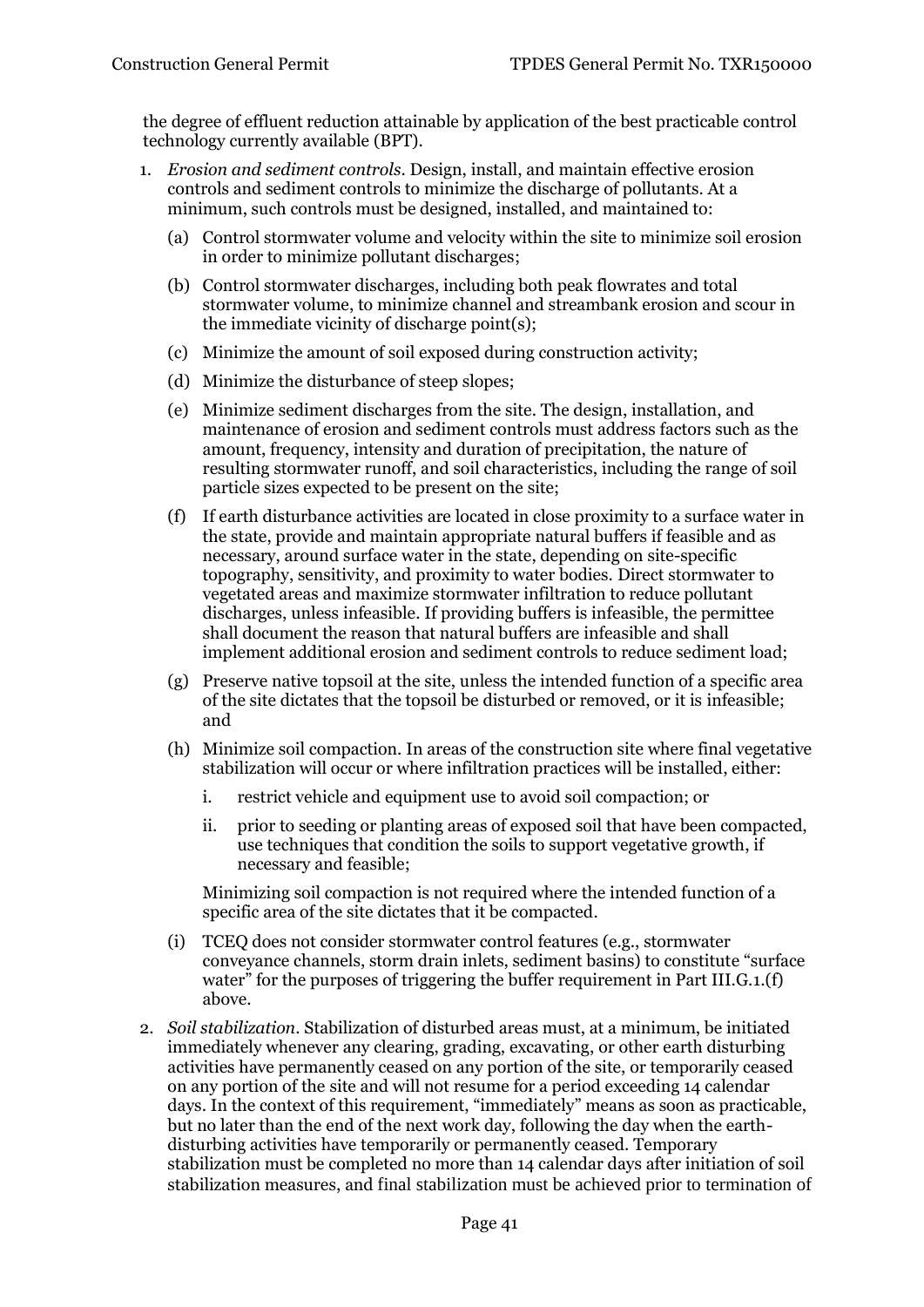permit coverage. In arid, semi-arid, and drought-stricken areas where initiating vegetative stabilization measures immediately is infeasible, alternative nonvegetative stabilization measures must be employed as soon as practicable. Refer to Part III.F.2.(b) for complete erosion control and stabilization practice requirements. In limited circumstances, stabilization may not be required if the intended function of a specific area of the site necessitates that it remain disturbed.

- 3. *Dewatering*. Discharges from dewatering activities, including discharges from dewatering of trenches and excavations, are prohibited, unless managed by appropriate controls.
- 4. *Pollution prevention measures*. Design, install, implement, and maintain effective pollution prevention measures to minimize the discharge of pollutants. At a minimum, such measures must be designed, installed, implemented, and maintained to:
	- (a) Minimize the discharge of pollutants from equipment and vehicle washing, wheel wash water, and other wash waters. Wash waters must be treated in a sediment basin or alternative control that provides equivalent or better treatment prior to discharge;
	- (b) Minimize the exposure of building materials, building products, construction wastes, trash, landscape materials, fertilizers, pesticides, herbicides, detergents, sanitary waste, and other materials present on the site to precipitation and to stormwater;
	- (c) Minimize the exposure of waste materials by closing waste container lids at the end of the work day. For waste containers that do not have lids, where the container itself is not sufficiently secure enough to prevent the discharge of pollutants absent a cover and could leak, the permittee must provide either a cover (e.g., a tarp, plastic sheeting, temporary roof) to minimize exposure of wastes to precipitation, or a similarly effective means designed to minimize the discharge of pollutants (e.g., secondary containment);and
	- (d) Minimize the discharge of pollutants from spills and leaks, and implement chemical spill and leak prevention and response procedures.
- 5. *Prohibited discharges*. The following discharges are prohibited:
	- (a) Wastewater from wash out of concrete, unless managed by an appropriate control;
	- (b) Wastewater from wash out and cleanout of stucco, paint, form release oils, curing compounds and other construction materials;
	- (c) Fuels, oils, or other pollutants used in vehicle and equipment operation and maintenance;
	- (d) Soaps or solvents used in vehicle and equipment washing; and
	- (e) Toxic or hazardous substances from a spill or other release.
- 6. *Surface outlets*. When discharging from basins and impoundments, utilize outlet structures that withdraw water from the surface, unless infeasible.

# <span id="page-41-0"></span>**Part IV. Stormwater Runoff from Concrete Batch Plants**

Discharges of stormwater runoff from concrete batch plants present at regulated construction sites and operated as a construction support activity may be authorized under the provisions of this general permit, provided that the following requirements are met for concrete batch plant(s) authorized under this permit. Only the discharges of stormwater runoff and non-stormwater from concrete batch plants that meet the requirements of a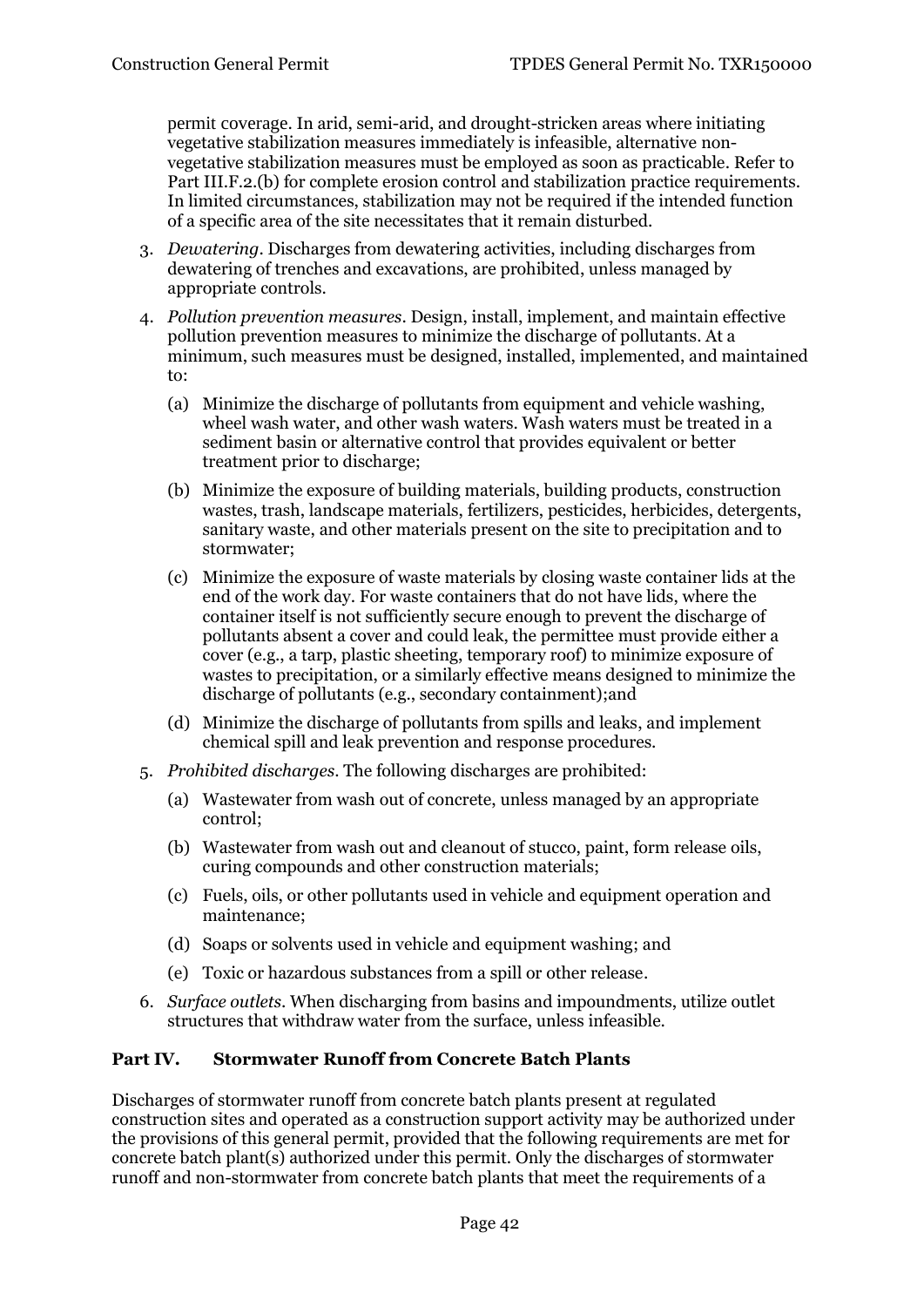construction support activity can be authorized under this permit (see the requirements for "Non-Stormwater Discharges" in Part II.A.3 and "Discharges of Stormwater Associated with Construction Support Activity" in Part II.A.2).

If discharges of stormwater runoff or non-stormwater from concrete batch plants are not authorized under this general permit, then discharges must be authorized under an alternative general permit or individual permit [see the requirement in Part II.A.2.(c)].

This permit does not authorize the discharge or land disposal of any wastewater from concrete batch plants at regulated construction sites. Authorization for these wastes must be obtained under an individual permit or an alternative general permit.

#### <span id="page-42-0"></span>**Section A. Benchmark Sampling Requirements**

1. Operators of concrete batch plants authorized under this general permit shall sample the stormwater runoff from the concrete batch plants according to the requirements of this section of this general permit, and must conduct evaluations on the effectiveness of the SWP3 based on the following benchmark monitoring values:

| <b>Benchmark</b>                         | <b>Benchmark Value</b>     | <b>Sampling</b>            | <b>Sample Type</b> |  |  |  |
|------------------------------------------|----------------------------|----------------------------|--------------------|--|--|--|
| <b>Parameter</b>                         |                            | <b>Frequency</b>           |                    |  |  |  |
| Oil and Grease (*1)                      | $15 \text{ mg/L}$          | $1$ /quarter (*2) (*3)     | Grab $(*_4)$       |  |  |  |
| <b>Total Suspended</b><br>Solids $(*_1)$ | $50 \text{ mg/L}$          | $1$ /quarter (*2) (*3)     | Grab $(*_4)$       |  |  |  |
| pH                                       | $6.0 - 9.0$ Standard Units | $1$ /quarter $(*2)$ $(*3)$ | Grab $(*_4)$       |  |  |  |
| Total Iron( $*_{1}$ )                    | $1.3 \text{ mg/L}$         | $1$ /quarter $(*2)$ $(*3)$ | Grab $(*_4)$       |  |  |  |

#### **Table 1. Benchmark Parameters**

- (\*1) All analytical results for these parameters must be obtained from a laboratory that is accredited based on rules located in 30 TAC §25.4 (a) or through the National Environmental Laboratory Accreditation Program (NELAP). Analysis must be performed using sufficiently sensitive methods for analysis that comply with the rules located in 40 CFR §136.1(c) and 40 CFR  $§122.44(i)(1)(iv).$
- (\*2) When discharge occurs. Sampling is required within the first 30 minutes of discharge. If it is not practicable to take the sample, or to complete the sampling, within the first 30 minutes, sampling must be completed within the first hour of discharge. If sampling is not completed within the first 30 minutes of discharge, the reason must be documented and attached to all required reports and records of the sampling activity.
- (\*3) Sampling must be conducted at least once during each of the following periods. The first sample must be collected during the first full quarter that a stormwater discharge occurs from a concrete batch plant authorized under this general permit.

January through March April through June July through September October through December

For projects lasting less than one full quarter, a minimum of one sample shall be collected, provided that a stormwater discharge occurred at least once following submission of the NOI or following the date that automatic authorization was obtained under Section II.E.2, and prior to terminating coverage.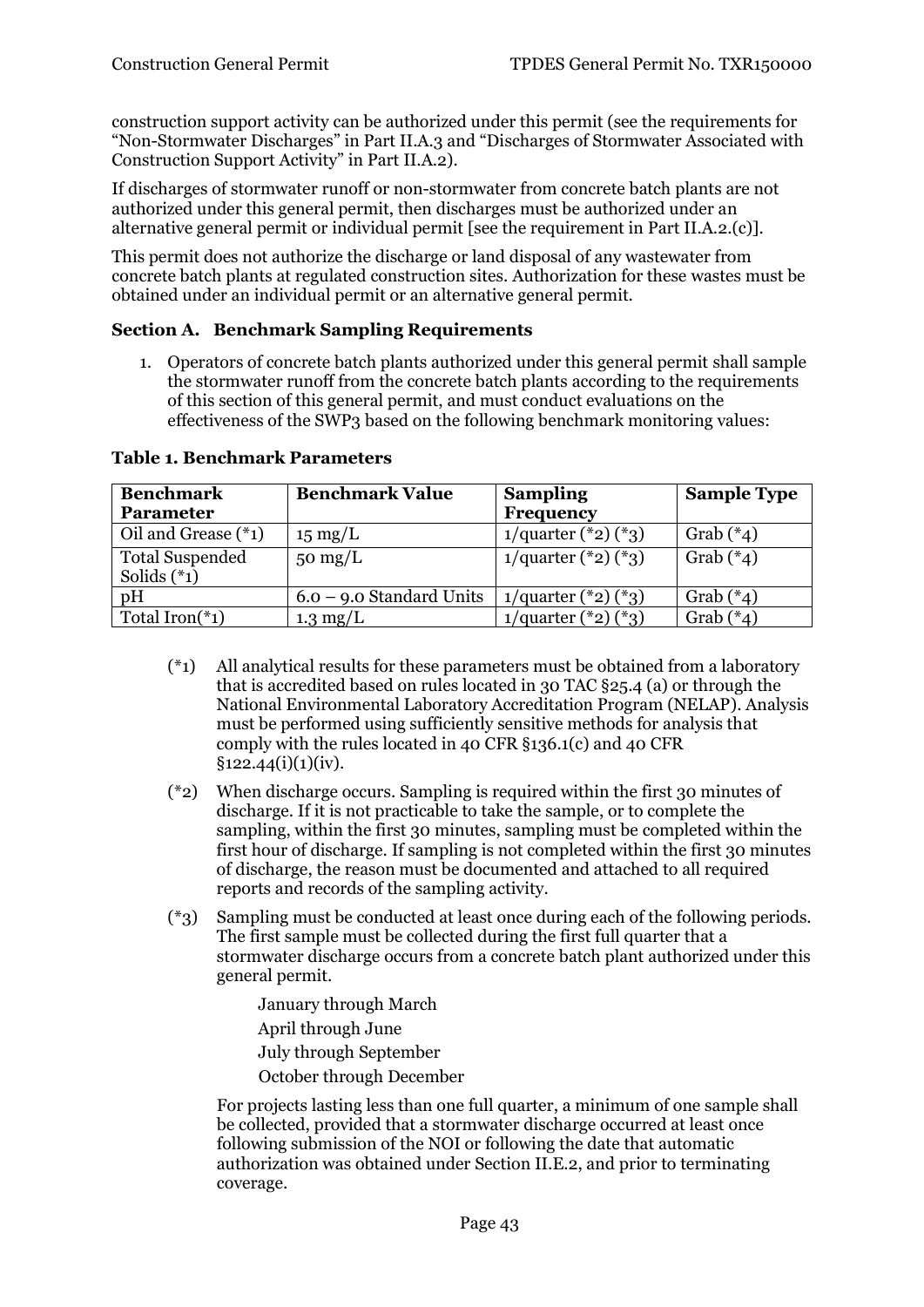- $(*4)$  A grab sample shall be collected from the stormwater discharge resulting from a storm event that is at least 0.1 inches of measured precipitation that occurs at least 72 hours from the previously measurable storm event. The sample shall be collected downstream of the concrete batch plant, and where the discharge exits any BMPs utilized to handle the runoff from the batch plant, prior to commingling with any other water authorized under this general permit.
- 2. The permittee must compare the results of sample analyses to the benchmark values above, and must include this comparison in the overall assessment of the SWP3's effectiveness. Analytical results that exceed a benchmark value are not a violation of this permit, as these values are not numeric effluent limitations. Results of analyses are indicators that modifications of the SWP3 should be assessed and may be necessary to protect water quality. The operator must investigate the cause for each exceedance and must document the results of this investigation in the SWP3 by the end of the quarter following the sampling event.

The operator's investigation must identify the following:

- (a) any additional potential sources of pollution, such as spills that might have occurred;
- (b) necessary revisions to good housekeeping measures that are part of the SWP3;
- (c) additional BMPs, including a schedule to install or implement the BMPs; and
- (d) other parts of the SWP3 that may require revisions in order to meet the goal of the benchmark values.

Background concentrations of specific pollutants may also be considered during the investigation. If the operator is able to relate the cause of the exceedance to background concentrations, then subsequent exceedances of benchmark values for that pollutant may be resolved by referencing earlier findings in the SWP3. Background concentrations may be identified by laboratory analyses of samples of stormwater run-on to the permitted facility, by laboratory analyses of samples of stormwater run-off from adjacent non-industrial areas, or by identifying the pollutant is a naturally occurring material in soils at the site.

#### <span id="page-43-0"></span>**Section B. Best Management Practices (BMPs) and SWP3 Requirements**

Minimum SWP3 Requirements – The following are required in addition to other SWP3 requirements listed in this general permit, which include, but are not limited to the applicable requirements located in Part III.F.7 of this general permit, as follows:

1. Description of Potential Pollutant Sources - The SWP3 must provide a description of potential sources (activities and materials) that can cause, have a reasonable potential to cause or contribute to a violation of water quality standards or have been found to cause, or contribute to, the loss of a designated use of surface water in the state in stormwater discharges associated with concrete batch plants authorized under this permit. The SWP<sub>3</sub> must describe the implementation of practices that will be used to minimize to the extent practicable the discharge of pollutants in stormwater discharges associated with industrial activity and non-stormwater discharges (described in Part II.A.3 of this general permit), in compliance with the terms and conditions of this general permit, including the protection of water quality, and must ensure the implementation of these practices.

The following must be developed, at a minimum, in support of developing this description:

- (a) Drainage The site map must include the following information:
	- i. the location of all outfalls for stormwater discharges associated with concrete batch plants that are authorized under this permit;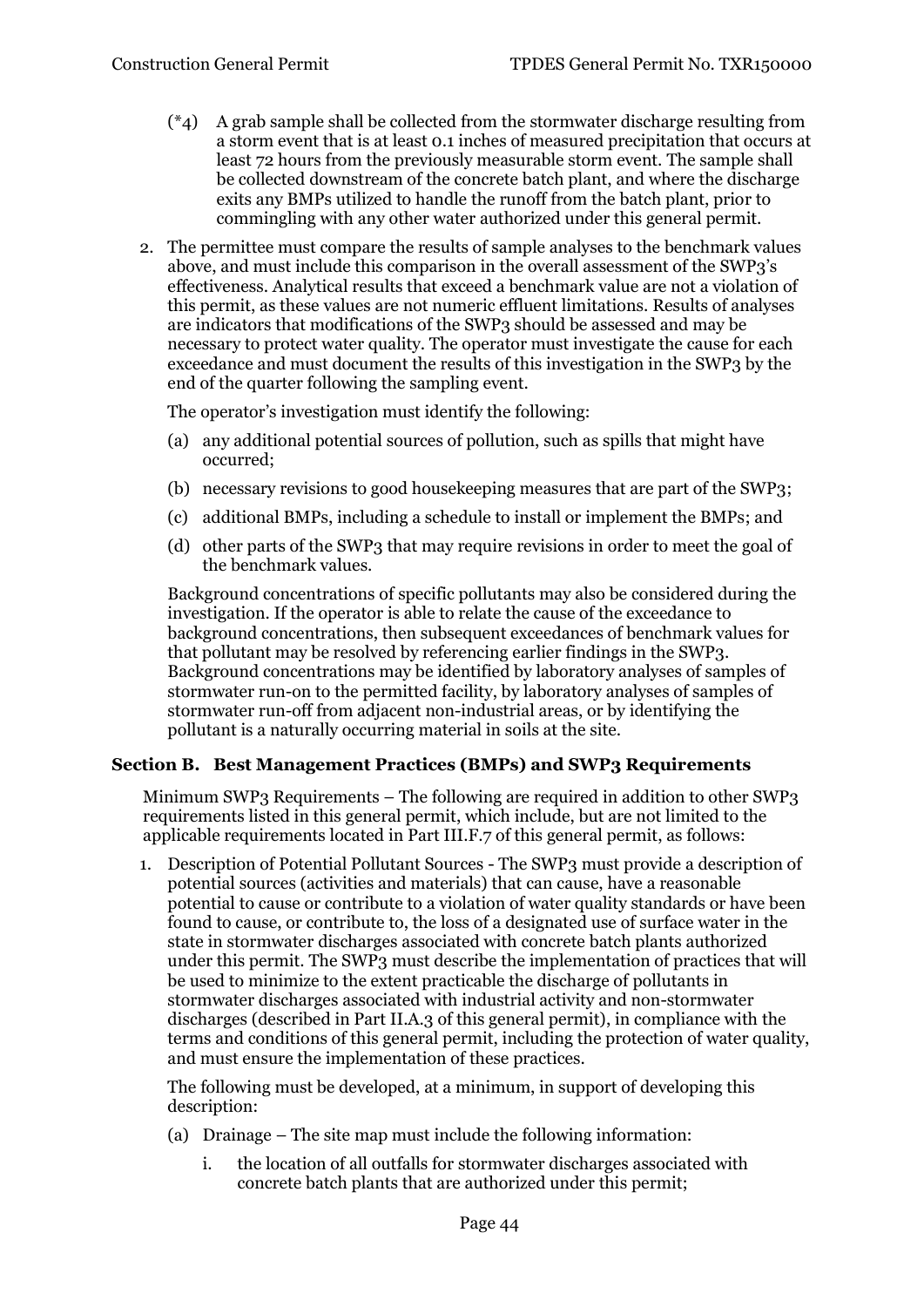- ii. a depiction of the drainage area and the direction of flow to the outfall(s);
- iii. structural controls used within the drainage area(s);
- iv. the locations of the following areas associated with concrete batch plants that are exposed to precipitation: vehicle and equipment maintenance activities (including fueling, repair, and storage areas for vehicles and equipment scheduled for maintenance); areas used for the treatment, storage, or disposal of wastes; liquid storage tanks; material processing and storage areas; and loading and unloading areas; and
- v. the locations of the following: any bag house or other dust control device(s); recycle/sedimentation pond, clarifier or other device used for the treatment of facility wastewater (including the areas that drain to the treatment device); areas with significant materials; and areas where major spills or leaks have occurred.
- (b) Inventory of Exposed Materials A list of materials handled at the concrete batch plant that may be exposed to stormwater and that have a potential to affect the quality of stormwater discharges associated with concrete batch plants that are authorized under this general permit.
- (c) Spills and Leaks A list of significant spills and leaks of toxic or hazardous pollutants that occurred in areas exposed to stormwater and that drain to stormwater outfalls associated with concrete batch plants authorized under this general permit must be developed, maintained, and updated as needed.
- (d) Sampling Data A summary of existing stormwater discharge sampling data must be maintained, if available.
- 2. Measures and Controls The SWP3 must include a description of management controls to regulate pollutants identified in the SWP3's "Description of Potential Pollutant Sources" from Part IV.B.1 of this permit, and a schedule for implementation of the measures and controls. This must include, at a minimum:
	- (a) Good Housekeeping Good housekeeping measures must be developed and implemented in the area(s) associated with concrete batch plants.
		- i. Operators must prevent or minimize the discharge of spilled cement, aggregate (including sand or gravel), settled dust, or other significant materials from paved portions of the site that are exposed to stormwater. Measures used to minimize the presence of these materials may include regular sweeping or other equivalent practices. These practices must be conducted at a frequency that is determined based on consideration of the amount of industrial activity occurring in the area and frequency of precipitation, and shall occur at least once per week when cement or aggregate is being handled or otherwise processed in the area.
		- ii. Operators must prevent the exposure of fine granular solids, such as cement, to stormwater. Where practicable, these materials must be stored in enclosed silos, hoppers or buildings, in covered areas, or under covering.
	- (b) Spill Prevention and Response Procedures Areas where potential spills that can contribute pollutants to stormwater runoff, and the drainage areas from these locations, must be identified in the SWP3. Where appropriate, the SWP3 must specify material handling procedures, storage requirements, and use of equipment. Procedures for cleaning up spills must be identified in the SWP3 and made available to the appropriate personnel.
	- (c) Inspections Qualified facility personnel (i.e., a person or persons with knowledge of this general permit, the concrete batch plant, and the SWP3 related to the concrete batch plant(s) for the site) must be identified to inspect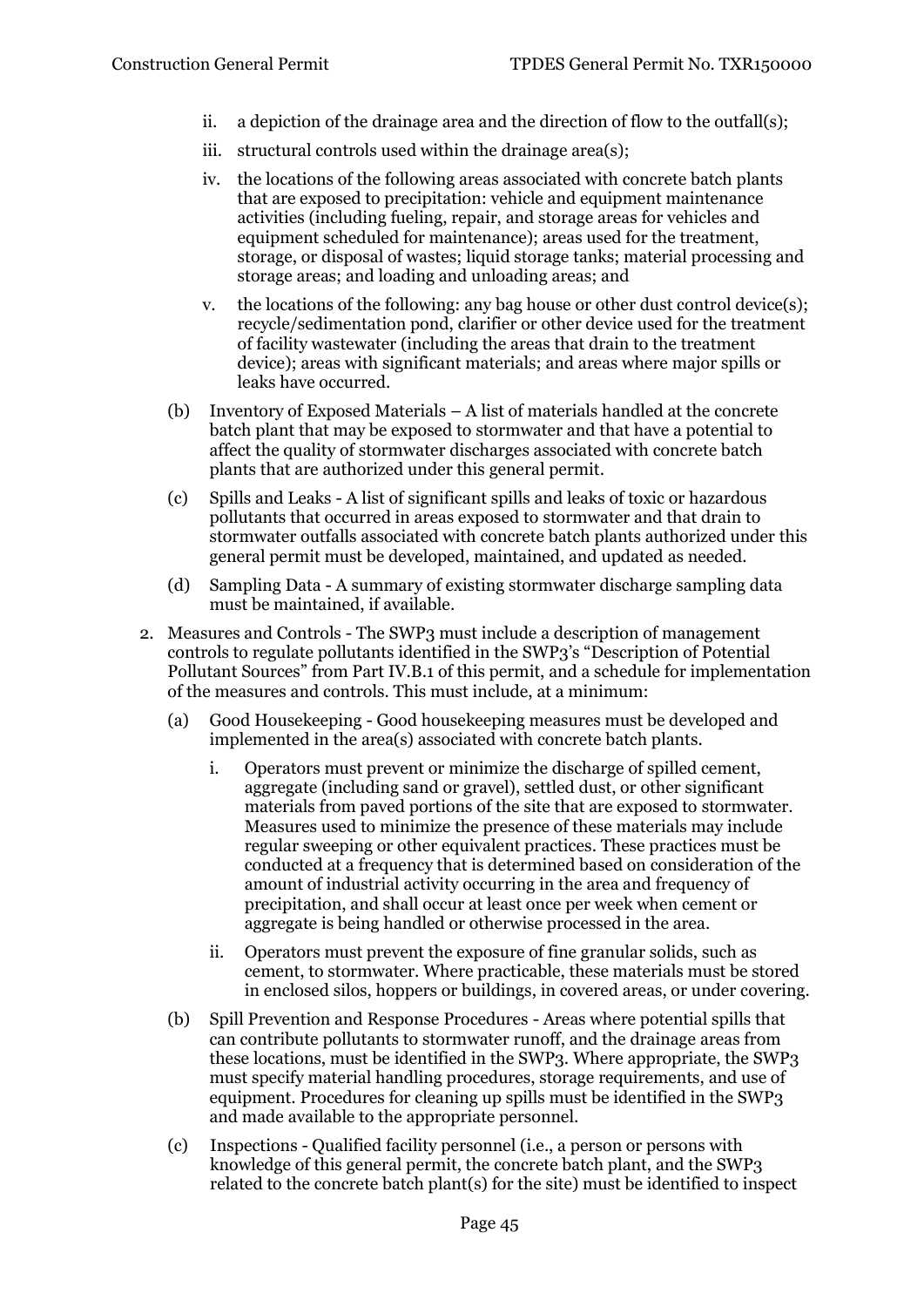designated equipment and areas of the facility specified in the SWP3. Personnel conducting these inspections are not required to have signatory authority for inspection reports under 30 TAC §305.128. Inspections of facilities in operation must be performed once every seven days. Inspections of facilities that are not in operation must be performed at a minimum of once per month. The current inspection frequency being implemented at the facility must be recorded in the SWP3. The inspection must take place while the facility is in operation and must, at a minimum, include all areas that are exposed to stormwater at the site, including material handling areas, above ground storage tanks, hoppers or silos, dust collection/containment systems, truck wash down and equipment cleaning areas. Follow-up procedures must be used to ensure that appropriate actions are taken in response to the inspections. Records of inspections must be maintained and be made readily available for inspection upon request.

- (d) Employee Training An employee training program must be developed to educate personnel responsible for implementing any component of the SWP3, or personnel otherwise responsible for stormwater pollution prevention, with the provisions of the SWP3. The frequency of training must be documented in the SWP3, and at a minimum, must consist of one training prior to the initiation of operation of the concrete batch plant.
- (e) Record Keeping and Internal Reporting Procedures A description of spills and similar incidents, plus additional information that is obtained regarding the quality and quantity of stormwater discharges, must be included in the SWP3. Inspection and maintenance activities must be documented and records of those inspection and maintenance activities must be incorporated in the SWP3.
- (f) Management of Runoff The SWP3 shall contain a narrative consideration for reducing the volume of runoff from concrete batch plants by diverting runoff or otherwise managing runoff, including use of infiltration, detention ponds, retention ponds, or reusing of runoff.
- 3. Comprehensive Compliance Evaluation At least once per year, one or more qualified personnel (i.e., a person or persons with knowledge of this general permit, the concrete batch plant, and the SWP3 related to the concrete batch plant(s) for the site) shall conduct a compliance evaluation of the plant. The evaluation must include the following.
	- (a) Visual examination of all areas draining stormwater associated with regulated concrete batch plants for evidence of, or the potential for, pollutants entering the drainage system. These include, but are not limited to: cleaning areas, material handling areas, above ground storage tanks, hoppers or silos, dust collection/containment systems, and truck wash down and equipment cleaning areas. Measures implemented to reduce pollutants in runoff (including structural controls and implementation of management practices) must be evaluated to determine if they are effective and if they are implemented in accordance with the terms of this permit and with the permittee's SWP3. The operator shall conduct a visual inspection of equipment needed to implement the SWP3, such as spill response equipment.
	- (b) Based on the results of the evaluation, the following must be revised as appropriate within two weeks of the evaluation: the description of potential pollutant sources identified in the SWP3 (as required in Part IV.B.1, "Description of Potential Pollutant Sources"); and pollution prevention measures and controls identified in the SWP3 (as required in Part IV.B.2, "Measures and Controls"). The revisions may include a schedule for implementing the necessary changes.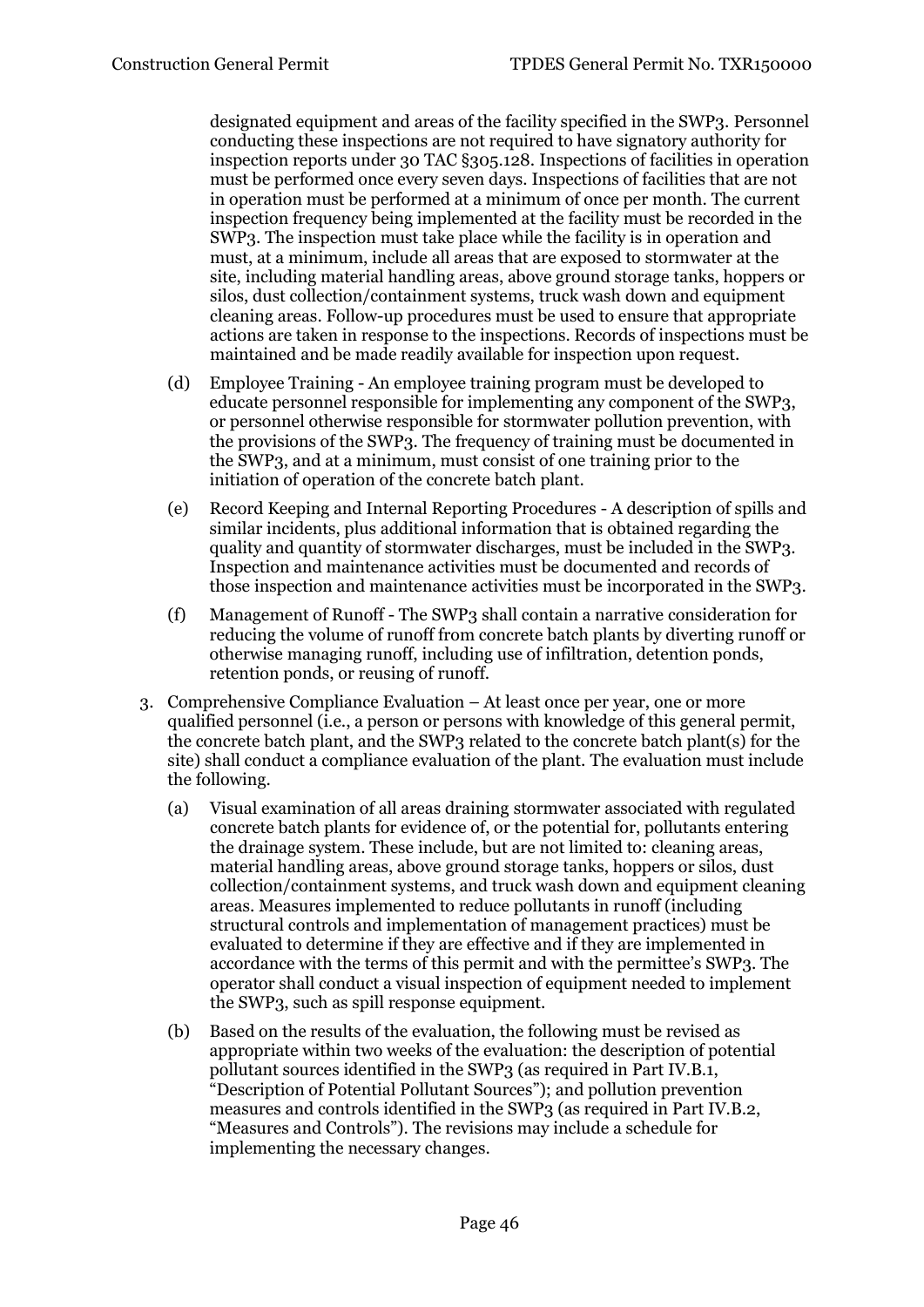- (c) The permittee shall prepare and include in the SWP3 a report summarizing the scope of the evaluation, the personnel making the evaluation, the date(s) of the evaluation, major observations relating to the implementation of the SWP3, and actions taken in response to the findings of the evaluation. The report must identify any incidents of noncompliance. Where the report does not identify incidences of noncompliance, the report must contain a statement that the evaluation did not identify any incidence(s), and the report must be signed according to 30 TAC §305.128, relating to Signatories to Reports.
- (d) The Comprehensive Compliance Evaluation may substitute for one of the required inspections delineated in Part IV.B.2.(c) of this general permit.

# <span id="page-46-0"></span>**Section C. Prohibition of Wastewater Discharges**

Wastewater discharges associated with concrete production including wastewater disposal by land application are not authorized under this general permit. These wastewater discharges must be authorized under an alternative TCEQ water quality permit or otherwise disposed of in an authorized manner. Discharges of concrete truck wash out at construction sites may be authorized if conducted in accordance with the requirements of Part V of this general permit.

### <span id="page-46-1"></span>**Part V. Concrete Truck Wash Out Requirements**

This general permit authorizes the land disposal of wash out from concrete trucks at construction sites regulated under this general permit, provided the following requirements are met. Any discharge of concrete production waste water to surface water in the state must be authorized under a separate TCEQ general permit or individual permit.

- **A.** Discharge of concrete truck wash out water to surface water in the state, including discharge to storm sewers, is prohibited by this general permit.
- **B.** Concrete truck wash out water shall be disposed in areas at the construction site where structural controls have been established to prevent discharge to surface water in the state, or to areas that have a minimal slope that allow infiltration and filtering of wash out water to prevent discharge to surface water in the state. Structural controls may consist of temporary berms, temporary shallow pits, temporary storage tanks with slow rate release, or other reasonable measures to prevent runoff from the construction site.
- **C.** Wash out of concrete trucks during rainfall events shall be minimized. The discharge of concrete truck wash out water is prohibited at all times, and the operator shall insure that its BMPs are sufficient to prevent the discharge of concrete truck wash out as the result of rainfall or stormwater runoff.
- **D.** The disposal of wash out water from concrete trucks, made under authorization of this general permit must not cause or contribute to groundwater contamination.
- **E.** If a SWP3 is required to be implemented, the SWP3 shall include concrete wash out areas on the associated site map.

# <span id="page-46-2"></span>**Part VI. Retention of Records**

The permittee must retain the following records for a minimum period of three (3) years from the date that a NOT is submitted as required in Part II.F.1 and 2 of this permit. For activities in which an NOT is not required, records shall be retained for a minimum period of three (3) years from the date that the operator terminates coverage under Section II.F.3 of this permit. Records include:

**A.** A copy of the SWP3;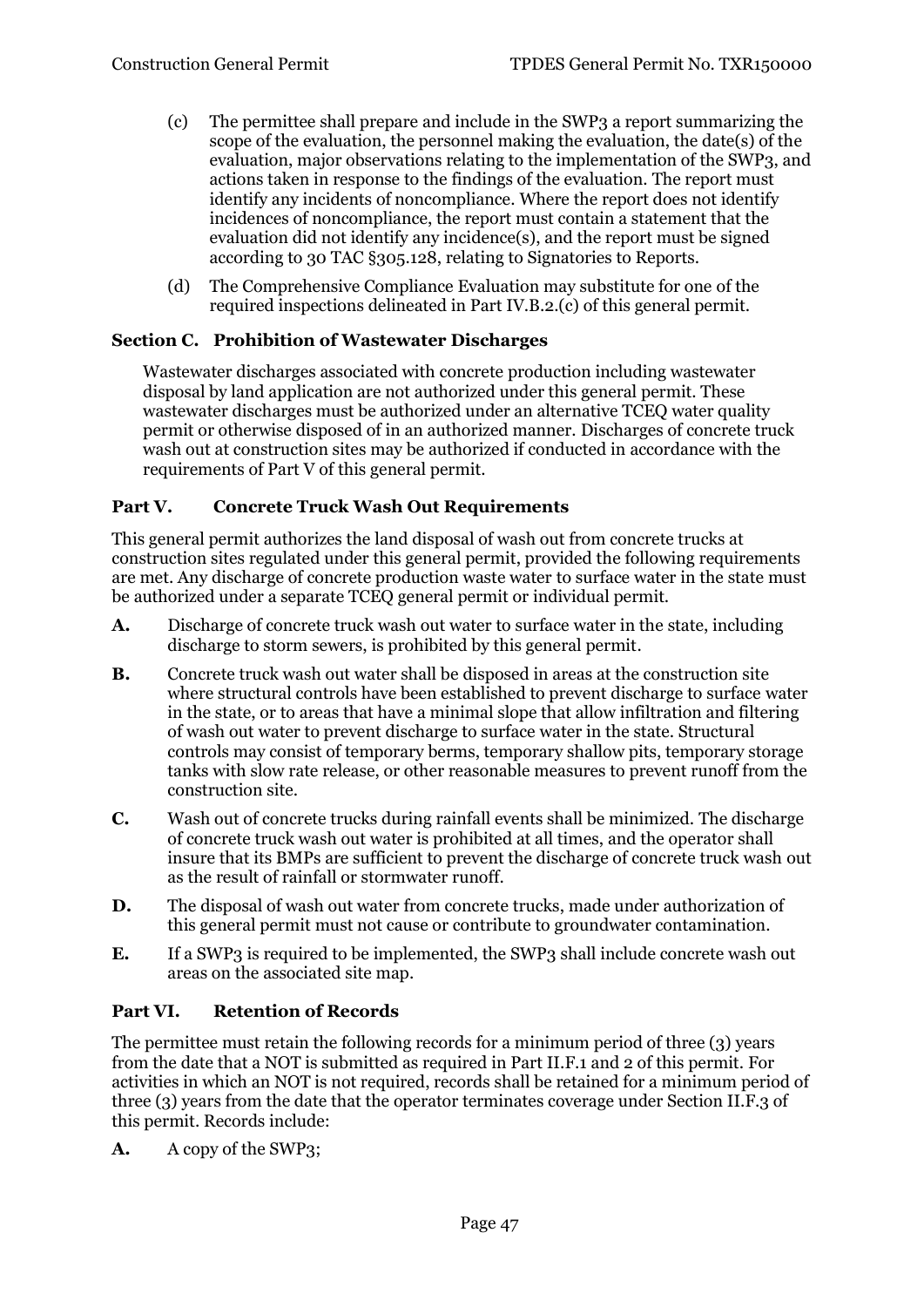- **B.** All reports and actions required by this permit, including a copy of the construction site notice;
- **C.** All data used to complete the NOI, if an NOI is required for coverage under this general permit; and
- **D.** All records of submittal of forms submitted to the operator of any MS4 receiving the discharge and to the secondary operator of a large construction site, if applicable.

# <span id="page-47-0"></span>**Part VII. Standard Permit Conditions**

- **A.** The permittee has a duty to comply with all permit conditions. Failure to comply with any permit condition is a violation of the permit and statutes under which it was issued (CWA and TWC), and is grounds for enforcement action, for terminating, revoking and reissuance, or modification, or denying coverage under this general permit, or for requiring a discharger to apply for and obtain an individual TPDES permit, based on rules located in TWC §23.086, 30 TAC §305.66 and 40 CFR §122.41 (a).
- **B.** Authorization under this general permit may be modified, suspended, revoked and reissued, terminated or otherwise suspended for cause, based on rules located in TWC §23.086, 30 TAC §305.66 and 40 CFR §122.41(f). Filing a notice of planned changes or anticipated non-compliance by the permittee does not stay any permit condition. The permittee must furnish to the executive director, upon request and within a reasonable time, any information necessary for the executive director to determine whether cause exists for modifying, revoking and reissuing, terminating or, otherwise suspending authorization under this permit, based on rules located in TWC §23.086, 30 TAC §305.66 and 40 CFR §122.41 (h). Additionally, the permittee must provide to the executive director, upon request, copies of all records that the permittee is required to maintain as a condition of this general permit.
- **C.** It is not a defense for a discharger in an enforcement action that it would have been necessary to halt or reduce the permitted activity to maintain compliance with the permit conditions.
- **D.** Inspection and entry shall be allowed under TWC Chapters 26-28, Texas Health and Safety Code §§361.032-361.033 and 361.037, and 40 CFR §122.41(i). The statement in TWC §26.014 that commission entry of a facility shall occur according to an establishment's rules and regulations concerning safety, internal security, and fire protection is not grounds for denial or restriction of entry to any part of the facility or site, but merely describes the commission's duty to observe appropriate rules and regulations during an inspection.
- **E.** The discharger is subject to administrative, civil, and criminal penalties, as applicable, under TWC Chapter 7 for violations including but not limited to the following:
	- 1. negligently or knowingly violating the federal CWA §§301, 302, 306, 307, 308, 318, or 405, or any condition or limitation implementing any sections in a permit issued under CWA §402, or any requirement imposed in a pretreatment program approved under CWA  $\S$ §402(a)(3) or 402(b)(8);
	- 2. knowingly making any false statement, representation, or certification in any record or other document submitted or required to be maintained under a permit, including monitoring reports or reports of compliance or noncompliance; and
	- 3. knowingly violating CWA §303 and placing another person in imminent danger of death or serious bodily injury.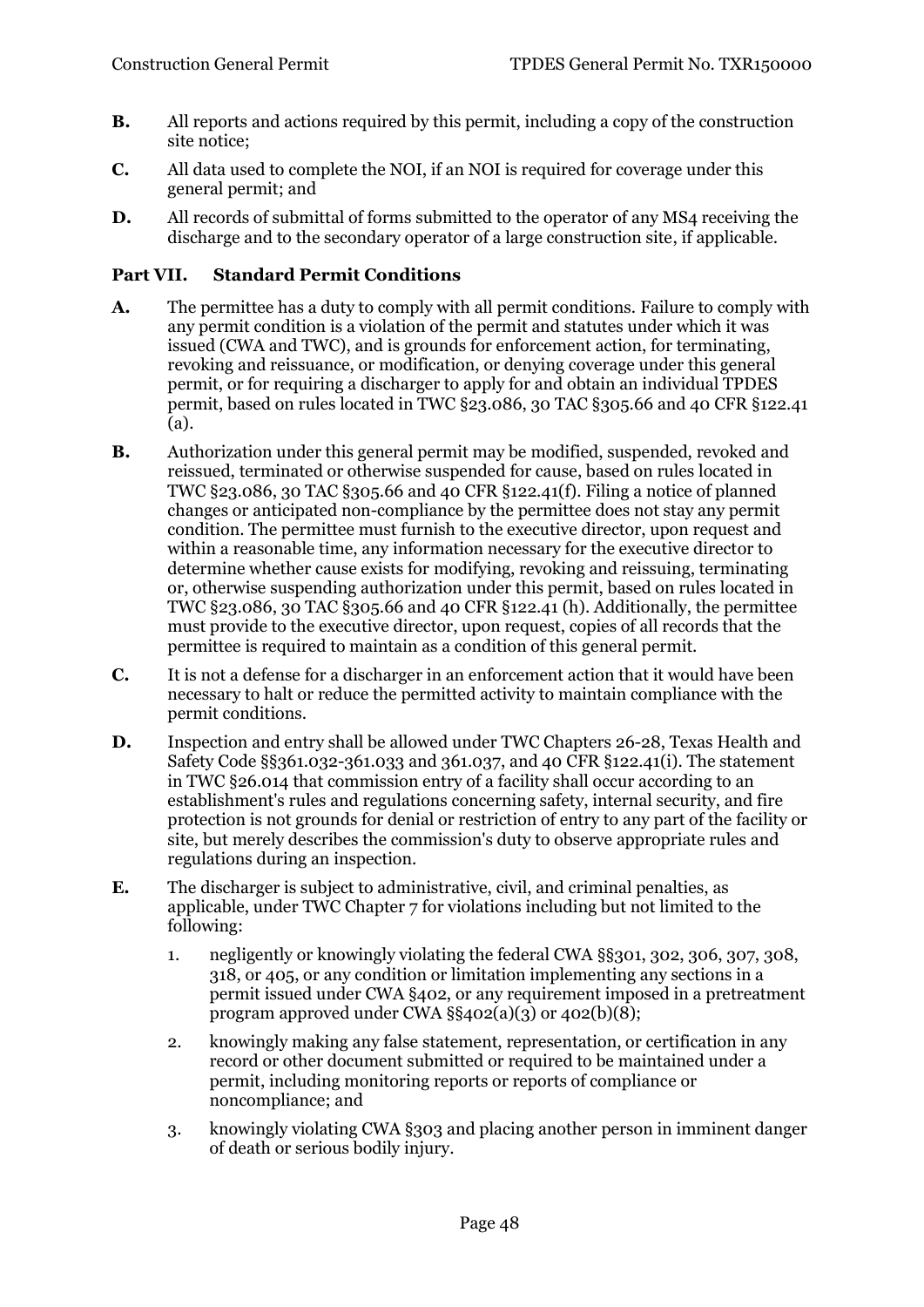- **F.** All reports and other information requested by the executive director must be signed by the person and in the manner required by 30 TAC §305.128 (relating to Signatories to Reports).
- **G.** Authorization under this general permit does not convey property or water rights of any sort and does not grant any exclusive privilege.
- **H.** The permittee shall take all reasonable steps to minimize or prevent any discharge in violation of this permit that has a reasonable likelihood of adversely affecting human health or the environment.
- **I.** The permittee shall at all times properly operate and maintain all facilities and systems of treatment and control (and related appurtenances) that are installed or used by the permittee to achieve compliance with the conditions of this permit. Proper operation and maintenance also includes adequate laboratory controls and appropriate quality assurance procedures. This provision requires the operation of back-up or auxiliary facilities or similar systems that are installed by a permittee only when the operation is necessary to achieve compliance with the conditions of the permit.
- **J.** The permittee shall comply with the monitoring and reporting requirements in 40  $CFR$  §122.41(j) and (l), as applicable.
- **K.** Analysis must be performed using sufficiently sensitive methods for analysis that comply with the rules located in 40 CFR  $\S 136.1(c)$  and 40 CFR  $\S 122.44(i)(1)(iv)$ .

# <span id="page-48-0"></span>**Part VIII. Fees**

- **A.** A fee of must be submitted along with the NOI:
	- 1. \$325 if submitting a paper NOI, or
	- 2. \$225 if submitting an NOI electronically.
- **B.** Fees are due upon submission of the NOI. An NOI will not be declared administratively complete unless the associated fee has been paid in full.
- **C.** No separate annual fees will be assessed for this general permit. The Water Quality Annual Fee has been incorporated into the NOI fees as described above.
- **D.** Effective September 1, 2018, applicants seeking coverage under an NOI or LREW must submit their application using the online e-Permits system available through the TCEQ website, or request and obtain a waiver from electronic reporting from the TCEQ. Waivers from electronic reporting are not transferrable and expire on the same date as the authorization to discharge.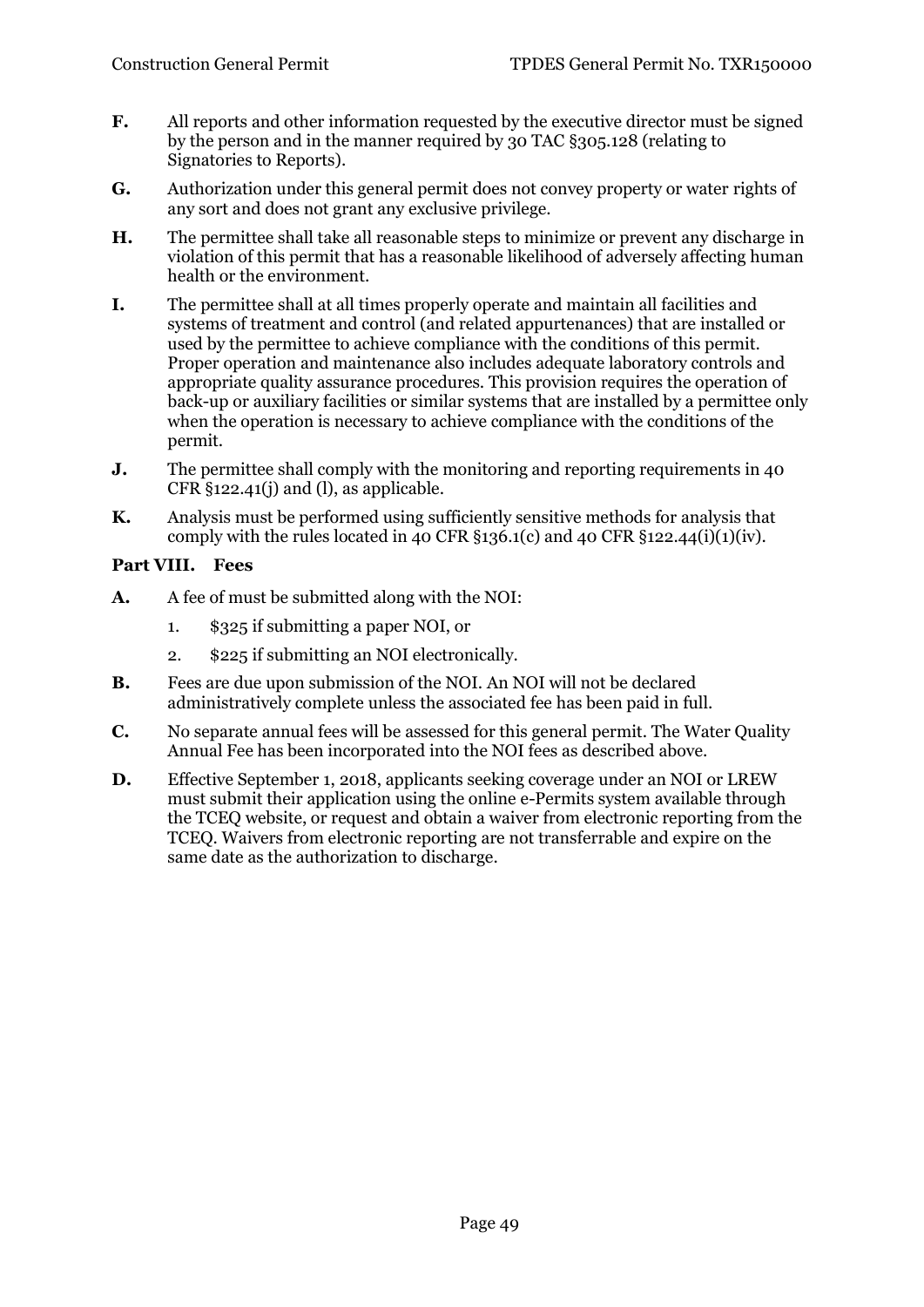### **Appendix A: Automatic Authorization**

Periods of Low Erosion Potential by County – Eligible Date Ranges

<span id="page-49-0"></span>Andrews: Nov. 15 - Apr. 30 Archer: Dec. 15 - Feb. 14 Armstrong: Nov. 15 - Apr. 30 Bailey: Nov. 1 - Apr. 30, or Nov. 15 - May 14 Baylor: Dec. 15 - Feb. 14 Borden: Nov. 15 - Apr. 30 Brewster: Nov. 15 - Apr. 30 Briscoe: Nov. 15 - Apr. 30 Brown: Dec. 15 - Feb. 14 Callahan: Dec. 15 - Feb. 14 Carson: Nov. 15 - Apr. 30 Castro: Nov. 15 - Apr. 30 Childress: Dec. 15 - Feb. 14 Cochran: Nov. 1 - Apr. 30, or Nov. 15 - May 14 Coke: Dec. 15 - Feb. 14 Coleman: Dec. 15 - Feb. 14 Collingsworth: Jan. 1 - Mar. 30, or Dec. 1 - Feb. 28 Concho: Dec. 15 - Feb. 14 Cottle: Dec. 15 - Feb. 14 Crane: Nov. 15 - Apr. 30 Crockett: Nov. 15 - Jan. 14, or Feb. 1 - Mar. 30 Crosby: Nov. 15 - Apr. 30 Culberson: Nov. 1 - May 14 Dallam: Nov. 1 - Apr. 14, or Nov. 15 - Apr. 30 Dawson: Nov. 15 - Apr. 30 Deaf Smith: Nov. 15 - Apr. 30 Dickens: Nov. 15 - Jan. 14, or Feb. 1 - Mar. 30 Dimmit: Dec. 15 - Feb. 14 Donley: Jan. 1 - Mar. 30, or Dec. 1 - Feb. 28 Eastland: Dec. 15 - Feb. 14

Ector: Nov. 15 - Apr. 30 Edwards: Dec. 15 - Feb. 14 El Paso: Jan. 1 - Jul. 14, or May 15 - Jul. 31, or Jun. 1 - Aug. 14, or Jun. 15 - Sept. 14, or Jul. 1 - Oct. 14, or Jul. 15 - Oct. 31, or Aug. 1 - Apr. 30, or Aug. 15 - May 14, or Sept. 1 - May 30, or Oct. 1 - Jun. 14, or Nov. 1 - Jun. 30, or Nov. 15 - Jul. 14 Fisher: Dec. 15 - Feb. 14 Floyd: Nov. 15 - Apr. 30 Foard: Dec. 15 - Feb. 14 Gaines: Nov. 15 - Apr. 30 Garza: Nov. 15 - Apr. 30 Glasscock: Nov. 15 - Apr. 30 Hale: Nov. 15 - Apr. 30 Hall: Feb. 1 - Mar. 30 Hansford: Nov. 15 - Apr. 30 Hardeman: Dec. 15 - Feb. 14 Hartley: Nov. 15 - Apr. 30 Haskell: Dec. 15 - Feb. 14 Hockley: Nov. 1 - Apr. 14, or Nov. 15 - Apr. 30 Howard: Nov. 15 - Apr. 30 Hudspeth: Nov. 1 - May 14 Hutchinson: Nov. 15 - Apr. 30 Irion: Dec. 15 - Feb. 14 Jeff Davis: Nov. 1 - Apr. 30 or Nov. 15 - May 14 Jones: Dec. 15 - Feb. 14 Kent: Nov. 15 - Jan. 14 or Feb. 1 - Mar. 30 Kerr: Dec. 15 - Feb. 14 Kimble: Dec. 15 - Feb. 14 King: Dec. 15 - Feb. 14 Kinney: Dec. 15 - Feb. 14 Knox: Dec. 15 - Feb. 14 Lamb: Nov. 1 - Apr. 14, or Nov. 15 - Apr. 30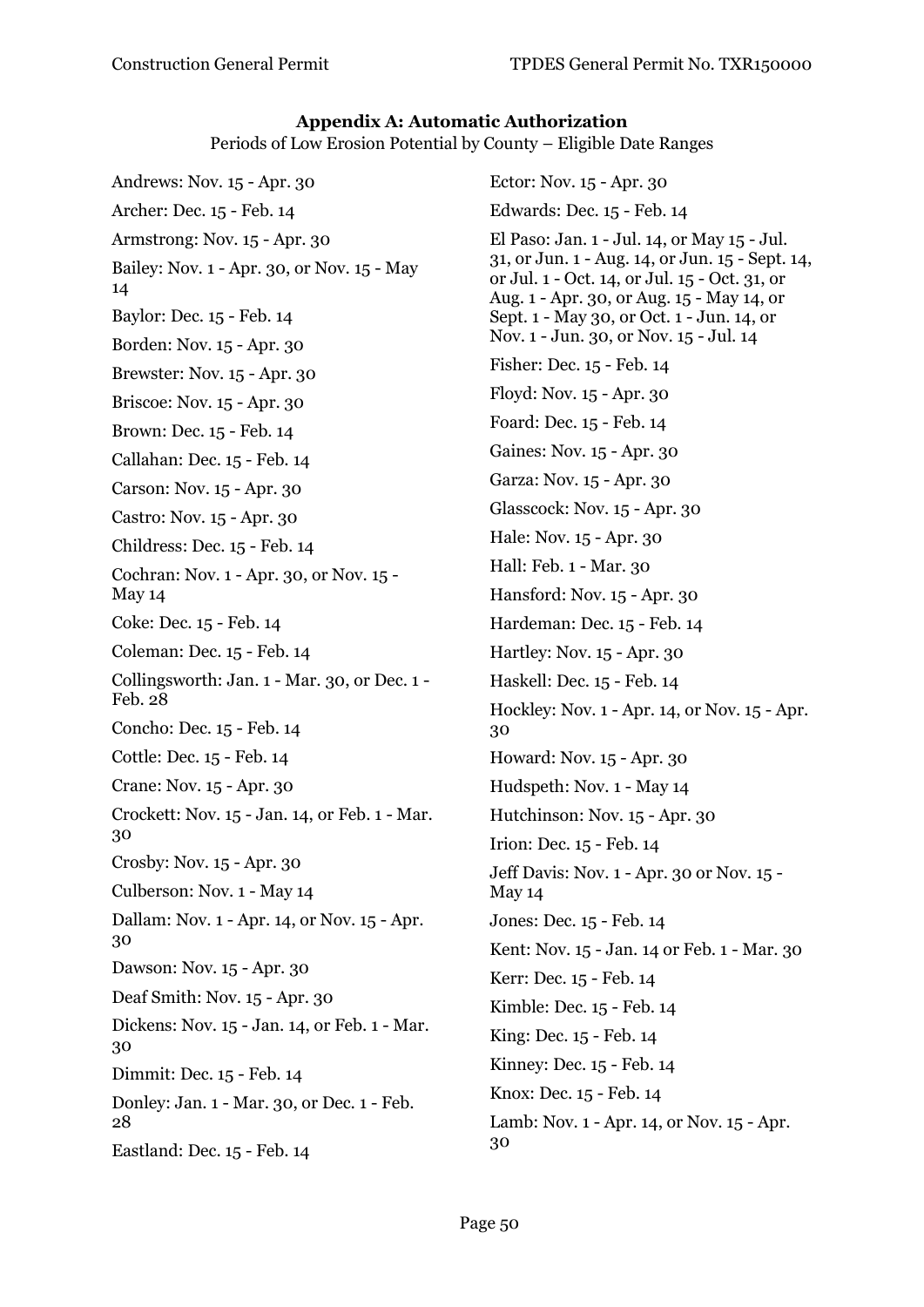Loving: Nov. 1 - Apr. 30, or Nov. 15 - May 14 Lubbock: Nov. 15 - Apr. 30 Lynn: Nov. 15 - Apr. 30 Martin: Nov. 15 - Apr. 30 Mason: Dec. 15 - Feb. 14 Maverick: Dec. 15 - Feb. 14 McCulloch: Dec. 15 - Feb. 14 Menard: Dec. 15 - Feb. 14 Midland: Nov. 15 - Apr. 30 Mitchell: Nov. 15 - Apr. 30 Moore: Nov. 15 - Apr. 30 Motley: Nov. 15 - Jan. 14, or Feb. 1 - Mar. 30 Nolan: Dec. 15 - Feb. 14 Oldham: Nov. 15 - Apr. 30 Parmer: Nov. 1 - Apr. 14, or Nov. 15 - Apr. 30 Pecos: Nov. 15 - Apr. 30 Potter: Nov. 15 - Apr. 30 Presidio: Nov. 1 - Apr. 30, or Nov. 15 - May 14 Randall: Nov. 15 - Apr. 30 Reagan: Nov. 15 - Apr. 30 Real: Dec. 15 - Feb. 14 Reeves: Nov. 1 - Apr. 30, or Nov. 15 - May 14 Runnels: Dec. 15 - Feb. 14 Schleicher: Dec. 15 - Feb. 14

Scurry: Nov. 15 - Apr. 30 Shackelford: Dec. 15 - Feb. 14 Sherman: Nov. 15 - Apr. 30 Stephens: Dec. 15 - Feb. 14 Sterling: Nov. 15 - Apr. 30 Stonewall: Dec. 15 - Feb. 14 Sutton: Dec. 15 - Feb. 14 Swisher: Nov. 15 - Apr. 30 Taylor: Dec. 15 - Feb. 14 Terrell: Nov. 15 - Apr. 30 Terry: Nov. 15 - Apr. 30 Throckmorton: Dec. 15 - Feb. 14 Tom Green: Dec. 15 - Feb. 14 Upton: Nov. 15 - Apr. 30 Uvalde: Dec. 15 - Feb. 14 Val Verde: Nov. 15 - Jan. 14, or Feb. 1 - Mar. 30 Ward: Nov. 1 - Apr. 14, or Nov. 15 - Apr. 30 Wichita: Dec. 15 - Feb. 14 Wilbarger: Dec. 15 - Feb. 14 Winkler: Nov. 1 - Apr. 30, or Nov. 15 - May 14 Yoakum: Nov. 1 - Apr. 30, or Nov. 15 - May 14 Young: Dec. 15 - Feb. 14 Wheeler: Jan. 1 - Mar. 30, or Dec. 1 - Feb. 28 Zavala: Dec. 15 - Feb. 14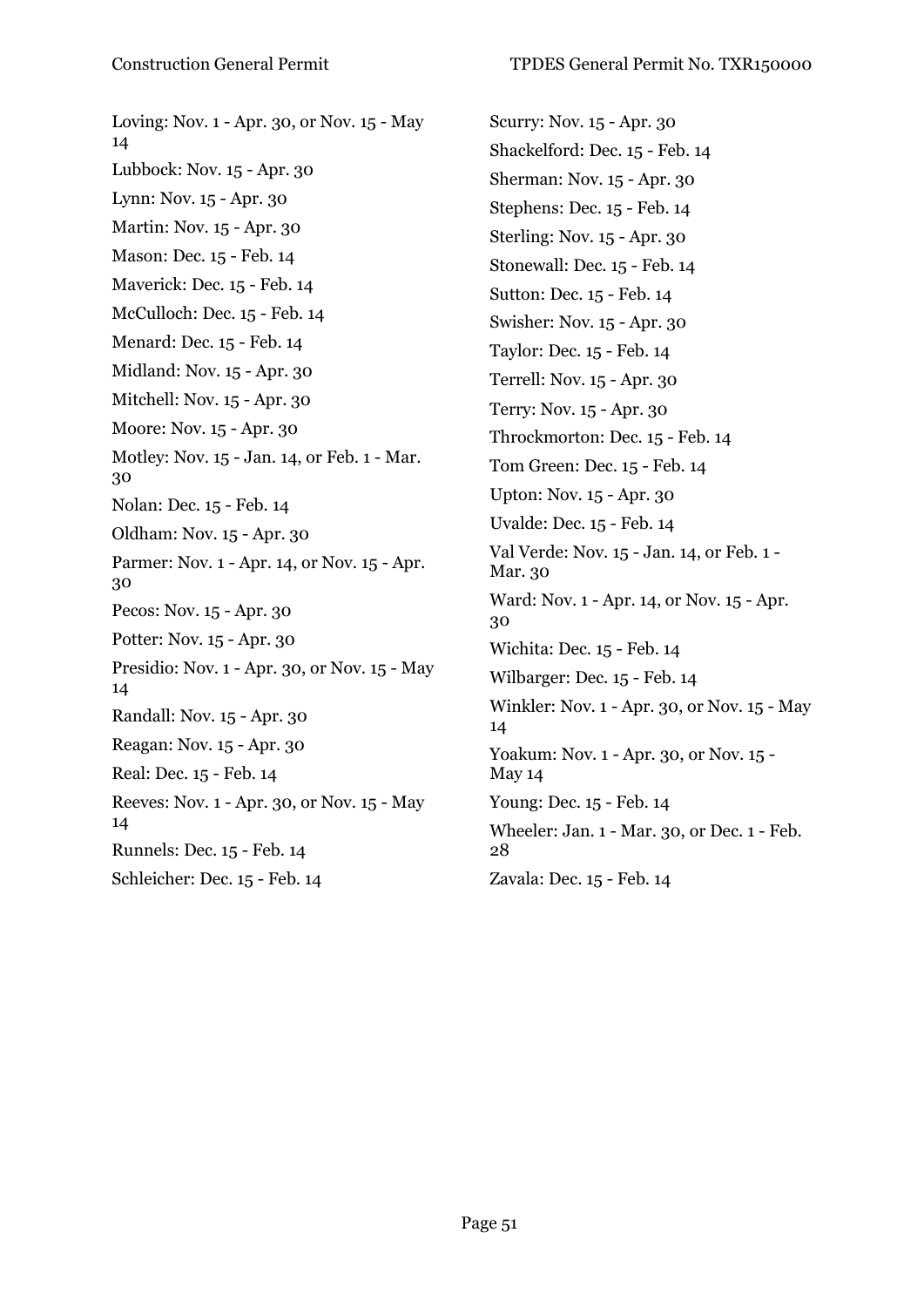# **Appendix B: Erosivity Index (EI) Zones in Texas**

<span id="page-51-0"></span>

*Adapted from Chapter 2 of USDA Agriculture Handbook 703: "Predicting Soil Erosion by Water: A Guide to Conservation Planning With the Revised Universal Soil Loss Equation (RUSLE)," U.S. Department of Agriculture, Agricultural Research Service*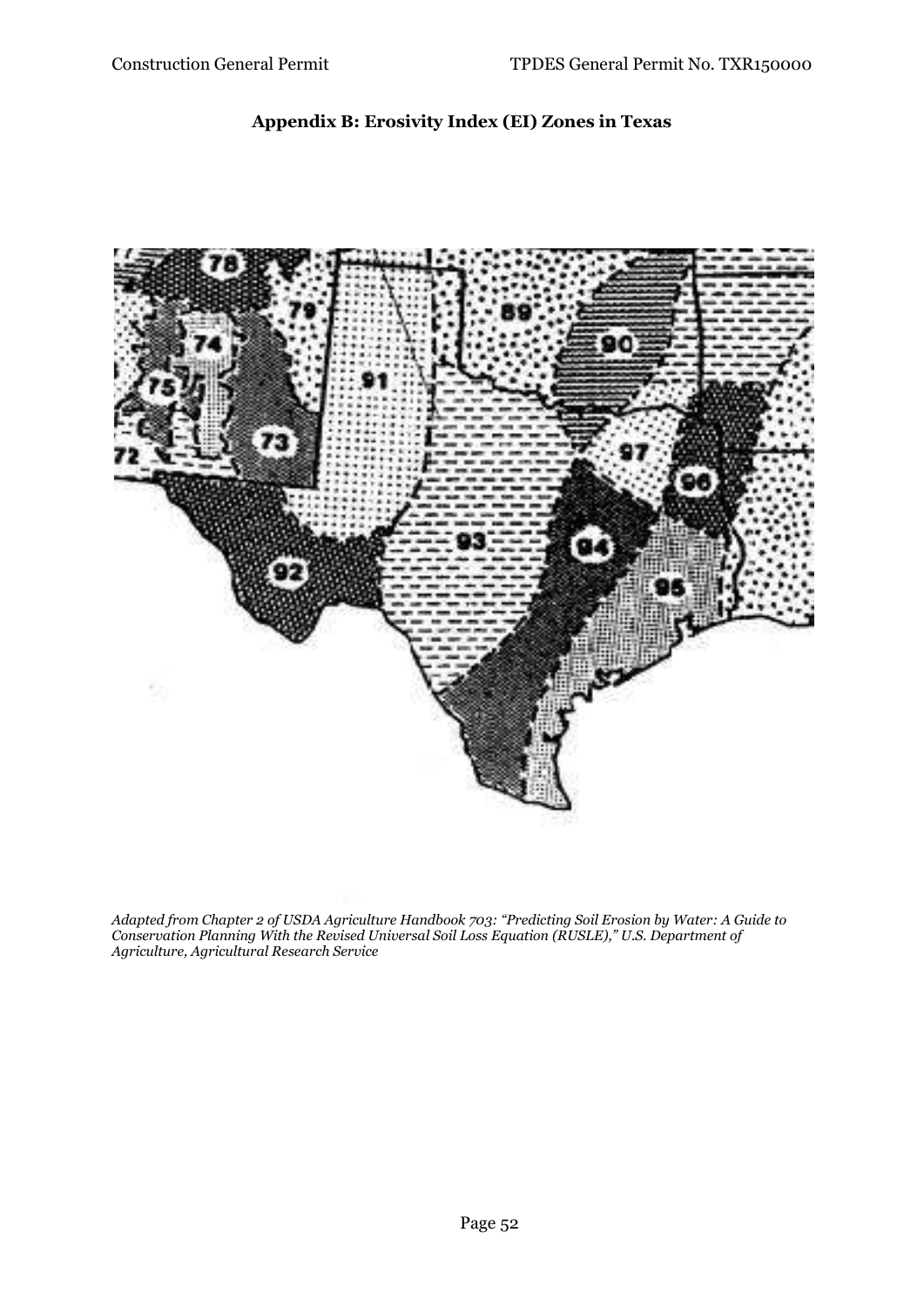# **Appendix C: Isoerodent Map**

<span id="page-52-0"></span>

*Adapted from Chapter 2 of USDA Agriculture Handbook 703: "Predicting Soil Erosion by Water: A Guide to Conservation Planning With the Revised Universal Soil Loss Equation (RUSLE)," U.S. Department of Agriculture, Agricultural Research Service*